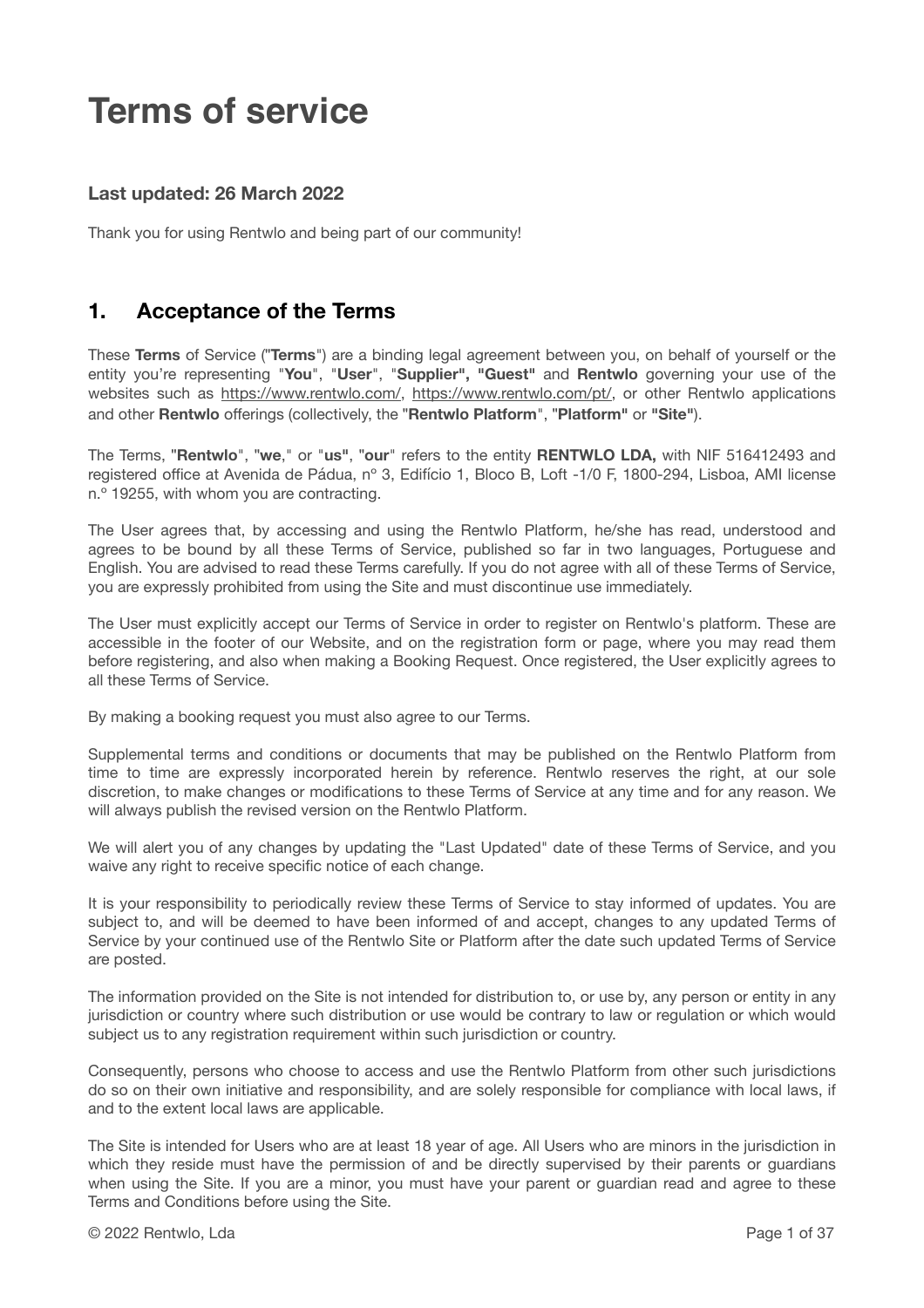# **2. Terms Used**

**User, Users, You** - The users of the Rentwlo platform.

**Suppliers** - Suppliers are any of the following: Owners, Landlords, Property Managers, Legal Representatives, Hosts, or anyone duly mandated to do so, who may act on behalf of the owner and with legitimacy, in particular by making decisions about the renting of the respective properties. These users are responsible for posting and offering Ads and Services on the Rentwlo platform, and for managing them.

**Guests** - Guests are users who wish to search, book and rent a property or use a service.

**Ad(s), Advert(s) or Ad(s), or Listing(s)** - A page dedicated to a property or accommodation, indicating all its characteristics, as well as providing its location, photos and video tours, constitutes an Ad in the Rentwlo platform.

**Property** - The space, entire or part of a property, or accommodation, which will be offered in the Rentwlo Platform.

**Site, Sites, Website** - Any of Rentwlo's websites or applications. Also used with collective effect.

**Rentwlo Platform, Platform** - Collectively the set of Rentwlo's websites, offers or applications.

### **3. Intellectual Property Rights**

RENTWLO LDA owns the Rentwlo Platform which contains its Services offering and all source code, databases, functionality, software, site designs, audio, video, text, photographs and graphics on the Site (collectively, the "Content") and the trademarks, service marks and logos contained therein (the "Marks") are owned or controlled by or licensed to us and are protected by copyright and trademark laws and various other intellectual property rights and unfair competition laws of the Portuguese Republic, the European Union, foreign jurisdictions and international conventions.

The Content and Marks are provided on the Rentwlo Platform "AS IS" for your information and personal use only. Except as expressly provided in these Terms of Service, no part of the Site and no Content or Marks may be copied, reproduced, aggregated, republished, uploaded, posted, publicly displayed, encoded, translated, transmitted, distributed, sold, licensed or otherwise exploited for any commercial purpose, without our express prior written consent.

Provided that you are eligible to use the Website, Rentwlo grants you a global, royalty-free, non-exclusive, non-transferable, revocable licence which allows you to use the intellectual property rights exclusively in the Services and the Website, and to download or print a copy of any part of the Content to which you have gained appropriate access, solely for personal, non-commercial use.

We reserve all rights not expressly granted to you in and to the Site, the Content and the Marks.

Any unauthorised use of the Website will result in automatic termination of the licence granted by Rentwlo. Rentwlo reserves the right to terminate the limited licence, without notice and at any time, in the event of unauthorised use of the Website.

All materials that make up the Rentwlo brand, such as Rentwlo's graphics, logos, icons, service designations related to the website, emblematic phrases, written materials, unique and relevant Rentwlo brand materials, Rentwlo's business presentations, etc., constitute registered or unregistered trademarks. They cannot be used without Rentwlo's prior, express and written consent.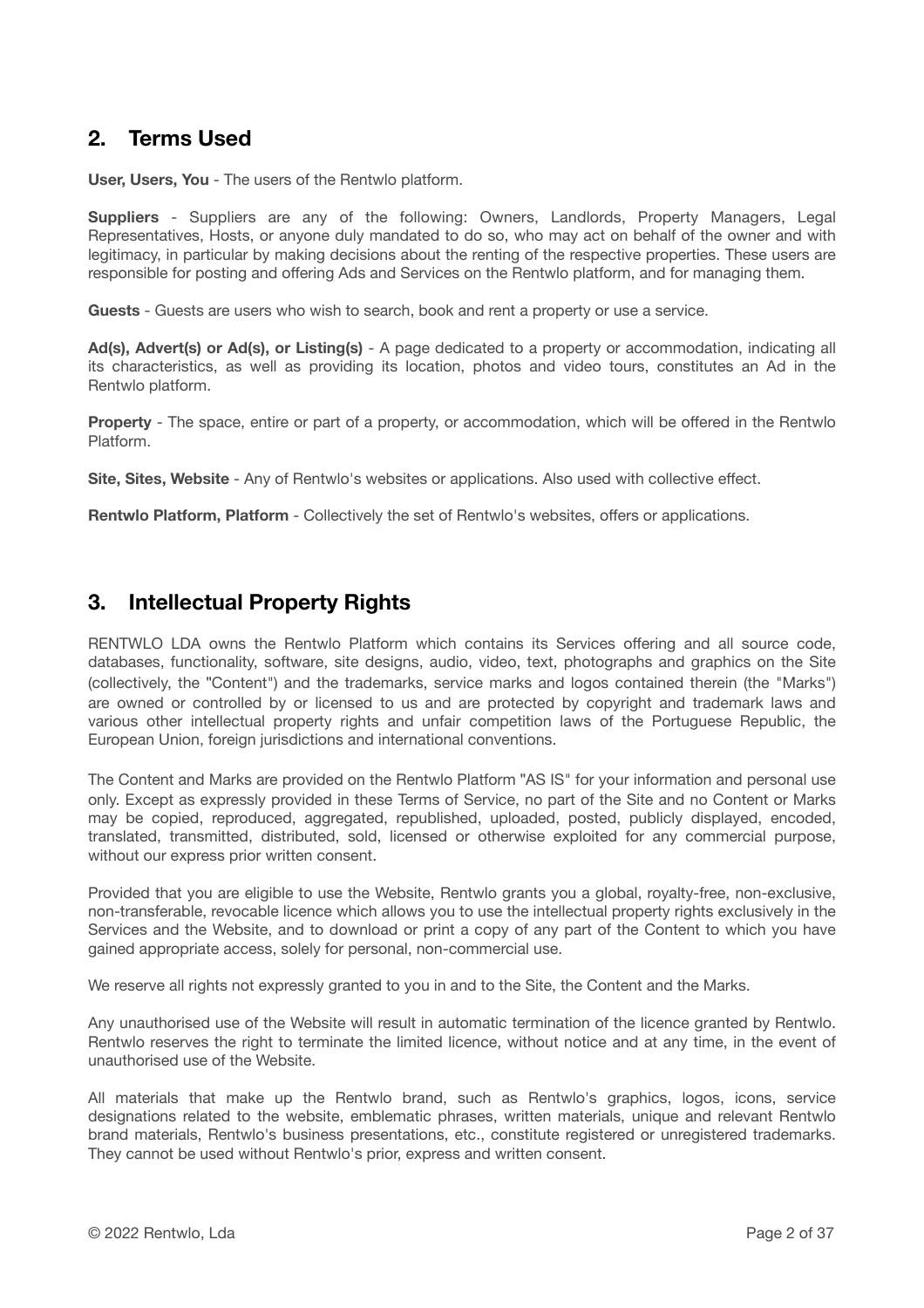The User accepts that Rentwlo owns the copyright of any content, whether textual, graphic, photographic or audio-visual, created by him/her and published on the Website and the User must not sell, export, license, modify, copy, distribute or transmit the said content to third parties.

The User hereby grants to Rentwlo a worldwide, royalty-free, non-exclusive, non-transferable and irrevocable licence allowing Rentwlo to use the intellectual property rights of the Supplier as well as the logo and brand elements (the "Supplier's brand") to the extent necessary to enable the provision of Services by Rentwlo to the User, for the purpose of promoting the Service by means of references on the Website, in public statements, in advertising, marketing materials or campaigns, or in any public material. Please also see the "Contribution License" Clause.

The Supplier will reimburse Rentwlo for any costs, damages or expenses that may result from, or be related to, claims by a third party of any alleged infringement of intellectual property rights, or other rights, if they relate to Rentwlo's use of information that has been submitted by the Accommodation Provider (Host or Supplier) on the Rentwlo platform.

# **4. About Rentwlo**

Rentwlo, through its platform, allows reservations for rentals of residential properties, or whose purpose is temporary housing, with a minimum term of 1 (one) month, and maximum of 3 (three) years.

Excluded are leases of any other type, such as commercial, retail, office, etc.

The Rentwlo platform is intended for anyone who needs to rent a physical space with legal authority, to use for a defined and agreed period.

The Rentwlo platform allows providers (companies, owners, landlords, hosts, property managers, representatives), to offer and publish their property ads with the purpose of their rental to interested customers. Customers interested in accommodation (Guests) will make searches on the platform and booking requests directly to the Provider.

Rentwlo provides the platform and a carefully studied concept and process, which allows the booking of rentals directly between the parties, without Rentwlo's participation, except for some materials conferred by us.

As a provider of the platform, Rentwlo has no active involvement in the rental process, and does not own, control, offer or manage any Ads on its platform. We are also not a party to the contract entered into directly between the Supplier and Guest, nor are we an insurer or tour operator. Rentwlo is impartial and does not act as an agent for any Supplier or Guest.

You agree to all the conditions of use of the Rentwlo platform, as detailed in these Terms of Service.

We maintain other terms and policies that supplement these Terms, such as our **[Privacy Policy](https://www.rentwlo.com/privacy-policy/)** and **[Cookie](https://www.rentwlo.com/rentwlo-cookie-policy/) [Policy](https://www.rentwlo.com/rentwlo-cookie-policy/)** which describe our collection and use of personal data, or our **[Cancellation Policy](https://www.rentwlo.com/cancellation-policy/)**, which describes how refunds are processed in case of reservation cancellation, or others which constitute our customer documentation, as posted on the platform or otherwise, and form an integral part of these Terms.

### **5. Our mission statement**

Rentwlo's mission is "**To inspire new trends in home rentals – one apartment, one person, one city at a time.**" Rentwlo exists to make renting a home easy, faster and with lower costs.

Rentwlo evolves through a connection to new trends and style. Our slogan "**Cities change, but style endures**" is a visual representation of this attitude and is part of Rentwlo's unique and distinctive identity.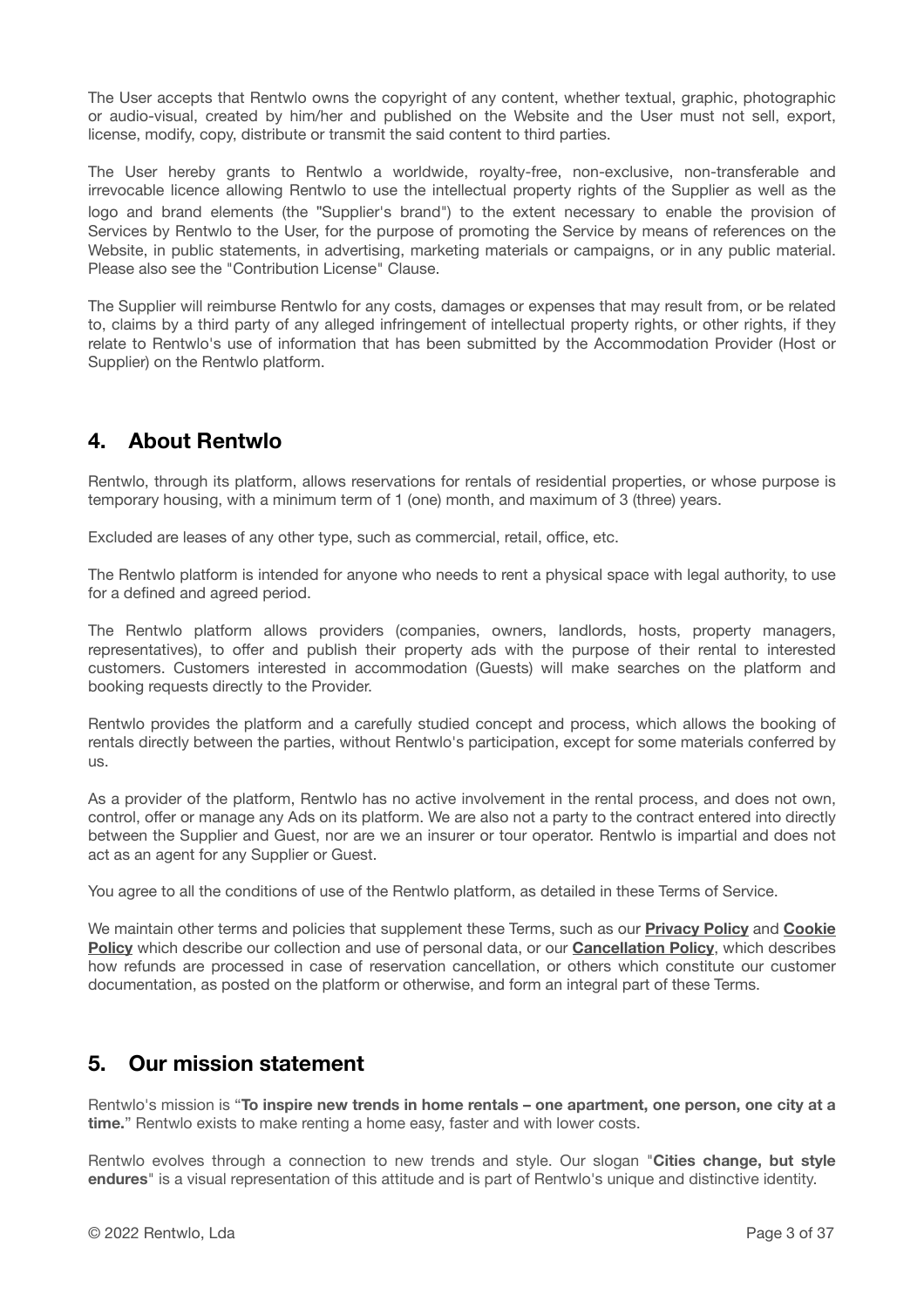We are a community built on principles like honesty, respect, integrity and trust. A new home - a new friendship. We strive for accuracy of information and transparency, and we work to earn your trust.

# **6. The Rentwlo Culture - Integrity, Respect, Honesty**

#### **General conduct of our users**

The most basic Rules of the Rentwlo Platform, and in accordance with Rentwlo's values, are as follows, to which our users agree to adhere and follow to the letter:

To act with total integrity, honesty and good intentions, with the utmost respect for all users of the platform.

Always be polite and respectful when communicating or interacting with all Rentwlo users, employees and associates.

Act with good intentions and without harming others or Rentwlo.

Maintain transparency and veracity of data and information, applicable to any type of public information and or communicated between the parties, and in any format.

Comply with rules of good conduct by maintaining exemplary behaviour. Create an exemplary reputation and honesty.

Not to lie, falsify data or documents, misrepresent, purposely deceive, or pretend to be someone else.

If You provide any information that is untrue, inaccurate, not current or incomplete, we have the right to suspend or terminate Your account and refuse any and all current or future use of the Site (or any part thereof).

Fully comply with the clauses contained in these Terms of Service.

# **7. Collaboration with Rentwlo**

Rentwlo provides quality at low cost. Our prices are considered Low Cost. We ask that when using Rentwlo you work with us and not against us. We are here to help you and that is why our prices are unbeatable. Our Culture is a guarantee of respect, transparency and integrity.

The combination of our Prices, Community and Culture you won't get anywhere else.

Work with us in synergy, with our community, in the right way, and you will see that we are working for you. Use our processes, help us improve them by providing suggestions and ideas. Contact us whenever you wish. We are close and we are friends.

If you encounter any problems, please let us know immediately so that we can take action. Be patient knowing that we are good at what we do and have your best interest at heart.

# **8. Types of Properties**

Rentwlo does not impose any restrictions as to the type of properties provided they are legal for residential use in accordance with the legislation in force in the country of the property, such as, but not limited to: flats, penthouses, villas, duplexes, lofts, studios, annexes, etc. It is not Rentwlo's responsibility to comply with the legal provisions regarding urbanization.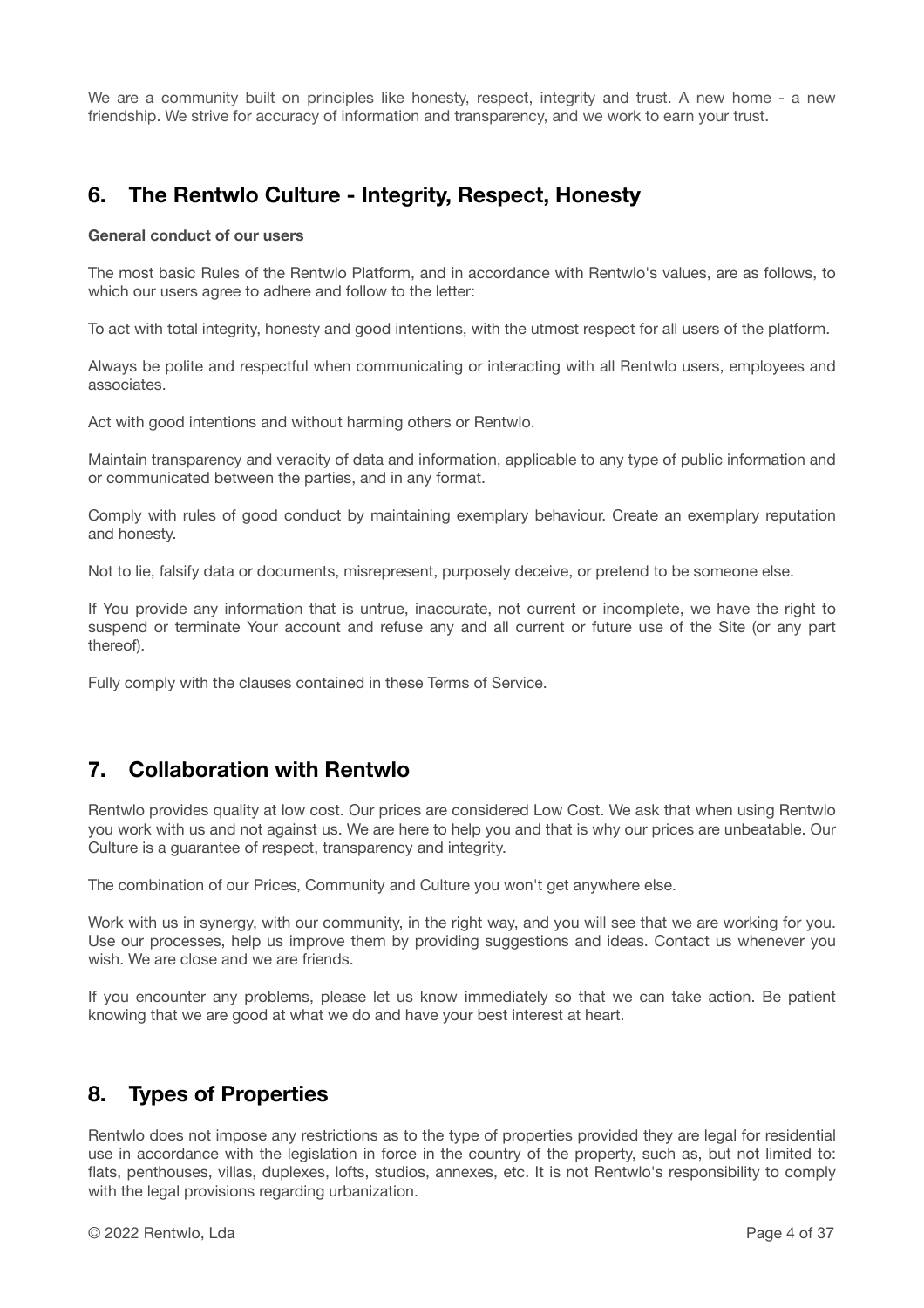Rentwlo also encourages establishments such as holiday homes, accommodation establishments, bed & breakfasts, resorts, etc., to rent out their spaces on our platform, for periods of at least 1 (one) month or longer.

# **9. Offered space**

Rentwlo imposes no restrictions on the type of space offered by the Supplier provided the property in question is legal for temporary housing, such as, but not limited to: Entire Property, Part of a Property, Private Room, Shared Room, Annex, etc.

The space offered can be furnished or unfurnished.

# **10. Property Conditions**

Rentwlo reserves the right to exclude from its platform those properties which do not comply with the necessary hygiene and habitability conditions, both in the unit and its surroundings, building, street, location. No offer on Rentwlo platform may jeopardise the health, welfare and safety of the Guests, Rentwlo may inspect, by agreement, previously or subsequently the premises.

### **11. End of Lease**

Rentals through Rentwlo are for non-permanent (temporary) housing for reasons such as, but not limited to: professional, education, internship, training, tourism, family support, etc.

### **12. Group for which the Lease is intended**

Rentwlo does not impose any restriction on the type of customer for whom the rental is intended. It could be anyone, such as, but not limited to: Professionals, Teachers, Workers, Sportsmen, Students, Pensioners, etc.

# **13. Supplier Independence**

The Supplier is a legal entity wholly independent and distinct from Rentwlo, is not in any legal or statutory form an employee, agent, joint venturer or partner of Rentwlo.

Rentwlo also does not manage or control any of the Suppliers' Ads, nor the conditions on which they are offered and their price, subject to the provisions of clause 10, Property Conditions.

### **14. Users**

You must register an account to access and use the features of the Rentwlo Platform and you must keep your account information up-to-date and accurate.

To be able to publish your ad or make a reservation, you must verify your data by means of a verification procedure. See the following paragraph.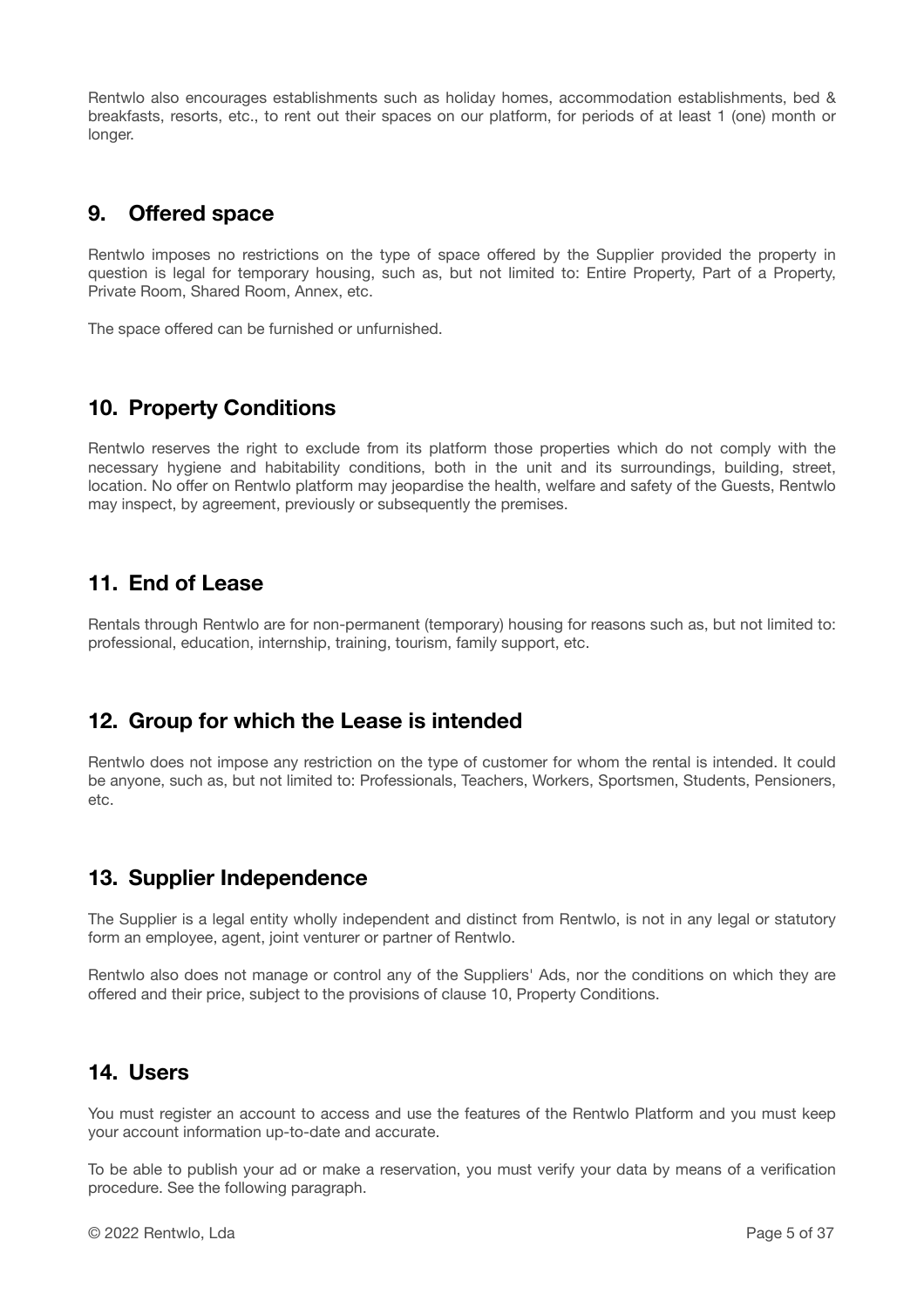### **15. Users and Personal Information**

Registration on Rentwlo's platform is done by creating a **Username**, entering your **Email** and a Password. During registration you have to choose if you want to Rent (**Guest**, Tenant) or if you want to be a Supplier (**Host**, Landlord). Choose the one that suits you. These user profiles are different and are not interchangeable. Both have different functionalities at their disposal and do not allow access to the opposite profile.

You agree to keep your password confidential and will be responsible for all use of your account and password. Rentwlo reserves the right to remove, reclaim or change a User Name that you select if we determine, in our sole discretion, that such User Name is inappropriate, obscene or otherwise objectionable, or that it references any third party company or brand.

As a **Username**, we suggest you use your First, Middle or Last name, or a logical combination of your name, in order to appear both personal and professional. The professional appearance of everything you do on the site is very important. Avoid the use of numbers. Do not refer to any outside companies.

#### **Checks:**

Before you can post your ad or make a booking you will need to perform four checks: 1) add a (recent) photo of yourself and fill in the 'Info' section under Dashboard / Profile with your personal information (user profile), 2) verify your email address, 3) enter your phone number, and, 4) upload proof of identity.

Rentwlo does not intervene during verification. You are entirely responsible for the information you enter, declaring that it is true, current and valid under the law of your country of residence, or where you are legally registered, and that it concerns you.

This verification and input of user data exists for your protection, and confidence in using the Rentwlo platform. Data such as email, mobile number, tax number, address and identity document are not public and only Rentwlo will have access to them.

#### **Public Profile:**

You can check your Public Profile on Dashboard / Profile by clicking on 'View Profile'. This is your public profile. Improving it will have a direct effect on your rentals.

#### **Rentwlo and its data:**

About our use of user data please read our **Privacy Policy**.

The user profile is the sole responsibility of the user, and Rentwlo has no intervention in it. However Rentwlo has the right to check the content of all the information entered by the user and verify whether the same is in accordance with the **Rentwlo Platform Rules** (see below), and the present Terms of Service.

Rentwlo also has the right to modify any information that violates our Terms of Service, whatever it may be, without having to inform you.

Rentwlo may bar access to any user who fails to comply with the rules of our Terms of Service, either totally or partially. The measure to be implemented by Rentwlo will be in accordance with the non-compliance verified and may aim at resuming service by the user by means of some corrections or the total banning of the Rentwlo Platform.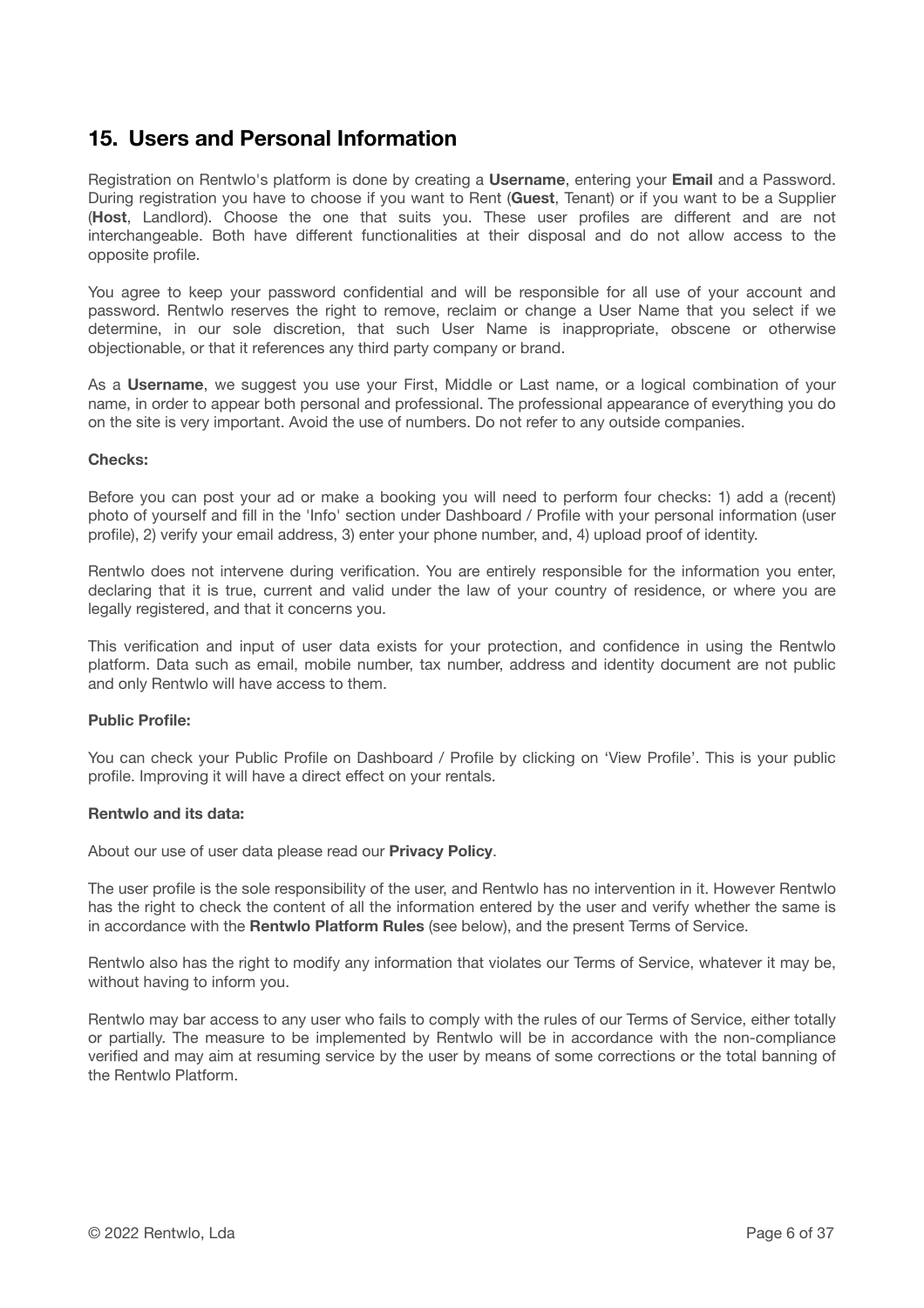# **16. Viewing and Modifying Account, Ads and User Information**

The user, whatever his or her role, agrees that Rentwlo, in performing its functions, may enter the user's account at any time, query for any purpose and change any of the user's data. Change of user's data or information will only take place if Rentwlo considers that the user is in breach of the Rentwlo Platform Rules and Terms of Service.

Likewise, the Supplier agrees that Rentwlo in the performance of its functions may enter at any time into the Supplier's account, query for any purpose and change any data of the Supplier user and its Ads. Modification of the Supplier user's data or information, documents or materials in the Ads, will only take place if Rentwlo considers that the same is in breach of the Rentwlo Platform Rules and the Terms of Service.

### **17. Recommendations for Ad Management**

This paragraph is for Suppliers, on the best way to use Rentwlo.

We advise Suppliers to:

- 1) Keep all your Ads always Published.
- 2) Make continuous use of Rentwlo. By making a process of improving and optimising your Ads over time you will produce better and better results. Trust this process.
- 3) Keep the Calendar of each Ad always up to date. This way you can receive booking requests and contacts for your unoccupied periods, sometimes well in advance.
- 4) Keeping your Ad Published is the best way to create interest and get booking requests early, long before your dates become available. This is your goal.
- 5) We help with Rentwlo's promotional actions, but you will only get a calendar without vacant periods by keeping your Ads Published and managed in a proper way.
- 6) Progressive improvements to your Ads will also produce very good results.
- 7) Excellent Information, Transparency, Good Writing, Good Pictures and Videos, equals Bookings. Be creative with your Ads. Create and deliver an experience. This is what customers are looking for. Don't follow the cold, mechanical, ads that you see all around. Create a feeling, an experience, a desire, with your words.
- 8) Wherever you can, on social networks, on other websites, with all your contacts, advertise your Ads. Rentwlo allows its Users to place on third party websites links to Rentwlo, and links to your Rentwlo Ads. Please ensure that on the sites or locations where you do such advertising of Rentwlo, you are permitted to do so without breaching the Terms of Service of those websites.
- 9) Create and maintain constant interest in your Ads. Interpret each Ad as something dynamic, evolving. Real Estate is no longer static. Your Property may not change, but the improvements you can make to it, the evolution of the technology you have at your disposal, and the way in which the whole society and neighbourhood around you evolves allows for a good level of evolution and improvement.
- 10) Rentwlo thinks this is the future and we are here to support it.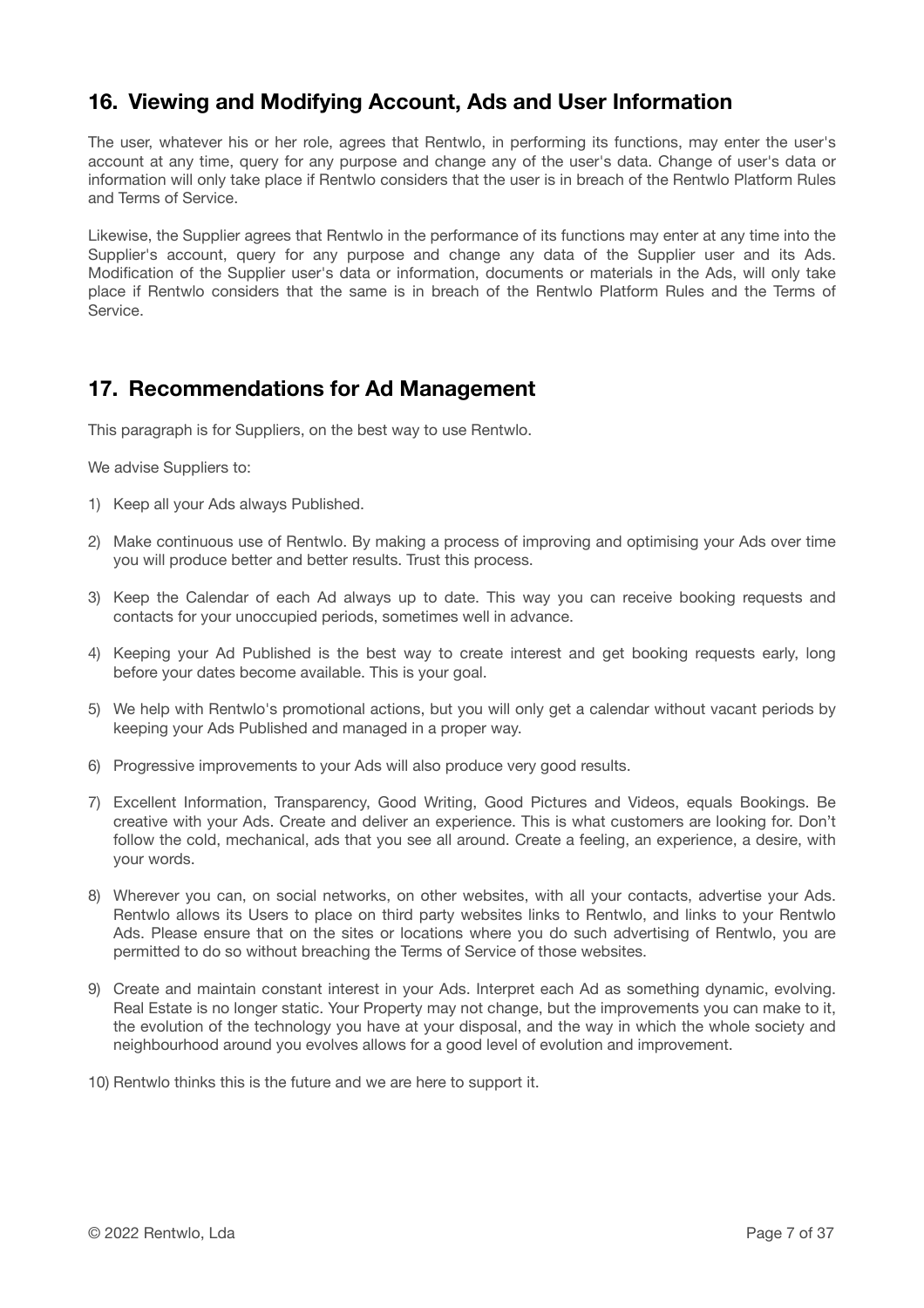### **18. Supplier's responsibilities**

### **18.1.Create and Manage Ads, Information and materials**

The Creation of Ads, Uploading of materials, Management of Ads and all their content is the sole responsibility of the Suppliers. Globally we refer to all these materials published by the Supplier and Guest as "**Contributions**".

The Rentwlo platform provides tools that allow and facilitate the creation, configuration, uploading of materials and management of an Ad.

An Ad must contain complete, accurate and transparent information about the space to be let and property, in written form or any other form, photographs and videos, as well as the rental conditions, such as price, expenses, other costs or charges, deposit, minimum and maximum stay period, updated calendar, availability, or any other necessary, being clear all its characteristics and specificities.

The Supplier is responsible for the accuracy of the information provided, in the Ad, regardless of the format in which the information is in, or in any other form, to Rentwlo and the Guests.

You are expressly prohibited from using information or materials that do not belong to you, or under which you do not have a licence or permission to use if they are not yours.

It is expressly prohibited, and considered fraud, to use information or materials that do not belong to the property, or space mentioned in the ad, of which the Supplier is the Owner, Manager or Legal Representative. The same applies to the condominium or common areas.

It is expressly forbidden, and considered fraud to mention in the Ad, or indicate on the map, or provide in any way, an address that does not exist, or that does not correspond to the advertised property.

The Supplier is responsible for the materials contained in the Ad, such as, but not limited to, photos and videos, their publication, and constant updating.

The Supplier is responsible for updating all information and materials provided in the Ads or in any other form.

In case your space is subject to any peculiar rules that apply and must be followed by the Guest, or rules or conditions that you need to impose, these shall also be explicit and legible in your Ad, or if this is not possible for any reason, they must be communicated at the booking request approval stage, so that the Guest accepts them.

The Supplier's duty of transparency and non-disclosure is total and non-transferable.

The Supplier explicitly accepts and agrees that all the information contained in their Adverts, regardless of the format in which it is contained, is in accordance with the rules of use of the Rentwlo Platform and the Terms of Service. The Supplier further agrees to keep, at all times, that same information updated and in accordance with reality.

**It is expressly forbidden for the Suppliers**, in their Ads, wherever or in the form of communication to the other party, to publish and/or give away any form of contact that would allow the parties to contact each other directly, explicitly or implicitly, such as, but not limited to: emails, phone numbers, addresses or addresses, links to pages or IP's, etc., as well as to allude, hint, transmit or try to 'creatively' transmit the same. This applies to, but is not limited to, all published and publicly available material, written messages, shared documents or videos, or any other forms of information exchanged between the parties.

The Supplier is further responsible for any omissions that its Ads, acts or interactions contain. Any act or action of the Supplier is subject to the Terms of Service.

The Supplier is responsible for the rental of the spaces listed in its Ads and Rentwlo cannot be held liable in the event that it is unable to carry out the respective rentals.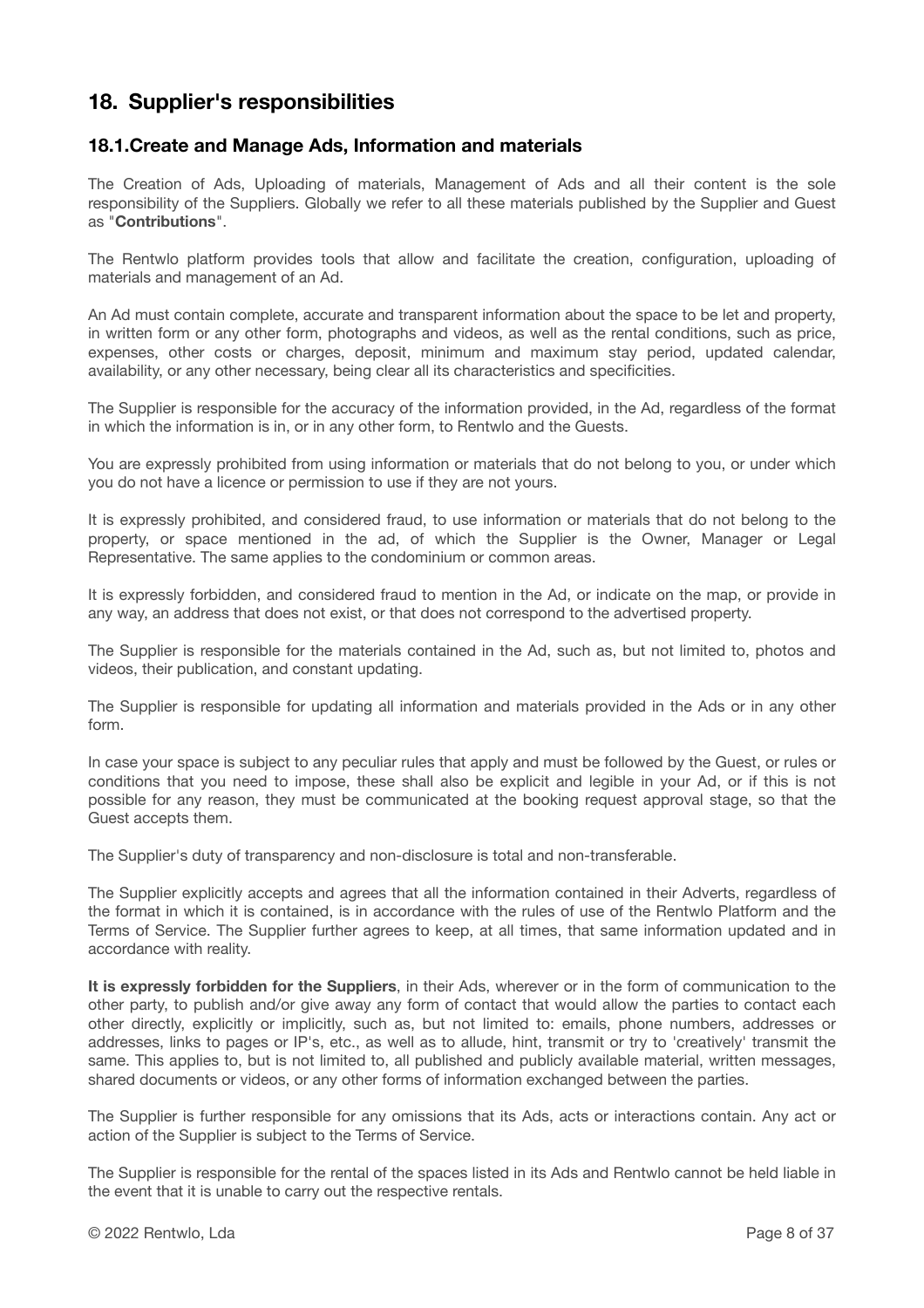The Supplier is responsible for promptly responding to booking requests and customer enquiries.

Rentwlo has no legal responsibility for the content and management of the Ads, however we do our best to make sure that it is correct and truthful through some checks (see Chapter, **Rentwlo's Procedures**).

Rentwlo may, under certain circumstances, make some of the materials required for an Ad, such as in the initial phase of our commercial launch or upon a request from the Supplier (only possible in specific cases, subject to Rentwlo's review and approval), or due to a specific campaign. This does not exempt the Supplier, as the Supplier is the owner and source of information on the same, from assuming full and complete responsibility for the Ad, its information and materials, and its Management.

Rentwlo may also, in certain circumstances, perform Ad Management for some Suppliers, (only possible in specific cases, subject to Rentwlo's review and approval) and usually only in cases where the Supplier is not proficient or technology-friendly, and therefore Rentwlo may assist and provide such service. However this shall be an exception to the rule and shall not conflict with Rentwlo's duty of independence. Further, Rentwlo shall in no way benefit the Supplier in any way over and above any others. Again, this does not relieve the Supplier, as he is responsible for the property and its management, from taking full and complete responsibility for the Ad, and the decisions taken concerning its management.

### **18.2.Know Your Legal Obligations**

You are responsible for understanding and complying with any laws, rules, regulations and contracts with third parties that apply to your Ad or Services.

If you are in any doubt about how local laws apply, you should always seek legal advice.

### **18.3.Duty of Confidentiality**

The Supplier is responsible for handling and using the personal data of Guests and other persons in accordance with applicable privacy laws and in accordance with these **Terms of Service** and the **[Privacy](https://www.rentwlo.com/privacy-policy/) [Policy](https://www.rentwlo.com/privacy-policy/)** of Rentwlo.

The Supplier will comply with the duty of strict Confidentiality of all information received and exchanged with the Guest, not disclosing, recording, or publishing the same under any circumstances.

For the Guests who actually rent your properties, you will take the necessary precautions for the security and handling of the data and documents received in accordance with the law in force (see further on **Confidentiality of Information** clause).

Rentwlo, as owner of the platform, is responsible for the treatment of the data collected by the same and which are hosted on our servers, committing to comply with the RGPD provisions.

### **18.4.Ads by Property**

It is allowed to publish more than one ad per property as long as they are dedicated to different purposes, for example, one dedicated to very short or short term rentals, and another to medium or long term rentals. Or, for example, one ad for the renting of part of the property and another for the totality of the property. There will have to be a different distinction and/or purpose to justify the two ads, but if there is such a difference, it is allowed.

### **19. Guest Responsibilities**

Notwithstanding any other matters or aspects of Guest responsibility mentioned in these Terms of Service, Guest has, among others, a duty of strict Confidentiality.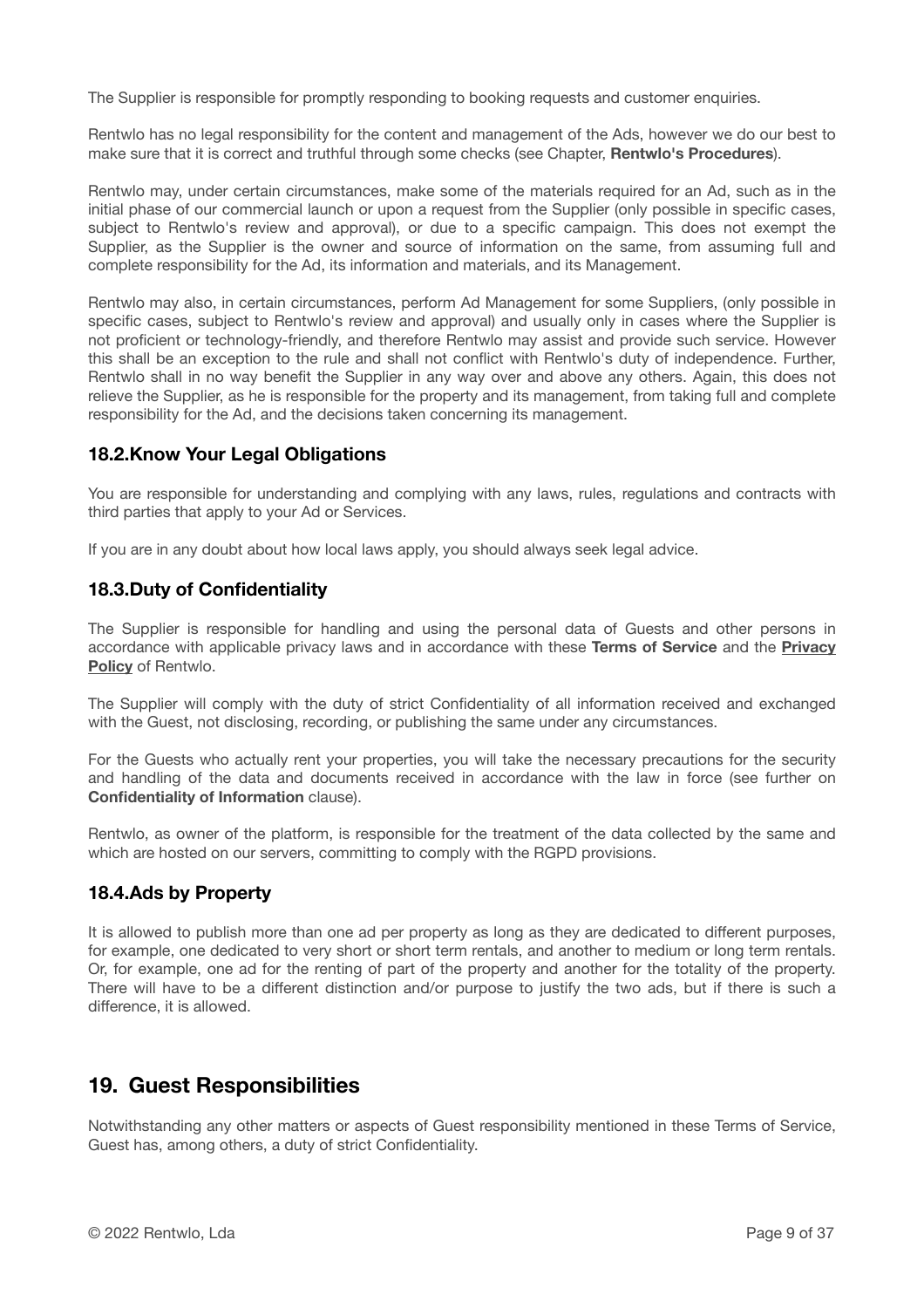### **19.1.Duty of Confidentiality**

The Guest will comply with the duty of strict Confidentiality of all information received and exchanged with the Supplier, not disclosing, recording, or publishing the same under any circumstances.

The Guest is responsible for handling and using any data, information and documents received from the Suppliers and other persons in accordance with applicable privacy laws and in accordance with these **Terms of Service** and Rentwlo's **Privacy Policy** (see further below **Confidentiality of Information** Clause).

### **20. Contribution licence**

By posting your Contributions anywhere on the Site [or making Contributions accessible to the Site by linking your Site account to any of your social media accounts], you automatically grant, and you represent and warrant that you have the right to grant, to us an unrestricted, unlimited, irrevocable, perpetual, nonexclusive, transferable, royalty-free, fully paid-up, worldwide right and license to host, use, copy, reproduce, disclose, sell resell, publish, transmit, re-title, archive, store, cache, publicly perform, publicly display, reformat, translate, transmit, excerpt (in whole or in part) and distribute such Contributions (including, without limitation, your image and voice) for any commercial purpose, advertising, or otherwise, and to prepare derivative works of, or incorporate into other works, such Contributions, and to grant and authorise sub-licenses of the foregoing. Use and distribution may occur in any media formats and through any media channels.

This licence shall apply to any form, media or technology now known or developed and includes the use of your name, company name and/or franchisee name, as applicable, and any of the trademarks, service marks, trade names, logos, and personal and business images that you provide. You waive all moral rights in your contributions and warrant that moral rights have not been asserted in your contributions.

We do not claim any ownership in your contributions. You retain full ownership of all your Contributions and any intellectual property rights or other proprietary rights associated with your Contributions. We are not responsible for any statements or representations in the Contributions provided by you in any area of the Site.

You are solely responsible for your contributions to the site and you expressly agree to release us from any and all liability and refrain from any legal action against us in relation to your contributions.

We have the right, in our sole and absolute discretion, (1) to edit, redact or otherwise alter any Contributions; (2) to re-rank any Contributions to place them in more appropriate locations on the Site; and (3) to pre-screen or delete any Contributions at any time and for any reason, without notice. We have no obligation to monitor your Contributions.

### **21. Submissions**

You acknowledge and agree that any questions, comments, suggestions, ideas, feedback or other information on the Site ("Submissions") provided by you to us are non-confidential and shall become our exclusive property. We shall own exclusive rights, including all intellectual property rights, and shall have the right to unrestricted use and dissemination of these Submissions for any legal, commercial or other purpose without acknowledgement or compensation to you.

You hereby waive all moral rights to any such Submissions and hereby warrant that such Submissions are original with you or that you have the right to send them. You agree that there shall be no recourse against us for any alleged or actual infringement or misappropriation of any proprietary right to your Submissions.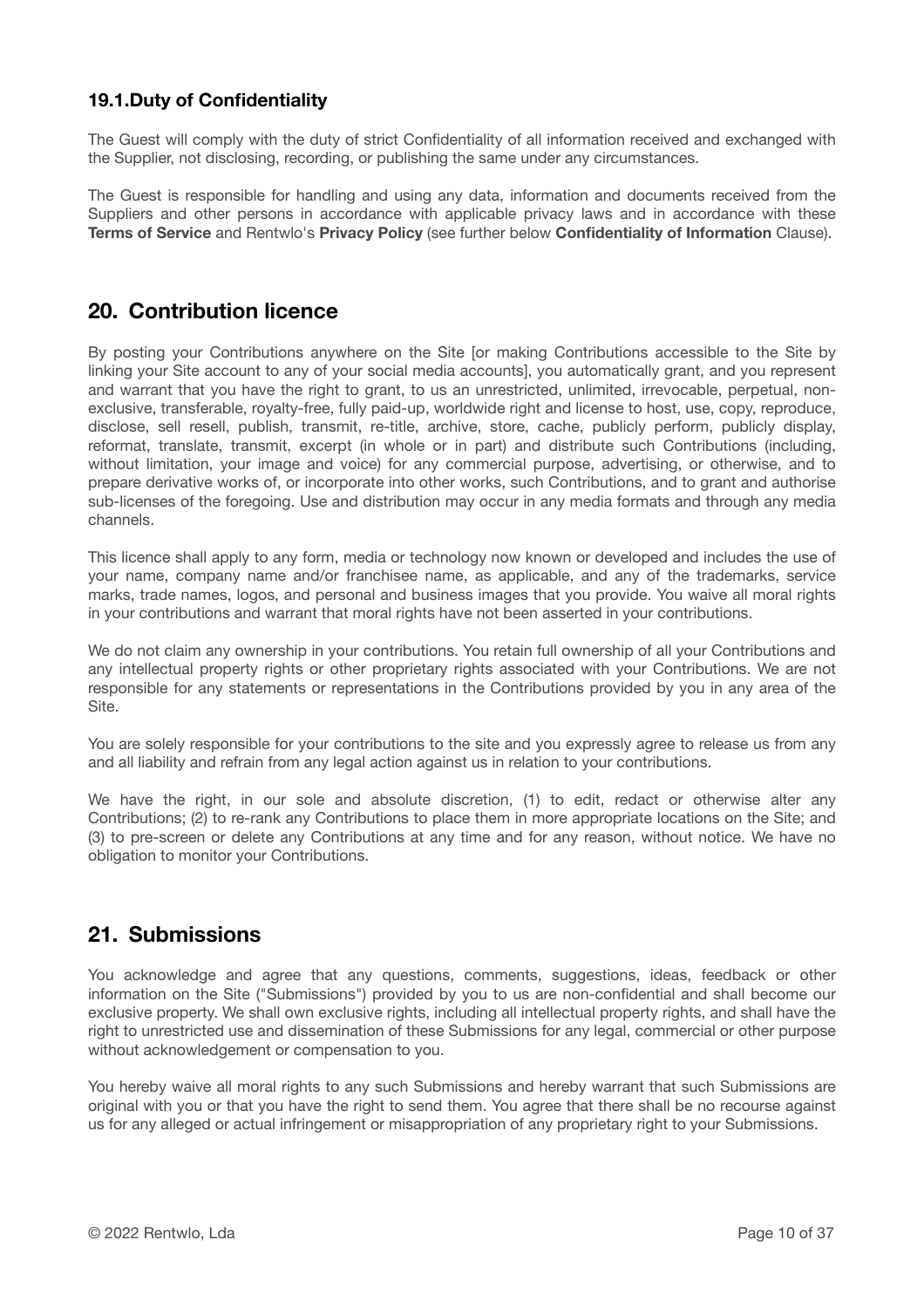# **22. Guidelines for Reviews (Evaluations)**

Rentwlo provides an Area on the Site for conducting a Review, or Evaluation. When posting a Review, the User must meet the following criteria:

(1) you must have first-hand experience with the person / entity being assessed;

(2) your comments must not contain offensive language or abusive, racist, or hateful language;

(3) your assessments must not contain discriminatory references on the basis of religion, race, sex, nationality, age, marital status, sexual orientation or disability;

(4) your comments should not contain references to illegal activities;

- (5) you should not be affiliated with competitors if you post negative comments;
- (6) you should not draw any conclusions as to the legality of the conduct;
- (7) you may not publish false or misleading statements;

(8) you cannot organise a campaign encouraging others to post comments, whether positive or negative.

We may accept, reject or remove comments at our sole discretion. We have absolutely no obligation to filter or delete comments, even if someone finds the comments questionable or inaccurate. Comments are not endorsed by us and do not necessarily represent our views or the views of any of our affiliates or partners.

We assume no responsibility for any review or for any claims, liabilities or losses arising from any review. By posting a review, You grant us a perpetual, non-exclusive, worldwide, royalty-free, fully paid, assignable and sublicensable right and license to reproduce, modify, translate, transmit by any means, display, perform, and/or distribute all content related to the reviews.

### **23. Rentwlo's Procedures**

### **23.1.Property Visit by Rentwlo**

Rentwlo, to increase the security and confidence of the offer on Rentwlo Platform, will make efforts to visit all properties. The visit of a property by Rentwlo will be marked in the Ad by the indication "CHECKED", which means:

- We visited the property.
- We validate the existence of the Property and the Supplier.
- We validate the exact location, description, information and features of the Ad, as well as photos and video tours, with the exception of any materials and information not yet included in the Ad that may be included at a later date.
- We can guarantee that, at that time, the information and materials in the Ad are accurate and correspond to the property.
- Every time an owner changes or adds a video tour, it will be reviewed and approved by Rentwlo, and there is an approval process for it on our platform. We always take care to verify that a video tour matches the property. Only approved video tours are published.
- We check the Supplier and Property documentation in accordance with the law in force.
- We talk to the owners about our concept, prices and policies.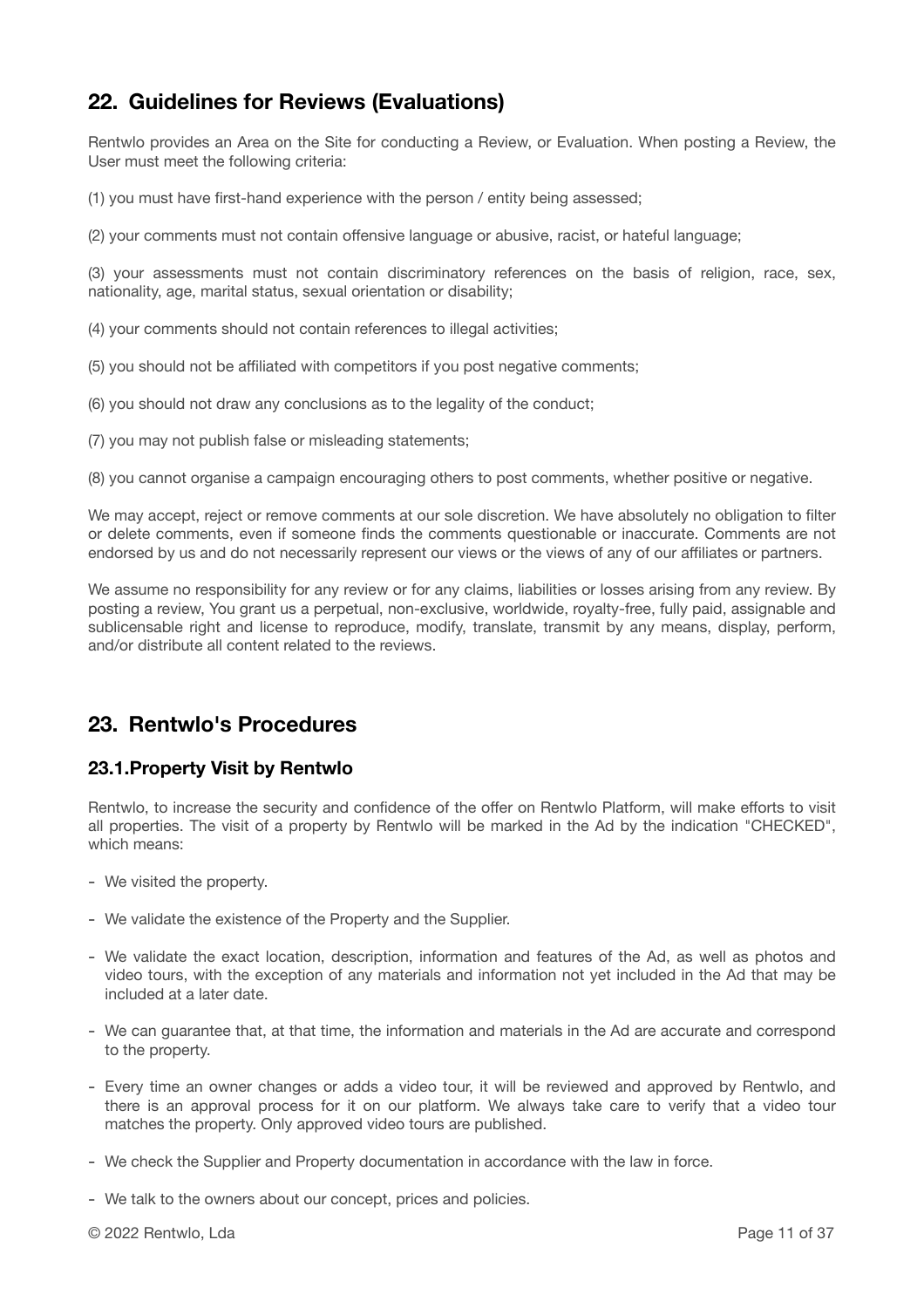- We make it clear and transparent how payments are made to ensure that nothing else is charged.
- We have signed a legally binding mediation agreement with the Supplier in which the Supplier's and the Property's details are identified.
- We put "VERIFIED" or "CHECKED" in the Ad.

Rentwlo does not guarantee when we will be able to visit a property. The Guest will have other sources of information available to him such as reviews by previous customers in this or other Adverts from the same Provider, which are a valuable source of information.

If Rentwlo hasn't visited the property yet and there are no Reviews for your Ad yet, you can always contact us. Maybe we can give you more information.

In addition, Rentwlo may decide not to visit the property and still consider that the classification "CHECKED" is earned by the property if the supplier has our full trust. Such cases are decided at our full discretion.

### **23.2.Rentwlo's Role in Ads**

Rentwlo is not responsible (legally or otherwise) for the publication of ads, their content or their management. Rentwlo can help you if we are asked for an opinion on any matter.

On Ads, Rentwlo directly participates in the following functions, with a view not to manage them or make decisions, but only as a service to improve safety on the platform, adherence and compliance with platform rules and enhance users' trust. The functions Rentwlo performs are:

- 1) Verification and Initial Approval of the Ad.
- 2) Verification and Approval of the Ad, after visiting the property.
- 3) Approval of Video Tours

The above approvals to be made by Rentwlo will be made so that there is no information that violates our Platform Rules and Terms of Service, among other legitimate considerations. The Supplier has the responsibility to know our Platform Rules and Terms of Service so that Rentwlo's approvals occur promptly. Any violation of our Terms will introduce a delay in the publication of the respective materials, the entire responsibility of which is assumed by the Supplier. The Supplier shall also be liable for their prompt correction.

Our Rules for videos are published on page [Create a Video,](https://www.rentwlo.com/create-a-video/) #1 / Simple Rules, separately for Video Tours and Personal Videos. By following our simple rules you will not inflict Rentwlo's Terms.

Additionally, on the same page you have all the process on how to Create, Compress, Upload and Use videos at Rentwlo.

#### **23.3.Updating an Ad**

Rentwlo shall not be responsible for changes to the information and materials in the Ad made by the Supplier subsequent to the above approvals by Rentwlo, and shall have no legal liability in respect thereof. The Supplier may update its Ad freely without Rentwlo's review and approval being required.

Any updates to the Ad after Rentwlo's approval are the sole responsibility of the Supplier. The Supplier is free to change what it wants in its Ad as long as all the information in it and concerning the property or space visited by Rentwlo remains true to the reality of the same, and in accordance with these Terms of Service and Platform Rules.

Only Video Tours are always subject to Rentwlo's verification and approval. This does not apply to the other information and materials contained in an Ad.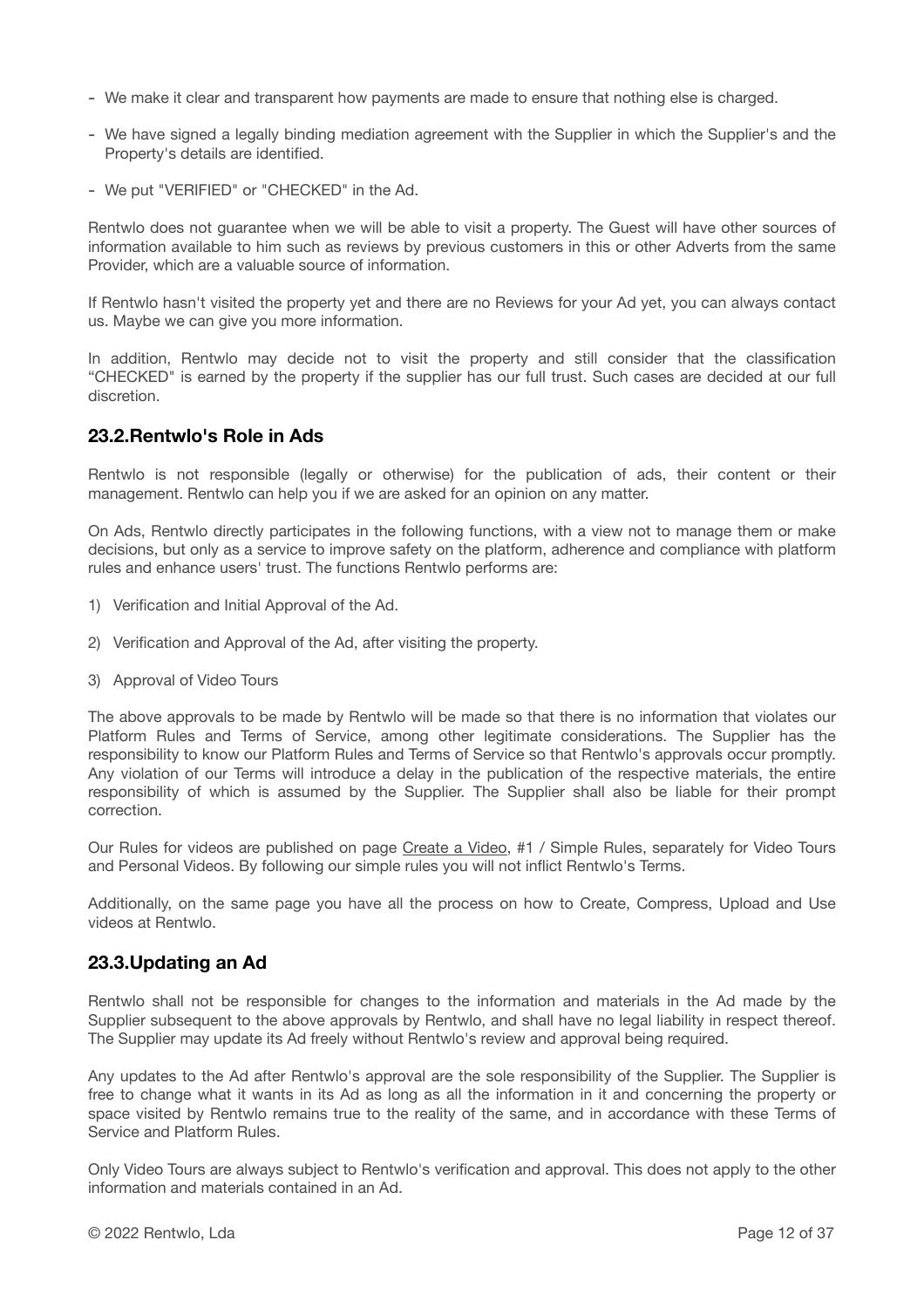### **23.4.Rentwlo's Role in Booking Requests**

Rentwlo does not take part in the decisions of the rental process and cannot be held responsible for them. Rentwlo can help you if we are asked for an opinion on any matter.

On Booking Requests, Rentwlo directly participates in the following functions, with a view not to manage them, nor to make decisions, but only as a service to improve safety on the platform, adherence and compliance with platform rules and increase users' trust. The functions Rentwlo performs are:

1) Approval of Personal Videos.

Rentwlo's above approvals will be made so that there is no information that violates our Platform Rules and Terms of Service, among other legitimate considerations. The Guest has the responsibility to know our Platform Rules and Terms of Service so that Rentwlo's approvals occur promptly. Any breach of our Terms of Service will introduce a delay in the publication of the respective materials, for which the Guest assumes full responsibility. The Guest also assumes responsibility for their prompt correction.

Our Rules for videos are published on page [Create a Video,](https://www.rentwlo.com/create-a-video/) #1 / Simple Rules, separately for Video Tours and Personal Videos. By following our simple rules you will not inflict Rentwlo's Terms.

2) Verification that the Payment made by the Guest has been effectively received by us. This is the last step of our process on the platform for a booking to be considered Confirmed.

# **24. Search**

Rentwlo users, whether registered or not, can perform searches on the platform. Searches can be made by city, check-in and check-out date, number of guests, space type, property type, number of rooms, price and property characteristics, or a combination of any of these items.

Users can also sort the results according to various parameters such as Price, Number of Stars, New or Old, etc.

However, only users registered as Guest and with all four verifications can make reservation requests.

### **25. Sorting the Ads**

Currently the ads are sorted by default according to the number of stars of the reviews given by guests. In the absence of reviews, the ads are presented from the most recent to the oldest.

Rentwlo reserves the right to change at any time the algorithm for sorting ads without having to communicate these changes to the suppliers.

### **26. Booking Accommodation**

#### **26.1.Who can make a reservation**

Only users registered as Guest and having all four verifications done, which Rentwlo calls Profile 100%, can make reservation requests.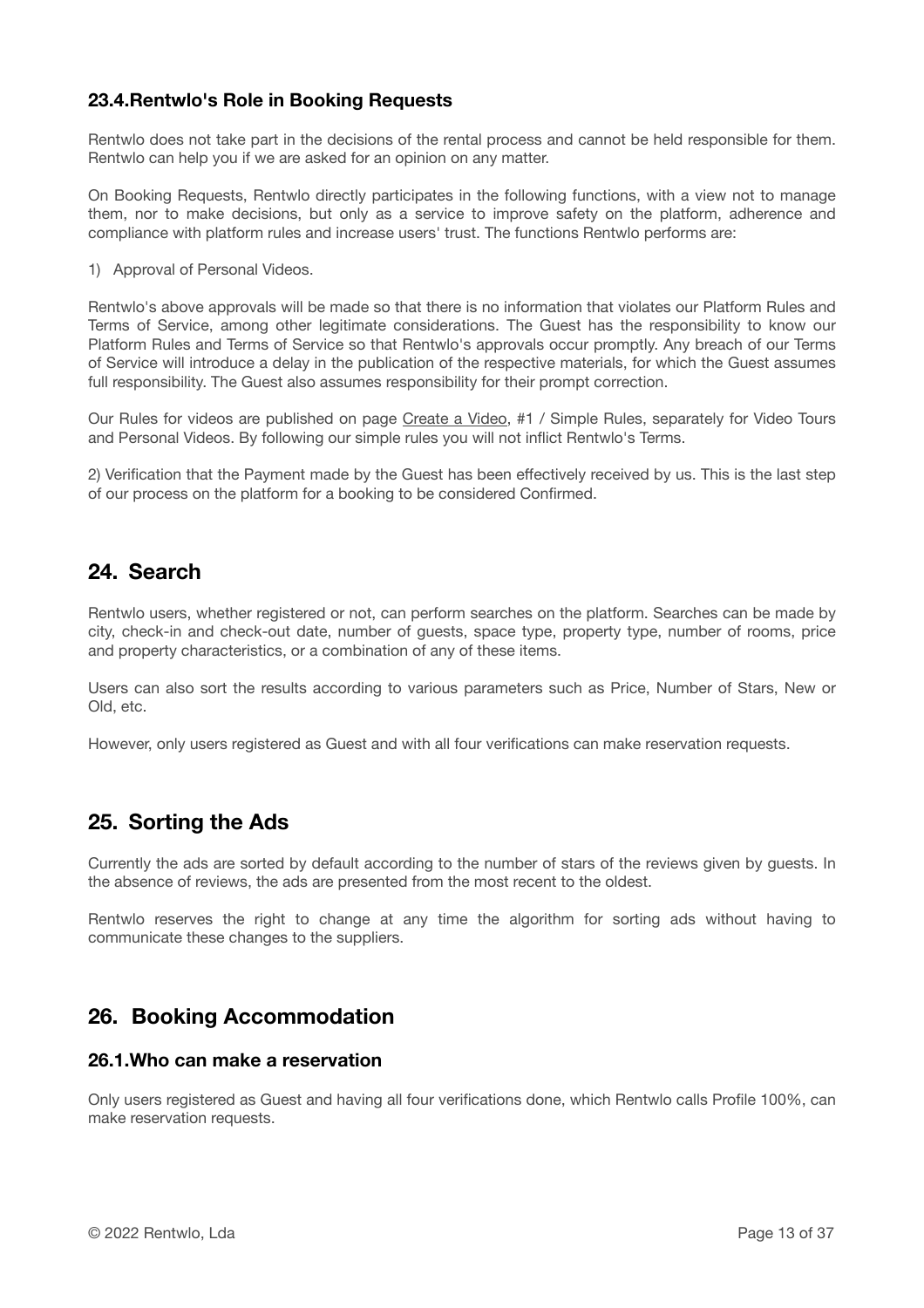### **26.2.How is accommodation booked**

The accommodation booking is made by the Guest on the Rentwlo platform, on the Ad page, on the booking sidebar on the right, where you can find the Price in big letters and the 'Booking Request' button. The Guest will need to enter the dates they wish to book, the number of guests, make a text introduction to the Host, and enter the documents requested by the Host. Accept our Terms of Service by clicking on the relevant box. By clicking on the 'Booking Request' button you are placing your request.

You warrant that you are of legal age to enter into a rental contract in the country or state where the property is located. It is your responsibility to check this. This will also be checked by the Host when receiving the Guest's documents. In case of non-compliance with the legal age Rentwlo reserves the right to withhold your service charge.

#### **26.3.Process and Communications to Interveners**

During the booking process, in all phases, both the Guest and the Supplier will receive the respective emails whenever there is any change or evolution of your booking request, as well as a new message. Additionally, when you log in to your account and consult your booking, you can also check the status and evolution of your booking.

On the Rentwlo Platform, whenever there is a change or evolution of your Booking request, you will also have information on what the next steps are and whether you have to do something, or wait.

Stakeholders are asked to check the platform regularly to closely monitor the Booking Request, or the Booking, and because you may have received some message to which you should respond.

Whenever you have a message, you should respond to it as soon as possible. Any attention you give to your customers or landlords will help you with your Booking Requests, comments and rating you will get from Reviews carried out by the other party and publicly available.

Reviews are extremely valuable and important information for all stakeholders. You must act actively in order to achieve the highest possible rating.

#### **26.4.Reply to a Booking Request**

In accordance with our Rules and Terms of Service, the Supplier has forty-eight (48) hours to respond to a booking request. After this period the reservation will be automatically cancelled. The Supplier undertakes to respond as soon as possible.

Rentwlo reserves the right to penalise Suppliers who do not respond to booking requests in any of the ways available to them. Such attitude is not considered acceptable. Rentwlo is a community that places values, responsibility, respect and integrity above all else. Be respectful to each Guest and consider every reservation request with the necessary seriousness, responding to the tenant as soon as you have a decision.

Ask questions before you decide. That's what Rentwlo's internal messaging system is for. Clarify what you need.

Rentwlo will be vigilant and Providers who are not responsive may see their Ads move to lower positions in search results and Ad presentation.

#### **26.5.Booking Request Decline**

The Supplier may Accept or Decline a Booking Request.

If the Supplier Declines a booking, the Supplier undertakes to send a message to the Guest explaining its reasons in a respectful and considerate manner. If possible, optional in this respect, giving a suggestion as to how the Guest could improve their chances of Acceptance on future booking requests.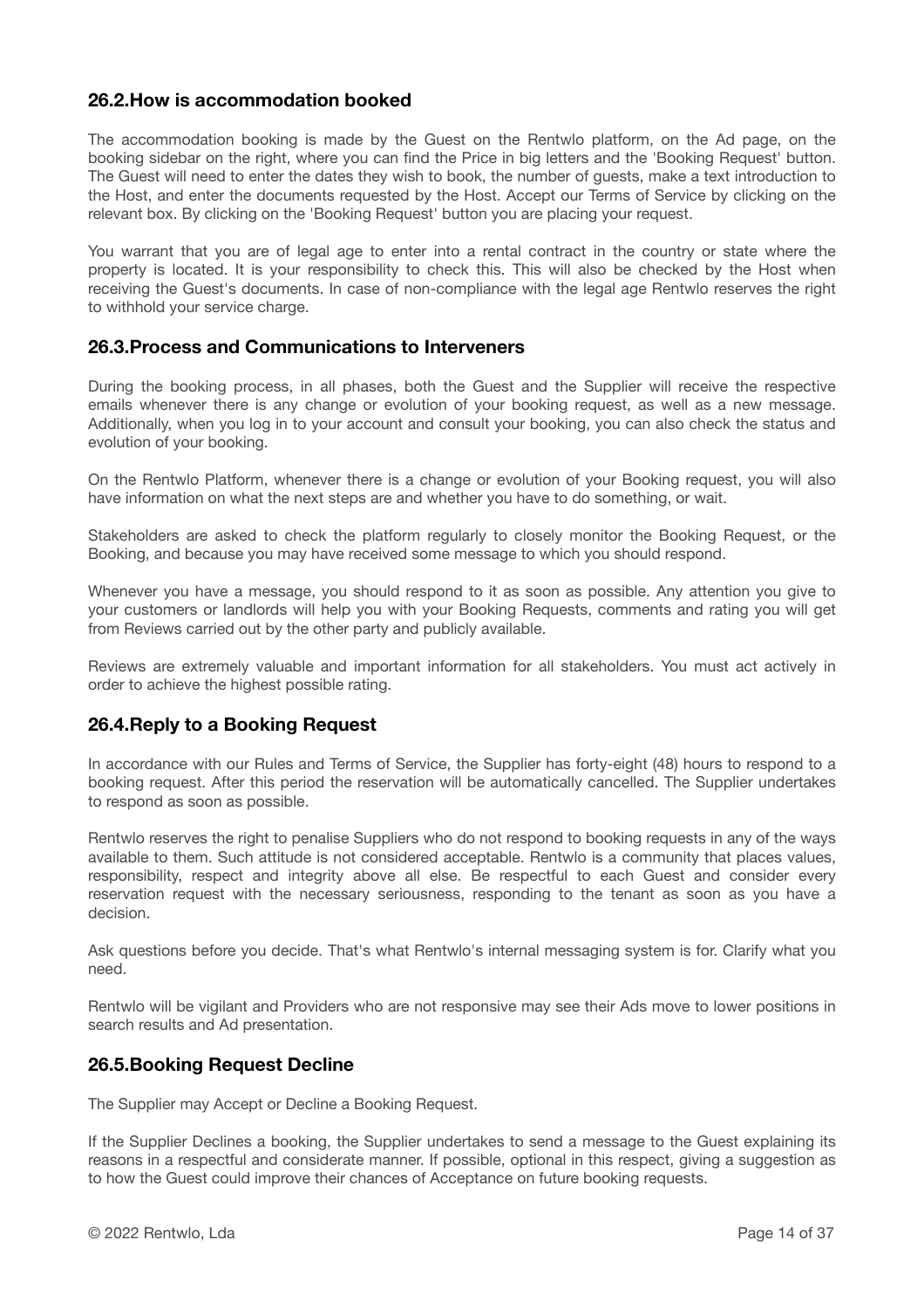### **26.6.Acceptance and Confirmation of Reservation**

Once the Supplier has accepted the Guest's Booking, Rentwlo's details for making payment will be presented to the Guest.

In accordance with our Rules and Terms of Service, the Guest has twenty-four (24) hours to make the respective Payment. After this period the reservation will be automatically cancelled.

### **26.7.Reservation Contract**

Once your Booking is accepted by the Supplier, these Terms of Service constitute a Service Contract which is entered into directly between Guest and Supplier, both of whom are legally bound to comply with it.

The Supplier agrees that, once the Booking Request has been accepted, it will accept and be bound to offer the respective Accommodation on the dates, for the price and on the terms specified in its Ad, at the date of the Booking Request, and further that the unit, its rooms, furnishings and decoration are in accordance with the materials and information in its Ad. Failure to comply with these provisions may cause the Guest to cancel the booking and the Supplier to incur a monetary loss for the return of the rent paid and possible non-occupation of its property or space, without the Supplier having any right to claim compensation from the Guest or Rentwlo.

Likewise, the Guest agrees that, once the Booking Request is accepted, he/she will accept and be bound by this Contract, committing to make the respective rental and to comply with all these Terms of Service.

The Cancellation Policy and any other provisions under these Terms of Service and Rentwlo Platform Rules, standards, other policies or requirements identified by Rentwlo, or in the Ad, or during the payment process (eventual Payment Policy), or in other ways Rentwlo has at its disposal, form part of your contract with the Supplier and from the Supplier to the Guest. Both parties are responsible for their proper performance, and accept their Terms.

#### **26.8.Guest and Host Responsibilities**

Once the booking is accepted, it is your responsibility, as the case may be, to:

- a) Comply with the requirements that the Supplier may establish, such as sending the necessary documents, which may or may not have been mentioned in the Ad, providing personal references and/ or fixing the need for a guarantor for which the respective identification documents and proof of income would be required, as well as other information or data that the Supplier may request. This information will be requested from the Guest directly by the Supplier via message through Rentwlo's internal messaging system.
- b) Comply with its Responsibilities and Obligations as outlined in these Terms of Service and Lease Agreement, as the case may be, such as, not limited to: Comply with the terms and Rules of the Rentwlo Platform, Landlord Policies, comply with the Lease Term, fully and timely make all Payments to Rentwlo and the Supplier, not cause any damage to property, paying at your own expense for any damage or loss caused, and comply with all deadlines and information necessary for the proper completion of your obligations, as well as other provisions.
- c) These Terms of Service do not exclude your reading of the Lease Agreement, which you will be required to sign on the date of entry, which will contain the legal provisions regarding the obligations you must comply with, as well as your rights.

#### **26.9.Methods of Payment of the Reservation**

Rentwlo accepts payments by PayPal, Bank Transfer or MB-WAY.

Payment by PayPal will be made via redirection to PayPal. The payment by Transfer or MB-Way will be made outside our platform, for example in the Guest personal home banking or in his MB-WAY App, and the customer must enter proof of payment in the platform on the page 'Reservation Payment'.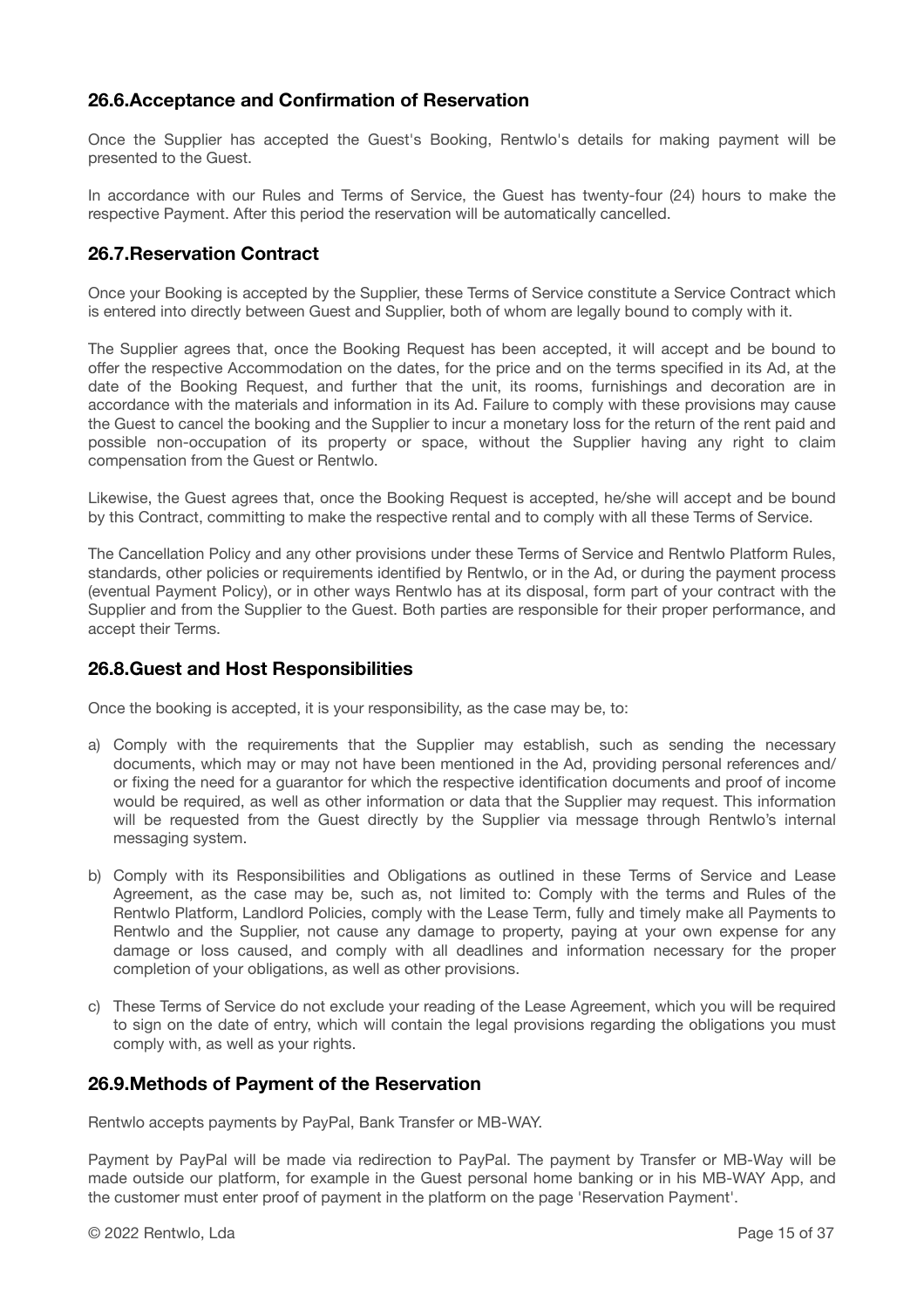### **26.10.Amount Payable for the Reservation**

To complete the Booking, the Guest must pay the First Rent plus Rentwlo Service fee and VAT, as shown on the website. **This payment will be made directly to Rentwlo, not to the Accommodation Provider.**

The First Rental Payment corresponds to a contractual booking charge due to Rentwlo, who will receive it on behalf of the Accommodation Provider, and hold it in trust.

About the first rent:

- 1) If the booking starts on the 1st, the rent payable will always be exactly one month of rent, corresponding to the first month. In this case the rent is always due on the first of each month.
- 2) If the booking starts on another day of the month, say the 10th, there are two possibilities depending on some Supplier settings:
	- a) The rent payable will be as in case 1, exactly one month of rent, corresponding to the first month. In this case the rent is always due on the 10th of each month.

Or,

b) The rent payable will be composed of the days until the end of the first month (the remaining 20 or 21 days of the first month, as per the example mentioned), and the rent for the following month. In this case the rent is always due on the first of each month.

The Guest shall enter on the Platform the respective proof of payment, as requested on the Payment page, except for payment through PayPal.

As soon as Rentwlo verifies that your payment has entered our bank account, your booking will be considered 'Booked'. We will make the respective confirmation on the platform and via email to the participants.

#### **26.11.Reservation page**

After the booking request, the calculations used and the values relating to your booking, including the Deposit, are displayed transparently and clearly on the Reservation Page that you can find on your Dashboard / Bookings. Each reservation has a unique reservation number.

#### **26.12.Deposit, First and Subsequent Rents**

When you make your booking request, it will be very clear the Deposit you will have to pay. On the Reservation Page you will be able to consult all the values referring to your booking.

**The Deposit shall be paid directly to the Supplier** within the days preceding the Check-In or at the latest during the Check-In. The Guest should check with the Host the habitability conditions of the rented space.

Rentwlo will pay the first rent to the Supplier, forty-eight (48) hours after the Check-In date, but not before contacting the Guest to verify if everything went normally during the Check-In and after the Guest's indication of the good habitability conditions of the property and its similarity to the Ad.

#### **Subsequent rentals will be paid by the Guest directly to the Supplier.**

#### **26.13.Date of Entry**

The User will start using the Accommodation on the date referred to in their Booking, unless otherwise agreed between the parties.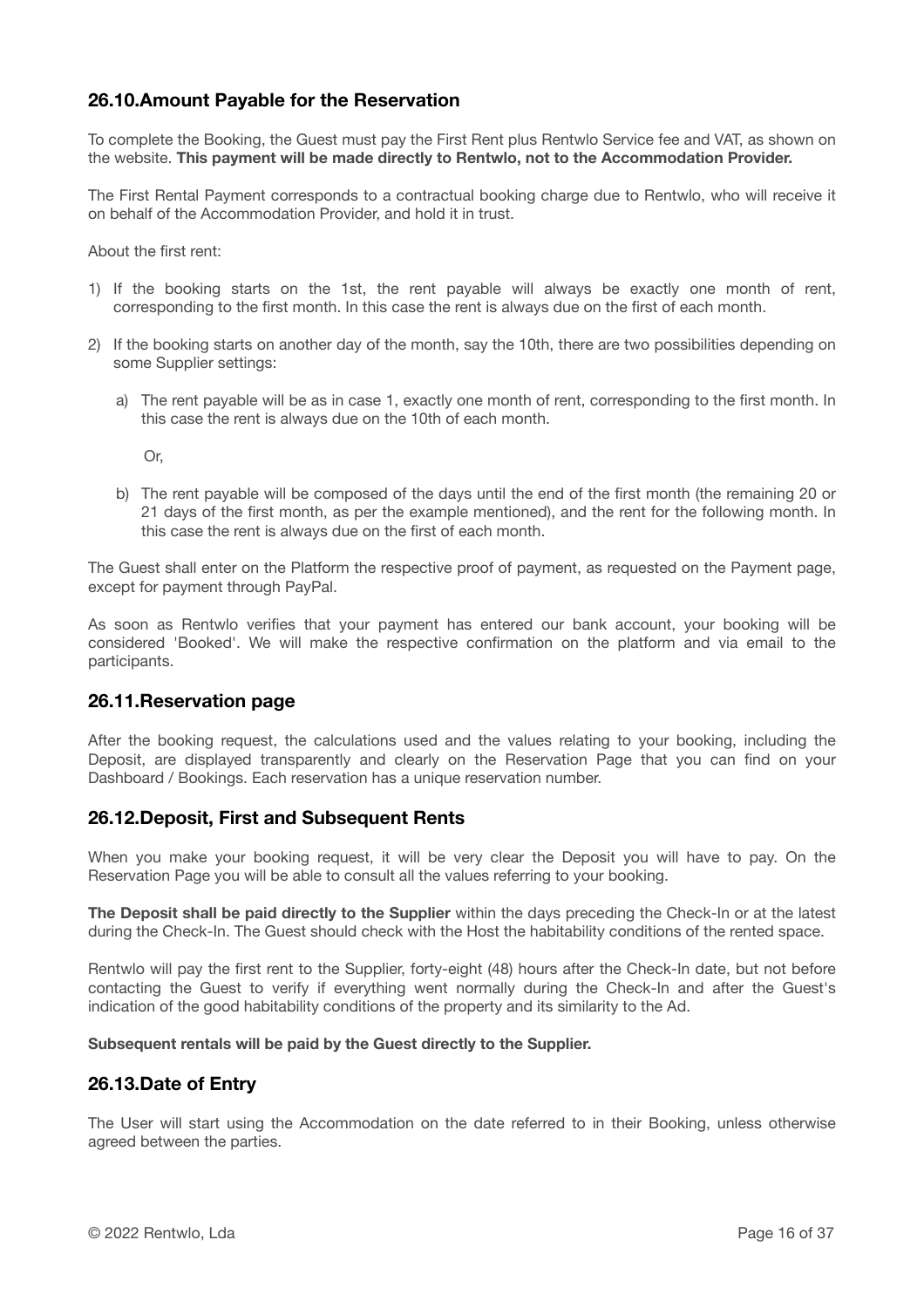Any change of check-in date must first be agreed with the Supplier and then communicated to Rentwlo. On the Booking Page the Guest has a field reserved for this purpose, to inform Rentwlo of a change in the Check-in date.

The Guest expressly agrees that any change in the amount payable to the Supplier due to the new entry date is due to the Supplier and shall be agreed directly between the parties.

Any further clarification, please contact the Supplier.

#### **26.14.Reservation Modifications**

Suppliers and Guests are responsible for any booking modifications they agree to make through the Rentwlo Platform and agree to pay any additional amounts, commissions or taxes associated with the respective modifications.

#### **26.15.Suppliers' Responsibilities**

The Supplier is responsible for indicating, choosing or selecting various information corresponding to features that allow control over their Adverts and booking requests by configuring their Ad on the Dashboard. Each Ad may have different requirements.

The features that give you control and strategy over your bookings are (you should pay close attention to them): When Creating or Editing your Ad,

- Price per month (Price Tab)
- Security Deposit (Security Deposit) (Price Separator)
- Minimum Stay (in months), Maximum Stay (in months) (Rules tab)
- Required Documents (Rules Tab). Providers define which documents they require from tenants, and can choose all, none or a combination of them. With Rentwlo, tenants submit these documents when making a booking request. These can be: 1) ID Document, 2) Proof of Income, and 3) Personal Video. Several files can be added by the guest for each if these requirements.
- Option: Landlords can choose not to request documents at the booking stage and request them only after approval using our messaging system. Exception: personal video will not be possible to send via message.
- Contract Start (Rules Tab). The Supplier has the possibility to set whether the lease will have a start date equal to the Check-In date, or a start date on the 1st of the following month (for Suppliers who want their leases to always start on the 1st).
- Renewable Contract (Rules Tab). Set whether you want automatic renewal or not, on the lease. As it is more suitable for most leases, in our draft lease it is considered that there will be NO automatic renewal. Hosts can also define if they want the field *Renewable Contract* visible or not in their Ads.
- Disable Bookings after x days (Calendar Tab). Allow only Bookings with start date in the next few days. The Supplier can with this feature prevent reservations if they start after a certain number of days from today's date. Or not prevent any booking, regardless of their start date.
- Calendar Maintenance (Calendar Tab), is also crucial for good reservations, reservations without overbooking (conflict with other reservations), and according to what the Supplier wants.

#### **Expressly Prohibited:**

The Supplier is hereby notified that it is **expressly forbidden to** publish on the Rentwlo Platform, in any place and in any form, and especially in his Adverts, the full address of his property. You may indicate the street, postcode and city, but you may not indicate the number of the building, and the number of your apartment block.

© 2022 Rentwlo, Lda Page 17 of 37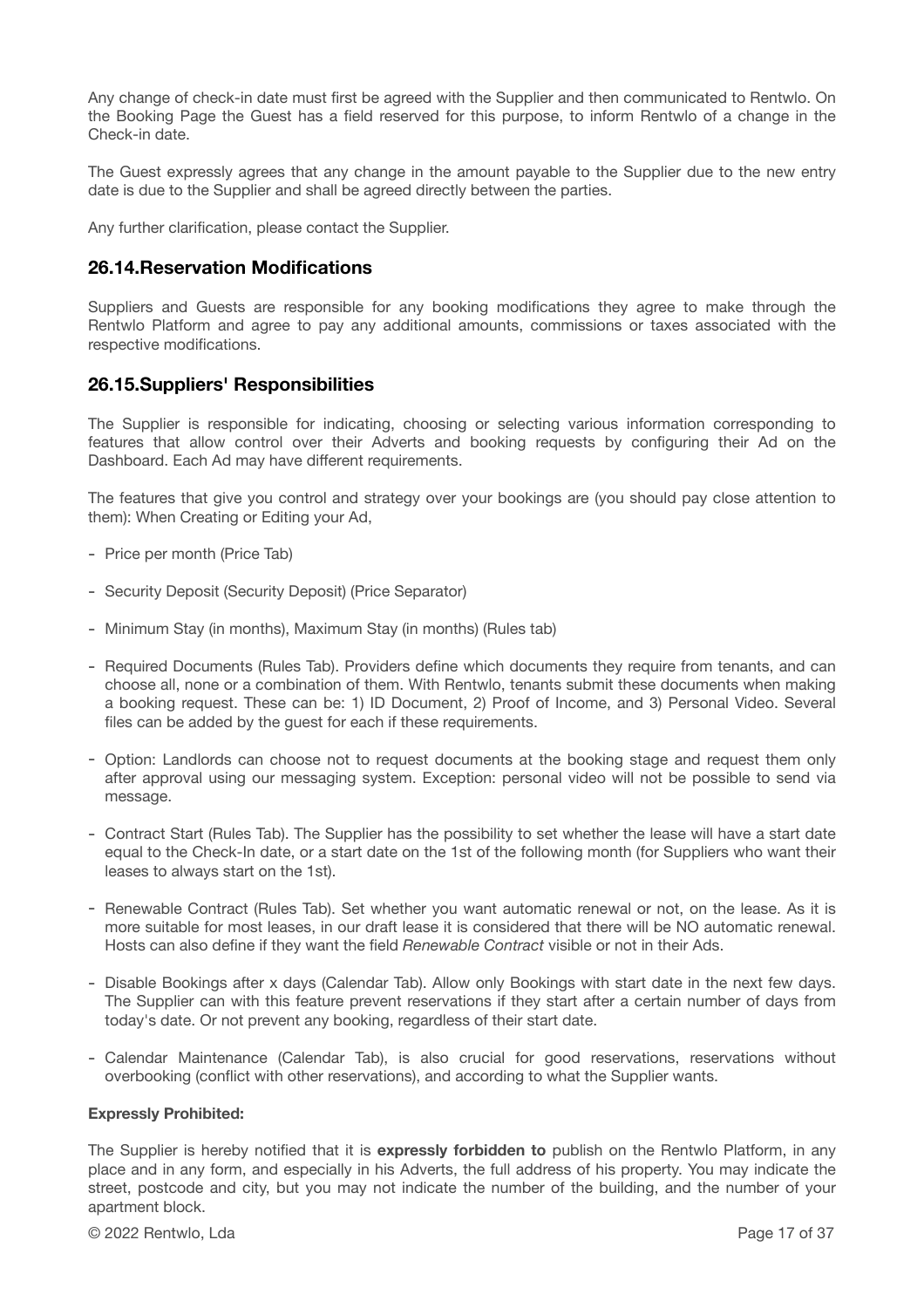On the Location Tab, when entering your Property Address, or as soon as it is entered automatically by Google Maps, remove the Building Number, and your Unit Number.

### **26.16.Contact the Supplier**

Before making a booking request it is not possible to contact the Supplier. Once you have done so, you can clarify any questions you may have directly with the Supplier using our internal messaging system.

#### **26.17.Content of the communications between the parties**

It is **expressly forbidden to** our members and users, Suppliers and Guests, to give and/or publish any form of contact that would allow parties to contact each other directly, explicitly or implicitly, such as, but not limited to: emails, phone numbers, addresses, links to pages or IP's, etc., as well as allude, hint, transmit or attempt to 'creatively' transmit the same. Including but not limited to all published and publicly available material, written messages, shared documents or videos, or any other forms of information exchanged between the parties.

Parties can always communicate with each other via message.

Approximately one week before the Check-In Rentwlo will provide the contact details of both parties, for additional security and ease of contact, as the Check-In date approaches.

Rentwlo has the express right to read, intervene, and delete any information, message, document or video, or any other, that violates the Rentwlo platform Rules and the Terms of Service.

#### **26.18.Rentwlo's internal messaging system**

Rentwlo, in all messages sent will remove an extensive list of words, syllables, symbols, numbers, links, emails, or others, in order to avoid sending information that may contain some form of contact, or be used for such. We regret if some messages without any intention to inflict our rules have some content removed. We ask for your understanding.

As these are security measures, Rentwlo reserves the right to improve these algorithms as it sees fit and to implement them on its platform without any notice to its users.

#### **26.19.Trying to do business directly with the Supplier**

Do not use Rentwlo to identify properties and attempt to contact and do business directly with the Supplier by bypassing Rentwlo. If you do this, our Suppliers will not appreciate your attitude and you will not be able to rent a home.

Additionally it could be dangerous for several reasons.

If you do so, you will automatically, without further ado, be liable to contractually indemnify Rentwlo to the extent of between €2000 and €5000, applicable to Guests and Suppliers. Rentwlo will immediately, if Rentwlo becomes aware of this, retain the Rentwlo Fees. Further action may be taken.

Additionally you will lose the security that Rentwlo provides. Rentwlo is designed to maximise the transparency, trust and honesty of the ads and rental deals made through us.

Our Concept, Culture, Marketplace, Cancellation Policy, our Features and Process, and Lease Agreement (which includes Rentwlo's mediation) all aim to protect you. You would be missing out on all this transparency, help and security.

On the contrary, comply with our rules and procedures, and use Rentwlo in the best possible way. You will belong to a community of people who respect and are respected and live in a quiet and safe way. You will meet interesting people and will certainly appreciate our values and culture.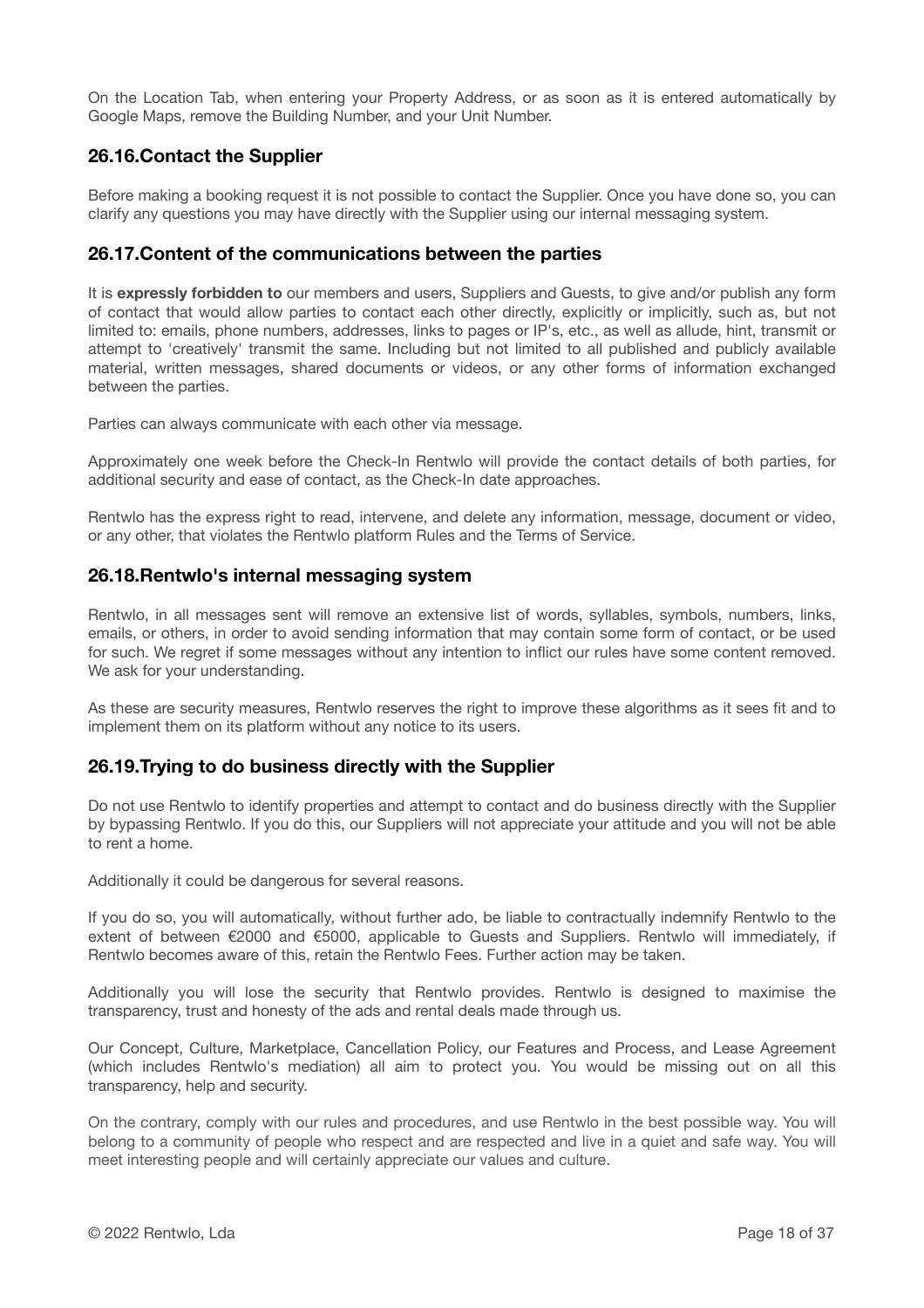# **27. Fees Policy**

For the use of the Rentwlo Services and Platform, Rentwlo charges the following fees.

### **27.1.Guest Fee**

15% of the value of a rent, with a minimum value of 85 euros, charged only once.

For any length of tenancy you choose, or start date. Paid only once, and only after you know your booking has been approved.

### **27.2.Supplier Fee**

Stays of 1 to 3 months: 10% of the value of one rent Stays of 3 to 6 months (from 3 months and 1 day): 19% of the value of one rent Stays of over 6 months (from 6 months and 1 day): 28% of the value of one rent Paid only once, by lease.

You can see more information about our rates and some examples of calculation in the Rentwlo platform, in the pages [Pricing for Tenants](https://www.rentwlo.com/pricing-for-tenants/) and [Pricing for Landlords](https://www.rentwlo.com/pricing-for-landlords/) for guests and suppliers, respectively.

Rentwlo may without prior notice change the Fees Policy.

The change of Fees, when made, applies only to new bookings made after the new Fees Policy comes into effect and does not affect bookings made prior to this date, regardless of their status.

### **27.3.Payment of Fees**

The Guest, when making the Reservation payment, pays the First Rent, the Guest Fee and VAT.

For Suppliers, to the amount of Rent received by us, Rentwlo charges the Supplier Fee and VAT.

#### **27.4.Taxes**

In Portugal, the rent paid is not subject to VAT.

The Portuguese VAT, applicable to bookings made on Portuguese properties, is 23% of the Rentwlo Fee, and is payable by both the Guest and the Supplier.

# **28. Cancellation Policy**

#### **28.1.Introduction**

In general, if you cancel a booking, the amount you are refunded is determined by our Cancellation **Policy**. Rentwlo has a single Cancellation Policy and all Ads and Bookings are governed by it.

Suppliers and Guests, by using our Site, and consequently being bound by these Terms, know, agree and accept all the provisions of Rentwlo's **Cancellation Policy**.

#### **28.2.Cancellation Policies**

Rentwlo has 2 types of cancellation policy: Flexible, or, Moderate.

Landlords decide which policy is right for them. Our policies are as fair as possible for both tenants and landlords.

© 2022 Rentwlo, Lda Page 19 of 37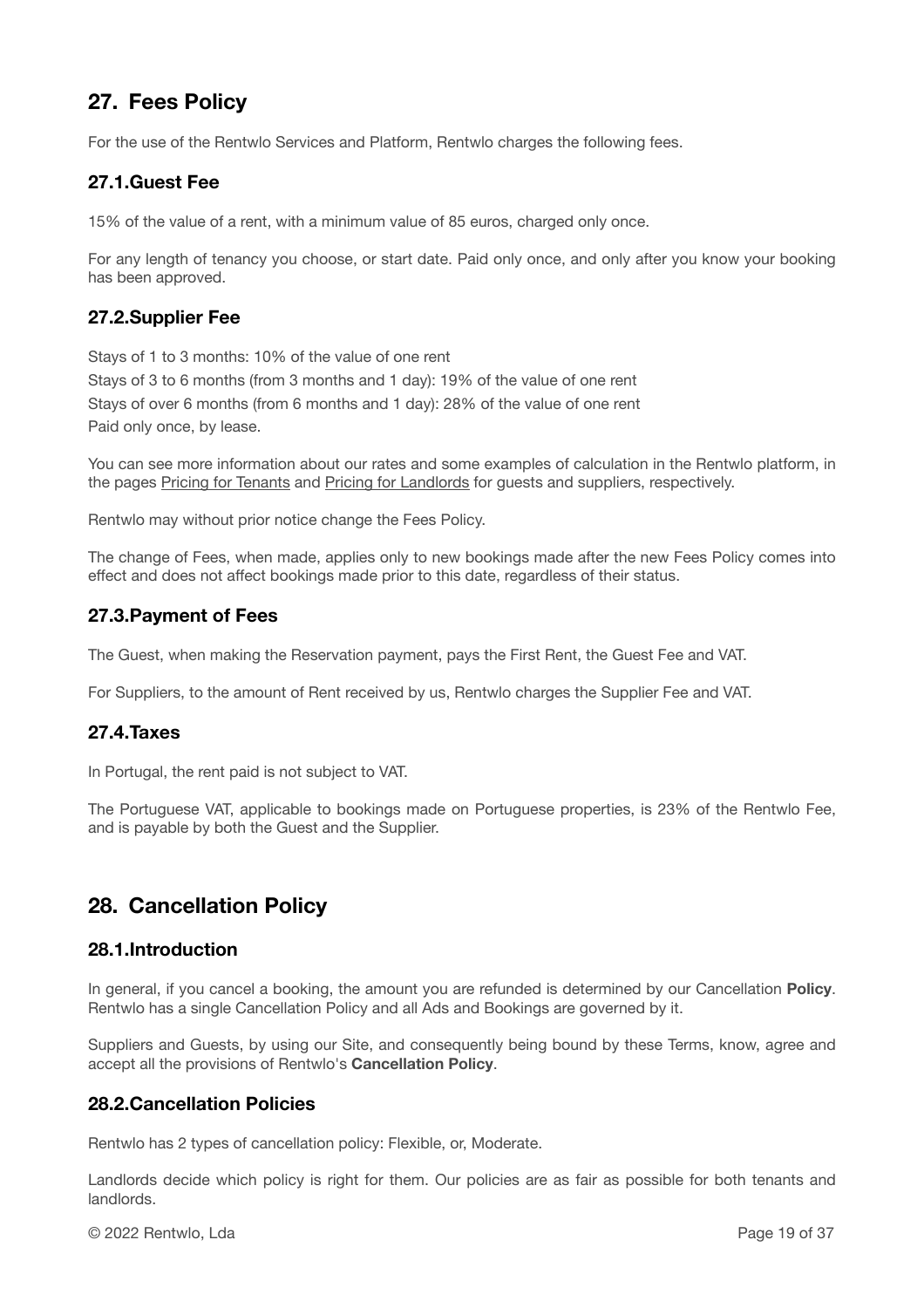**Rentwlo's Cancellation Policy** is one of the most flexible and least penalising for the Guest.

### **28.3.Validity**

Please note that our Cancellation Policy is only valid until the execution of the Rental Agreement. From the moment the Rental Agreement is signed by both parties, it is valid under the legal provisions.

#### **28.4.General conditions**

Each reservation is considered independent of all others.

The Cancellation Policy applies individually to each booking and is followed to the letter, without additional considerations.

This means that our users must study the ads carefully and make decisions in good conscience, particularly with regard to the bookings they make and in which they act, in order to make the right decisions and not regret them.

Rentwlo has studied its Cancellation Policy in order to achieve seriousness in its use in our market. Real estate business is based on trust and seriousness. In our opinion any other conditions could fail to achieve these purposes. It is also for these reasons that we are strict in the application of this Policy.

### **28.5.Terms of Cancellation**

In the following Clauses, the terms,

**Before Payment**, means: After acceptance of the Booking Request by the Supplier, and Before the Guest makes the Booking Payment, and Before signing the Lease.

**After Payment** means: After acceptance of the Booking Request by the Supplier, and after the Guest has made the Booking Payment, and Before signing the Lease.

#### **28.6.Refund Policy**

#### **28.6.1.Guest cancels a booking**

When the Guest cancels the booking.

#### **If you are a Guest:**

#### **Type 1 - Flexible**

Before Payment: you can cancel at any time and you will not be charged. After Payment:

- More than 30 days to Check-In: We refund 100% of the rent paid.
- 30 to 15 days : We refund 50% of the rent paid.
- 14 to 0 days : No refund.

For reservations cancelled by the Guest, the Guest Fee + VAT is non-refundable. Refunds are only for rent paid.

### **Type 2 - Moderate**

Before Payment: you can cancel at any time and you will not be charged. After Payment:

- More than 60 days to Check-In: We refund 100% of the rent paid.
- 60 to 46 days : We refund 75% of the rent paid.

© 2022 Rentwlo, Lda Page 20 of 37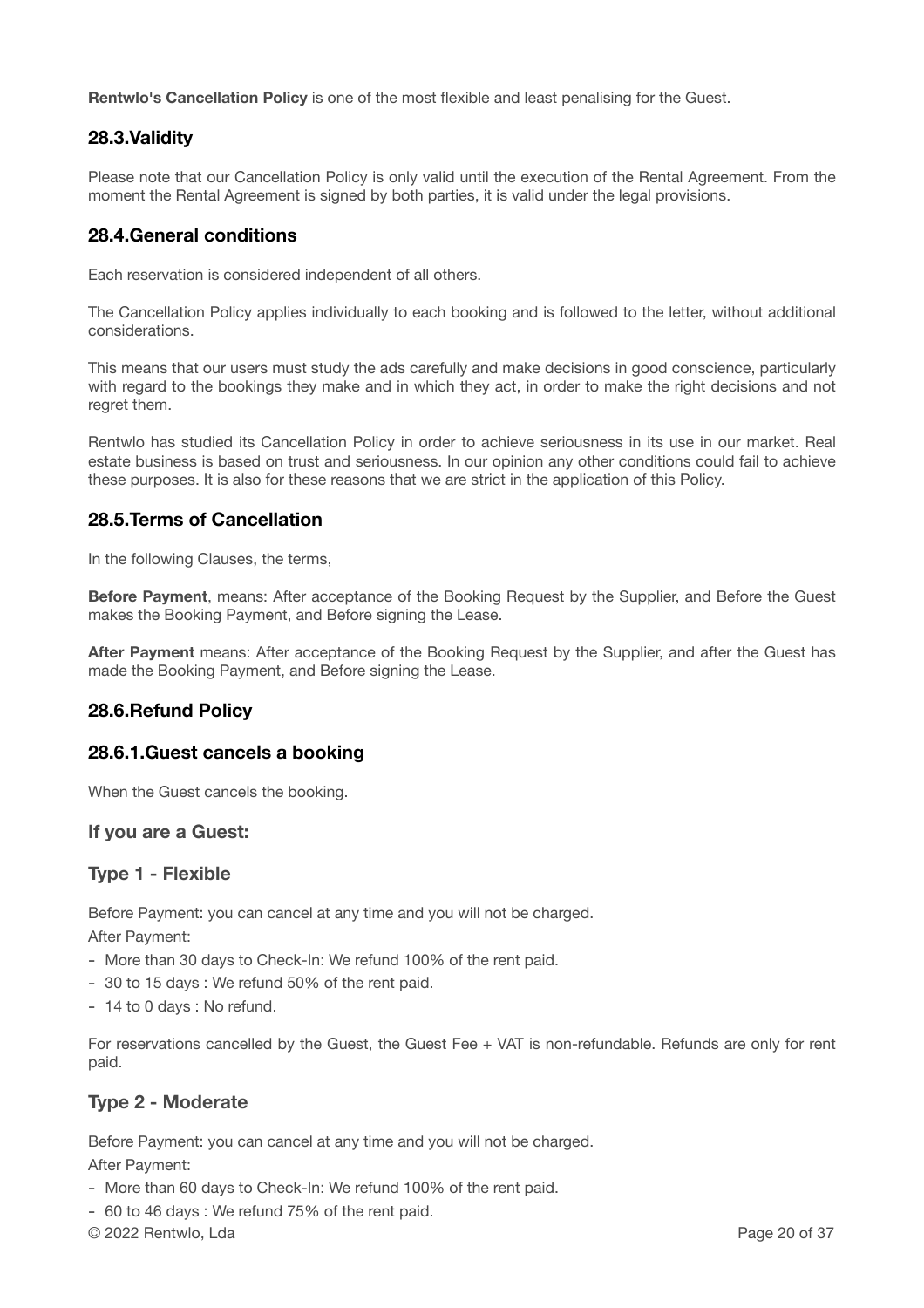- 45 to 31 days : We refund 50% of the rent paid.
- 30 to 0 days : No refund.

For reservations cancelled by the Guest, the Guest Fee + VAT is non-refundable. Refunds are only for rent paid.

#### **If you are a Supplier (for both Type 1 and Type 2):**

The rent not refunded to the Guest will be paid to the Supplier minus the Supplier Fee and VAT.

#### **28.6.2.The Supplier refuses or cancels a booking**

When the Supplier cancels the booking.

#### **If you are a Guest:**

Before payment: you will not be charged.

Anytime after payment: We refund 100% of the payment you made through Rentwlo. This includes the Rent paid, Guest Fee and VAT.

#### **If you are a Supplier:**

You may refuse or cancel reservations at any time, before or after the Guest has paid, without incurring a charge.

Note to Providers: cancelling bookings (not just one or two, but the result over a period) can cause your Ads to move to lower positions in search results and Ad display. We explain this in more detail on page at **[Help](https://www.rentwlo.com/help-center/) [Center](https://www.rentwlo.com/help-center/)** Section "About Cancellations, Credits, Refunds", Question "For Landlords, what is the consequence of cancelling a booking?".

Rentwlo's cancellation policy can also be checked on the web platform on Page **[Cancellation Policy](https://www.rentwlo.com/cancellation-policy/)** and in more detail on page **[Help Center](https://www.rentwlo.com/help-center/)** under the Section "About Cancellations, Credits, Refunds".

Rentwlo reserves the right, without prior notice, to change the conditions of the Cancellation Policy.

The change in the Cancellation Policy, when made, applies only to new bookings, made after the new Cancellation Policy comes into force, and does not affect bookings made prior to that date, regardless of their status.

#### **28.6.3.Special Cases of Cancellation**

#### **28.6.3.1.Cancellation too close to Check-In, or at Check-In, by the Supplier**

We consider this to be a very rare event. If it happens, please contact us. It is important that we speak to both parties if this happens. We will try to understand and mediate the situation.

You accept that Rentwlo does not provide a guarantee, or economic compensation, for this and similar cases, and that is our Policy at this time.

Rentwlo charges the lowest rates of any company in the market for medium and long term leases. As our fees are very low, it does not allow us to cover these events, or provide our Users with a financial guarantee for them. This will need to be understood.

Don't worry. Rentwlo can help you in several ways:

• We will return 100% of the amount you paid to Rentwlo in the form of a Credit. You can see it in Dashboard / Credits.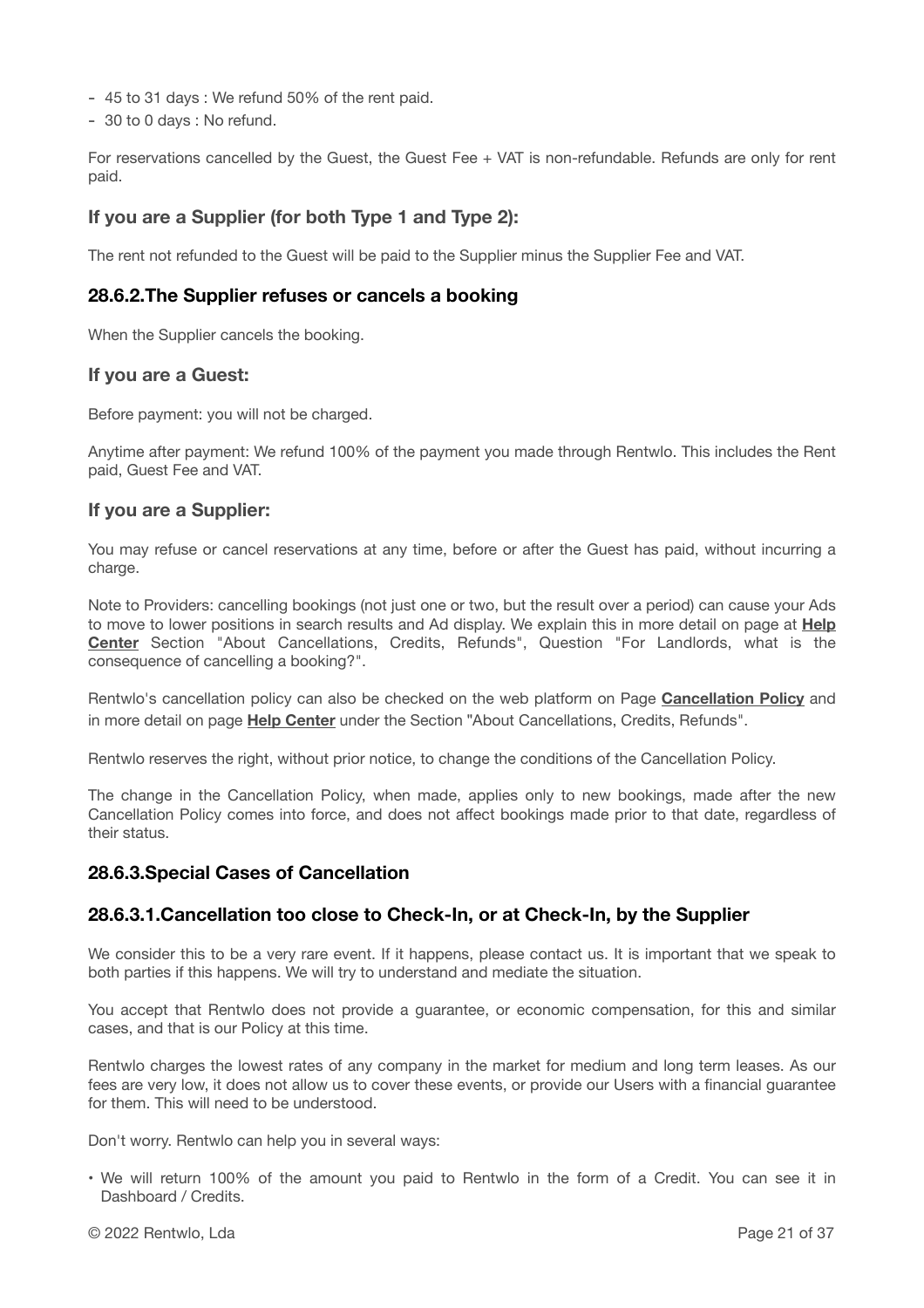- You can use your Credit immediately, for your next Booking Requests. You don't have to do anything, the Credit will appear in the respective calculations.
- We can provide some support for your next Booking Request. We can send a message or speak directly to the new Supplier. Send us an email with your new Booking Request identifying the Booking number, Ad title and Supplier name so we can help you get a new home faster.

For Suppliers: Cancellation of bookings, especially close to the check-in date, may result in your Ads moving to lower positions in search results and Ads presentation.

#### **28.6.3.2.The flat is not what was published, or is significantly different**

If at Check-In you discover that the flat does not correspond to what was published, you have the right to Cancel your Reservation and not proceed with the Lease, and on the immediate, not signing the lease. Please contact us immediately.

Assess what is different (take photos) and let us know so we can understand the best course of action. We will also talk to the Supplier to gather more information. If Rentwlo believes that there was no reason for the Cancellation by the Guest, this case will be treated as a cancellation subject to the normal rules (28.6.1 and 28.6.2) and not the special cases (28.6.3), and we will apply 28.6.1.

You accept that Rentwlo does not provide a guarantee, or economic compensation, for this and similar cases, and that is our Policy at this time.

Rentwlo charges the lowest rates of any company in the market for medium and long term leases. As our fees are very low, it does not allow us to cover these events, or provide our Users with a financial guarantee for them. This will need to be understood.

Don't worry. Rentwlo can help you in several ways:

- The amount to be refunded by Rentwlo is subject to our investigation of the facts. If there is a solid reason for your cancellation, which could not be remedied by the Supplier, we will refund you 100% of the amount you paid to Rentwlo in the form of a Credit. You can see the same in Dashboard / Credits.
- You can use your Credit immediately, for your next Booking Requests. You don't have to do anything, the Credit will appear in the respective calculations.
- We can provide some support for your next Booking Request. We can send a message or speak directly to the new Supplier. Send us an email with your new Booking Request identifying the Booking number, Ad title and Supplier name so we can help you get a new home faster.

Rentwlo reserves the right, if it comes to the conclusion that there is malicious intent or fraud by the Supplier, to remove the Ad from the Rentwlo platform, and the Supplier may also be banned from using our services and the Rentwlo platform.

#### **For other Special cases, or cases considered Rare, not specifically mentioned here:**

In general the same measures as mentioned in Clauses 28.6.3.1 and 28.6.3.2 will apply. The same factfinding considerations also apply in order to conclude which rules apply in the specific case.

#### **28.7.Credit Functionality (Online Refund)**

Rentwlo has a feature called Credits. At the moment it is only available for Guests. Its meaning is as follows:

#### **A Credit is an Online Refund.**

If your booking has been cancelled and you have already paid, we give you a Credit. It's logical and fast. The Credit is added to your Dashboard typically within 1 day. View Dashboard / Credits.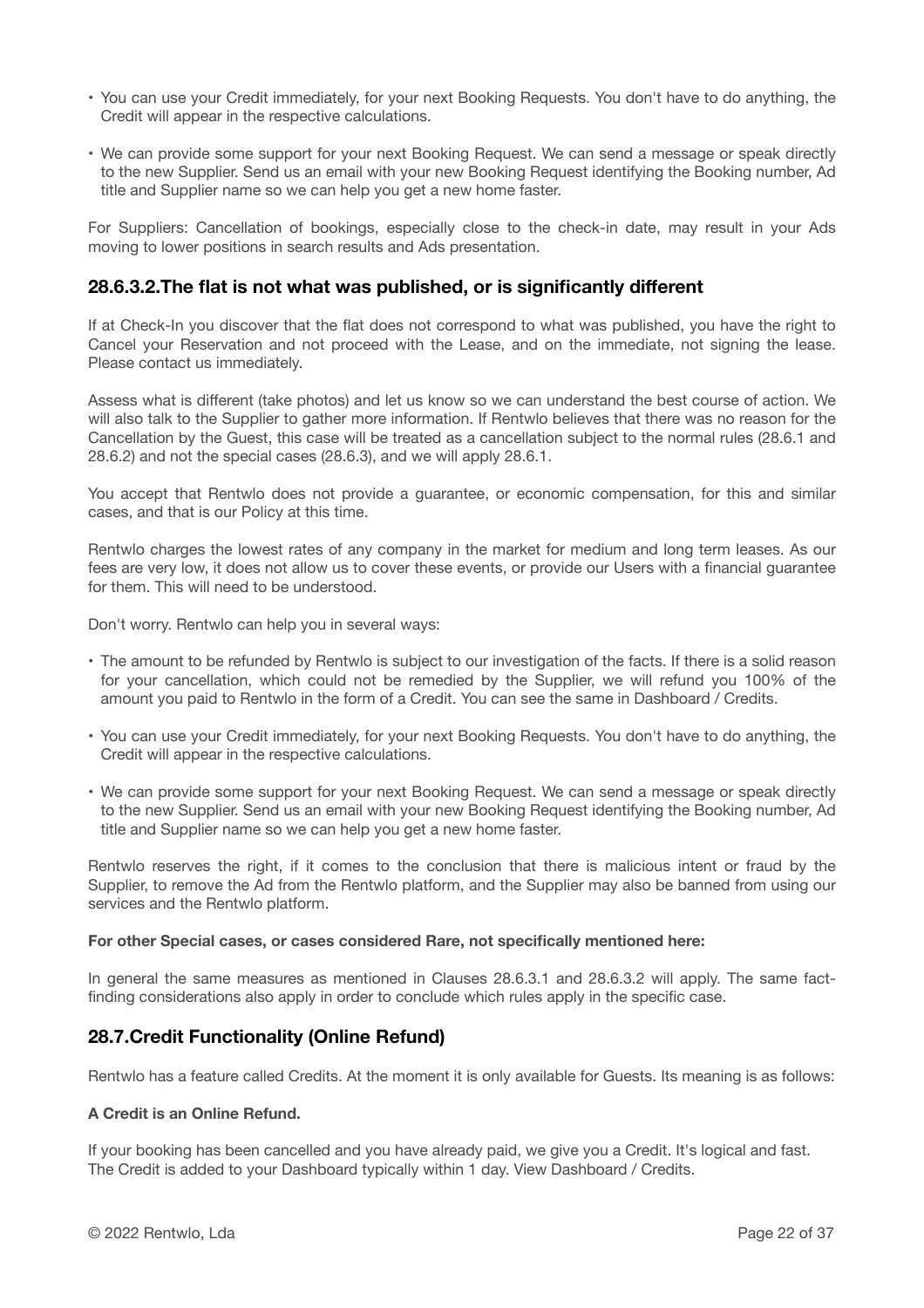You can use your Credit immediately on your next booking. You don't have to do anything, the Credit will appear in the calculations of your next booking request.

If the new booking is a higher value, simply pay the difference. If the new booking is a lower value, the difference will remain as a Credit.

For any Credit you have, you can ask us for a refund (transfer to your account) at any time and we will do it as soon as possible.

#### **Credit Value:**

The calculation of the Credit is per reservation. Each booking is considered independent of all others. The amount of the Credit given to you after a cancelled booking is the amount to which you are entitled in accordance with our Cancellation Policy. The Credit always corresponds to your refund. It's simple and clear.

#### **28.8.Request a Refund (transfer to your account)**

In case you no longer want to use Rentwlo, or for any reason, to get your refund:

1. First go to Dashboard / Profile / Payment Method and complete the information in the 'Select Personal or Business Bank Account' and 'Select Payment Method' sections. Fill in all the fields, so that we know how to pay you.

2. Go to Dashboard / Credits.

First, Rentwlo will give you a Credit. We also add a short text explaining its calculation, always in accordance with our Cancellation Policy.

Once you have a Credit, the 'Request Refund' button is displayed.

Click the 'Request Refund' button to get your Refund (transfer to your account). Within a few days, you are done.

#### **Reimbursement Amount:**

The Refund is the same amount as your Credit, it is the amount to which you are entitled in accordance with our Cancellation Policy.

#### **28.9.Liability for Cancellation and Compensation Policy**

Rentwlo Users accept and agree by accepting these Terms of Service that:

1) Liability for a Cancellation does not lie with Rentwlo, nor can it lie with us. Consequently the consequences or losses caused by a Cancellation, whatever they may be, including those of a monetary nature, cannot be imputed to Rentwlo.

2) The liability for a Cancellation is the sole and exclusive responsibility of the parties, Guest and Supplier.

3) For all cases of Cancellation, whether they are normal or common, or special, exceptional, rare, above mentioned or any other whether they are, or not, explicitly mentioned in these Terms of Service or in our Cancellation Policy and Refund Policy, and whether they fall, or not, mentioned in articles 28.6.1, 28.6.2, and 28.6.3, Rentwlo has no criminal or legal liability in relation to the Cancellation of a Booking by any of the parties, since the Management of Ads and the Management of Booking Requests, and all the decisions taken, are entirely the responsibility of the parties, the Users, and Rentwlo does not even participate in them, and the User may not claim any compensation from Rentwlo for any potential loss or inconvenience, or of any other kind.

4) Cancellations are considered events of market opportunity and negotiation between the parties, and there is no legal assumption at this stage (before signing the lease contract) for any type of compensation. Some cancellations may cause inconvenience, discomfort and even losses to one or both parties. In all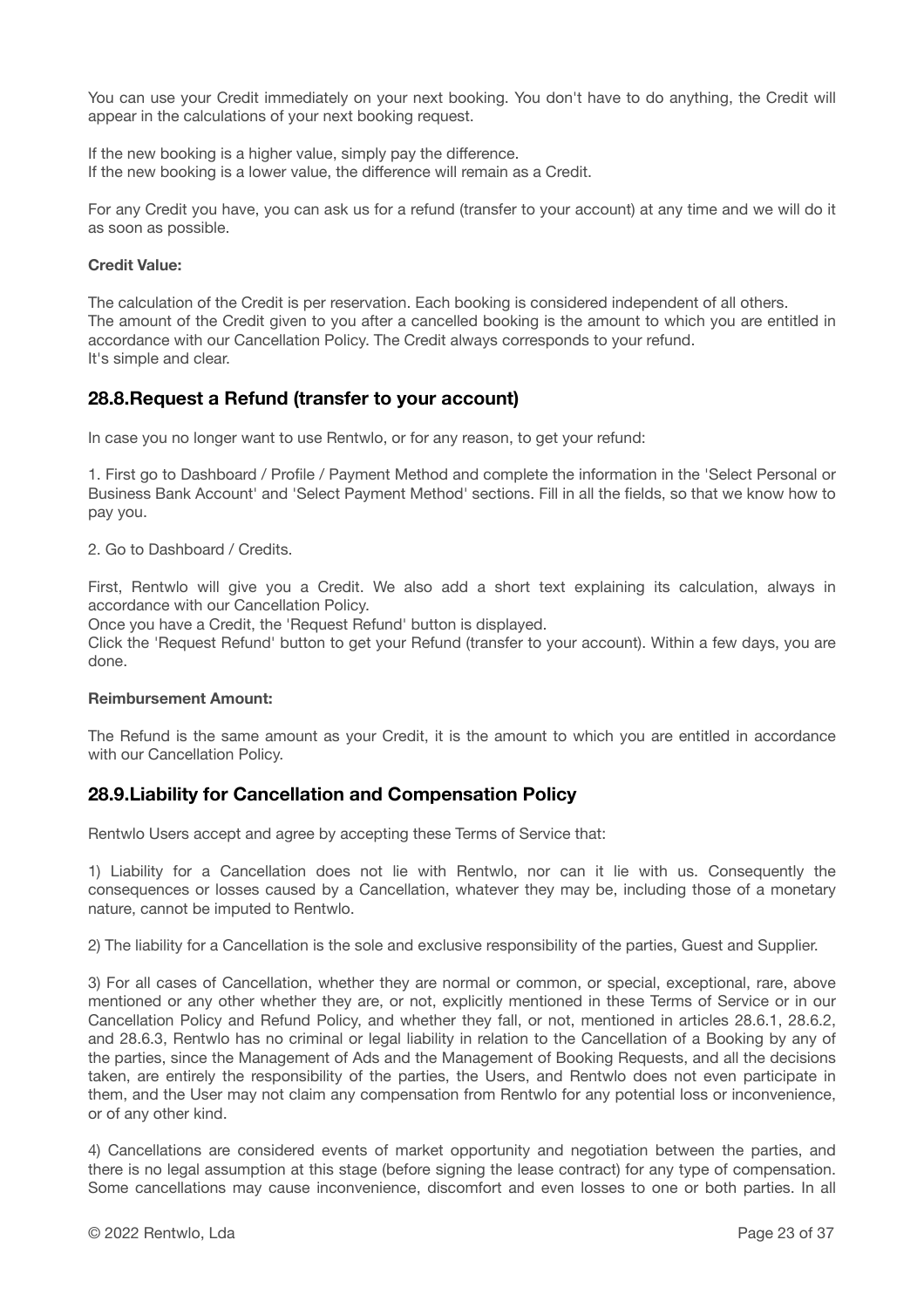these cases Rentwlo regrets the event, but cannot be held responsible for any inconvenience or loss caused by it.

5) The same consideration applies to the booking parties and there is no legal assumption at this stage (prior to the signing of the Lease) for any type of Indemnity by either party to the other.

6) Furthermore, Rentwlo does everything possible so that our Marketplace is correct, fair, transparent, asking the maximum care from all parties involved so that they always act in an honest and correct way. Rentwlo's Culture is something established so that there is harmony and wellbeing in our Community. It is your responsibility to act with common sense and a sense of responsibility.

7) You agree that Rentwlo does not offer a guarantee, indemnity or compensation for any Cancellation, which is our Policy at this time, and You agree not to claim compensation or indemnity in any way from Rentwlo or any other party involved in the rental business. Similarly the User accepts and undertakes not to sue or take Rentwlo, any of its directors, employees, partners, agents, or any User to court due to a **Cancellation** 

8) Rentwlo's **Indemnity Policy** is our **Refund Policy** as mentioned above in paragraph 28.6 Refund Policy and the Refunds mentioned therein shall apply. You accept and agree that any claim for Indemnity which goes beyond or is different from what is mentioned in these Policies, and therefore is not explicitly mentioned in these Terms of Service, will not be granted.

#### **28.10.Counting Days**

The days identified in these Terms of Service are consecutive days.

The Counting of Days for the Cancellation Policy will be done according to the Check-In date originally proposed in the Booking Request, or else, if any, the Date agreed between the parties via message until the Supplier's Acceptance of the Booking Request will be considered.

Day Count: The day count is from the Check-In date backwards. Zero days means the day of Check-In. 7 days is 7 days before the Check-In date, 15 days is days before the Check-In date, and so forth.

### **28.11.Duty to Communicate the Reason for Cancellation**

According to the present Terms of Service, no prior communication is required in case of Cancellation of a booking, however it is mandatory to send a detailed explanation about the reasons for cancellation. On the Rentwlo platform when you press the 'Cancel' button you will have to enter your justification. Be honest and state the reason why you are cancelling the Booking. Do not forget that whether you are a Guest or a Supplier, you have a reputation to build within Rentwlo, its users and community. If you wish you can also send a message directly to the other party, giving feedback that can be more personal, if you wish.

Attention! By pressing the "Cancel" button, entering your justification and pressing the 'Submit' button, your booking will at that point be cancelled. Once cancelled it is not possible to return the Booking to an 'Active' status. It is therefore a no-return, permanent action. Be well aware of what you want before performing these actions.

### **29. Mediation Contract**

The Supplier agrees to enter into a mediation agreement with Rentwlo. This agreement will be made with the Supplier when we visit the property, being compulsory by law, in Portugal, and if there is a delay of more than 3 days for the visit, the general clauses of these Terms of Service will be accepted in advance.

For the period between the publication of the Ad and the signing of the mediation agreement between Rentwlo and the Supplier, the present Terms of Service are deemed to be a (temporary) Mediation Agreement between Rentwlo and the Supplier, which is legally accepted and the Supplier expressly agrees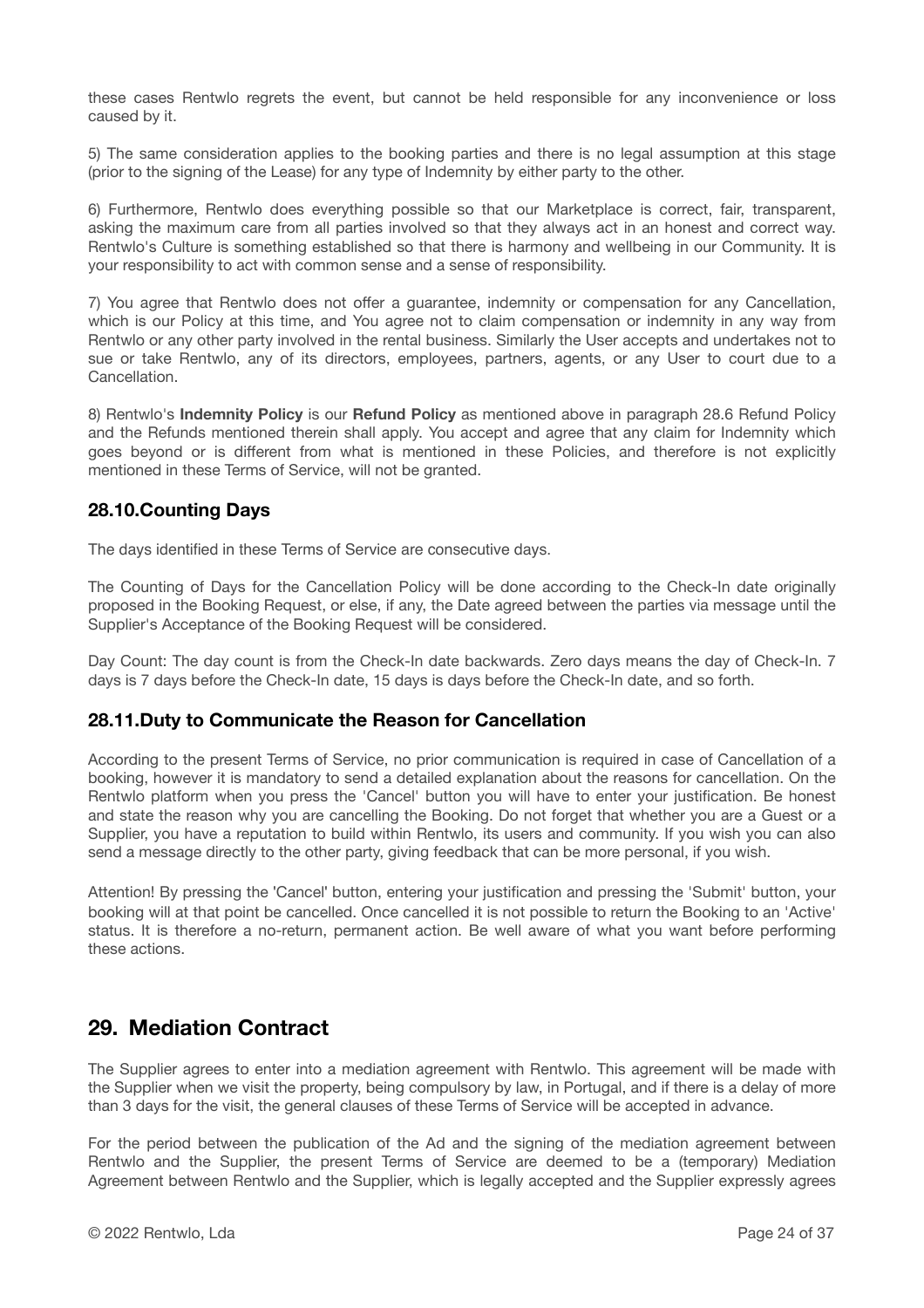to it. In this case, for all due legal purposes, the Supplier's profile data and the Data contained in his Ad are considered legally binding in this Mediation Agreement, as well as the express acceptance of the clauses.

Although Rentwlo has a mediation contract with its Suppliers, it maintains an independent attitude and does not act as an agent of any Supplier or Guest.

### **30. About the Lease Contract**

#### **30.1.When the Lease is in Force**

After the conclusion of the Rental Contract and/or when the Guest has moved into the Accommodation, it is no longer possible to cancel the contract, except under the terms for termination of the contract set out in the respective Lease.

### **30.2.Draft and Lease Agreement**

Rentwlo provides a draft rental agreement to be used by the parties, as soon as payment is made, on the reservation page.

Normally the contract will be filled by the Supplier.

Rentals made through Rentwlo should use our standard form of contract so that both parties enjoy adequate protection, but we make it clear that parties are free to use another form of contract.

Rentwlo's draft was specifically created by our lawyers in accordance with Portuguese law to ensure compliance and appropriateness with:

- The Concept, Booking Process, Services, Information, Features and Rentwlo's Procedures.
- For Non-Permanent Housing, for very short, short, medium and long term.
- Exclusively for Properties booked through Rentwlo.
- In our draft Rentwlo is listed in the role of mediation company.

Simply fill in the blanks with your specific contractual details.

The Rental Agreement shall be provided to the Guest upon completion at least two (2) days prior to the Check-In date, or its signature, so that it can be read by the Guest.

The Supplier and Guest agree to be at the leased property, on the date of commencement of the lease, at 12:00 noon, unless the parties agree in writing to another time, in order to proceed to the delivery of the property, when the lease will be signed in person by both parties.

#### **30.3.The Role of the Mediator**

Supplier and Guest agree that the rental contract emerges from the use of the services and platform of RENTWLO LDA, with AMI license no. 19255.

The parties to the rental contract, Supplier and Guest, agree and declare to be aware that Rentwlo

- a) is only responsible for providing and managing the web platform, as well as the various processes in which it takes an active part, for the conclusion of the Reservation and Lease Contract.
- b) is not responsible for the decisions, actions, and obligations to be fulfilled by the Supplier and Guest.
- c) ceases its responsibility with the Check-In and Signing of the Lease Agreement by the parties.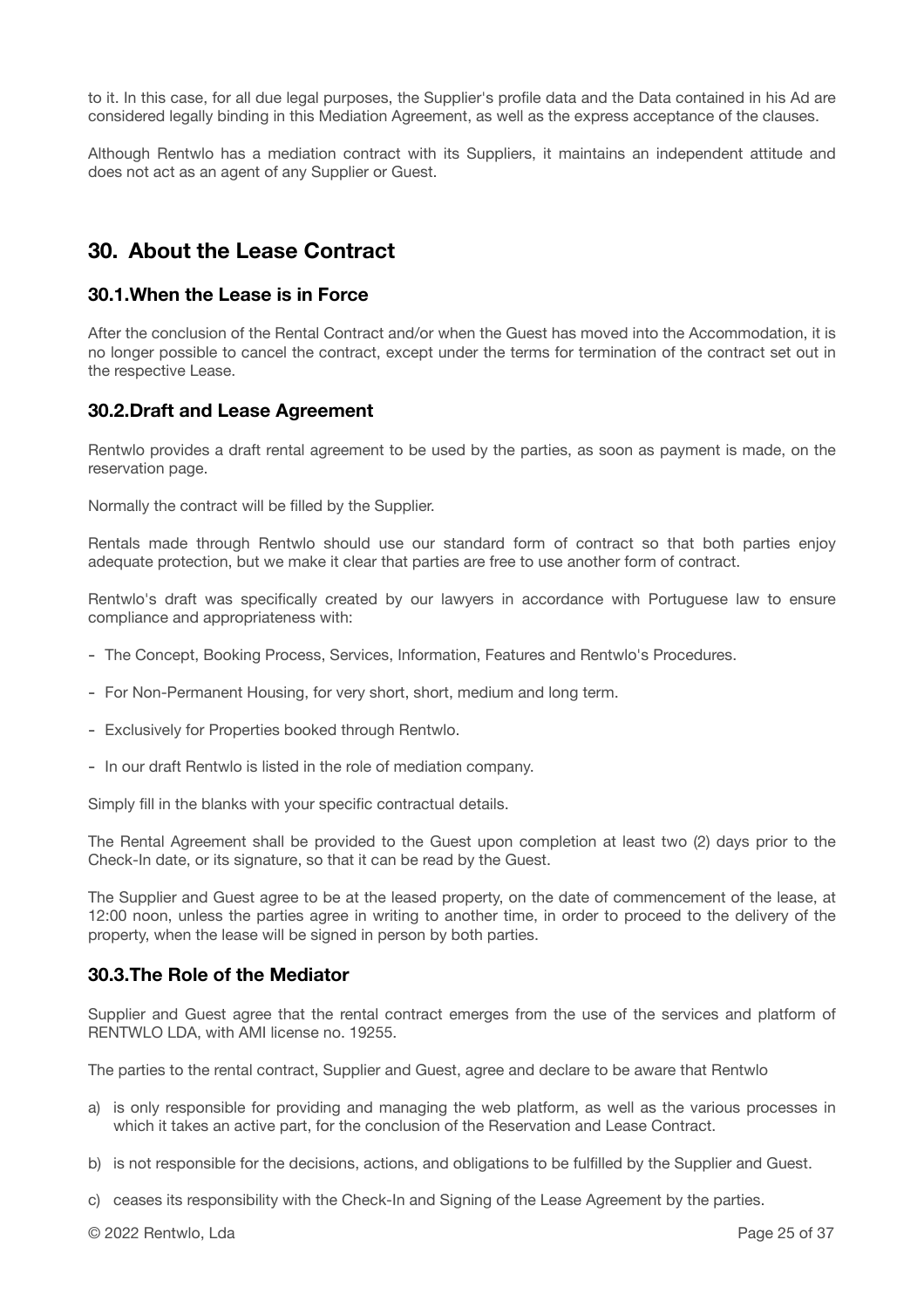- d) is not a party, or Grantor, to the Lease.
- e) shall not be present at the time of entering into the Lease Agreement and have no responsibility for it.
- f) does not check the final version agreed and signed between the parties, not keeping a copy. We suggest that the Landlord or the Guest send a copy of the Contract to Rentwlo, as soon as it is signed, for our records. It may be useful later and help us to provide some advice. Also for your protection.

And also,

- g) Any dispute arising between the Supplier and the Guest shall be the sole responsibility of these parties.
- h) For any damage, default or indemnification of the Grantors, only the Grantors shall be liable.

For further details complementing the Role of the Mediator, please see page **[Help Center](https://www.rentwlo.com/help-center/)**, Section "Preparation of the Rental Contract, Entry Process, Check-In", Question "What is Rentwlo's responsibility?".

### **31. Rentwlo's processes**

#### **31.1.Entry Process**

Rentwlo's entry procedure is as follows:

- a) The Supplier and Guest agree to be at the leased property, on the date of commencement of the lease, at 12:00 noon, unless the parties agree in writing to another time, in order to proceed to the delivery of the property.
- b) Ask the Provider in writing if the property is ready for you, or any other information you require.
- c) Ask the Supplier for the exact address.
- d) About 1 week before your Check-In we will email you the property address we have in our documentation if we have visited the property.
- e) Both addresses must match.
- f) Also about 1 week before your Check-In, for greater security we will provide the contacts of both parties. You will receive an email with information that the contacts have been shared (published on the site) and you will be able to access them on the respective reservation page.
- g) The Supplier shall complete the Lease Agreement. For this purpose the Supplier may request further information from the Guest.
- h) We advise you to use the draft provided by Rentwlo, specifically developed for rentals made through our platform.
- i) Ask the Supplier for the Lease Contract, after completion, a few days before the Check-In date, or your signature, so that it is possible to read it, and if necessary, any corrections.
- j) When the Guest and Supplier meet, you will finally see your house, your temporary residence, inperson. Establish a good working and friendly relationship.
- k) Check that everything is ok. Do a light check of the living conditions.
- l) At that time the Lease Agreement will be signed in person by both parties.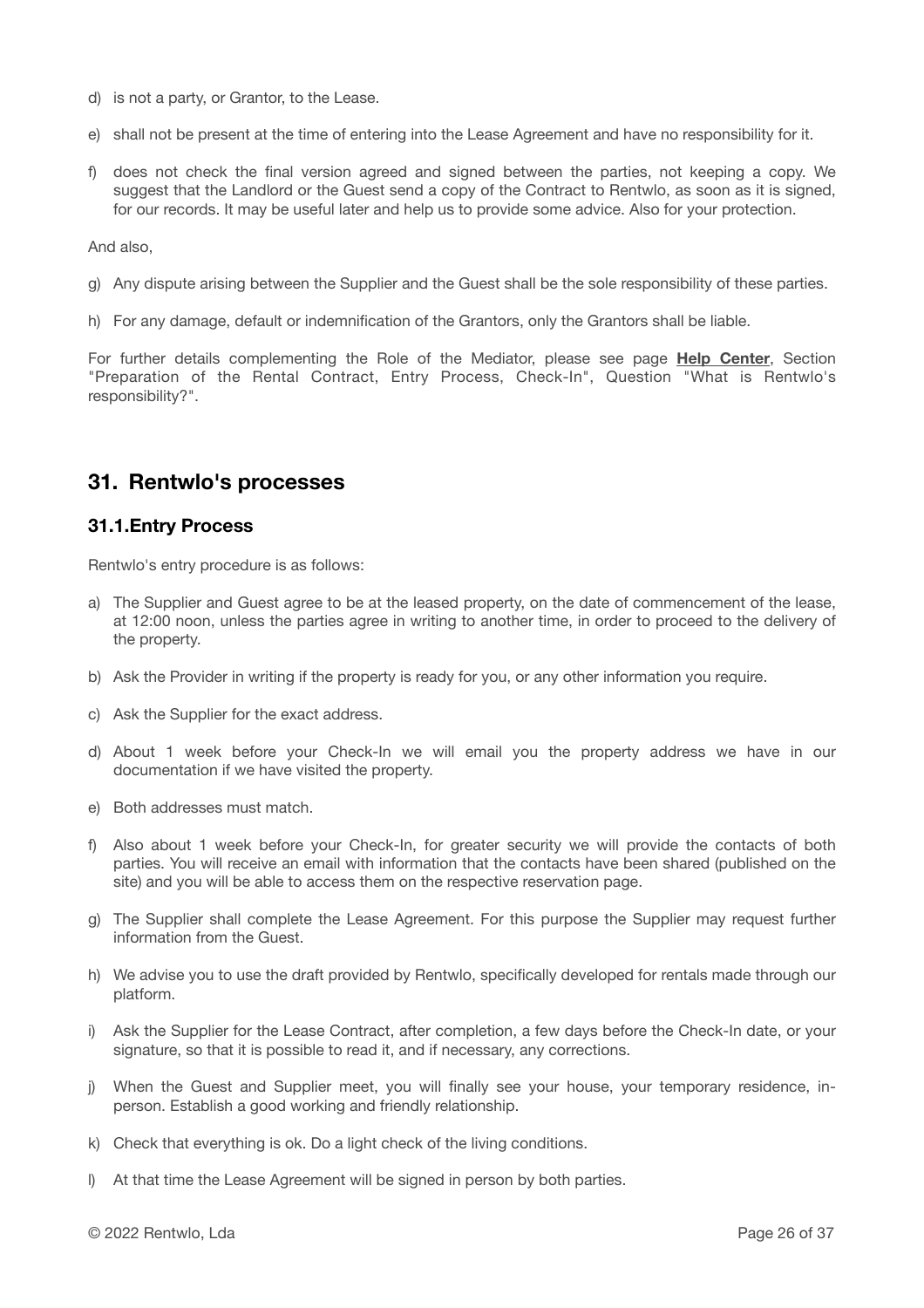- m) Pay the Deposit directly to the Supplier. Your Lease Agreement is only valid after payment of the Deposit. Send the receipt to the Supplier. **Note on Deposit:** The Deposit must be paid to the Landlord within the days before the Check-In (ideal situation) or at the latest during the Check-In. This is because some landlords will not provide keys unless the Deposit is paid and proof of payment provided.
- n) You will receive the keys to the property. Welcome to your new residence, for the period you have contracted.
- o) Rentwlo will pay the first rent to the Supplier, forty-eight (48) hours after the Check-In date, but not before contacting the Guest to check if everything went normally during the Check-In and after the Guest's indication of the good habitability conditions of the property and its similarity to the Ad.
- p) Take the opportunity to meet the Supplier or Landlord and enjoy a good time. Establish a good, honest and correct relationship. Enjoy every moment as you have before you a new phase of your life. Become better, learn, lead a happy life.
- q) Subsequent rents shall be paid directly by the Guest to the Supplier, always sending the respective receipt.
- r) The Supplier will confirm on a monthly basis that the rent has been received.

### **31.2.Liabilities and Obligations during the Lease**

#### **31.2.1.Supplier's responsibilities and obligations**

- a) The property or space must be delivered in a habitable state, with its facilities and equipment in full working order.
- b) Responsibility to maintain throughout the time, while the Lease is in force, the same good state of habitability and operation of its facilities and equipment, except if the Guest is responsible for the damage caused by misuse, ignorance or negligence of the same.
- c) Confirm receipt of Rent on a monthly basis, send expenses to the Guest for its regularisation, if it's the case, and, if necessary, send the respective rent receipt.
- d) Comply with all its legal and contractual obligations as outlined in the Lease Agreement signed by both parties.

#### **31.2.2.Responsibilities and Obligations of the Guest**

- a) Not to cause any damage to the Property, also knowing that any damage to the Property will be your responsibility and that you will have to carry out, at your own expense, the necessary repairs.
- b) Leave the Accommodation (furniture, equipment, decoration, and any goods in it) in the same condition as when you arrived.
- c) You are responsible for your own behaviour, acts, omissions, damages, as well as those of all those who live with you.
- d) Act with integrity and treat others with respect and comply with applicable laws at all times.
- e) Make the rent payment at the due time, without delay and for the right amount, sending monthly the respective transfer receipt.
- f) Monthly settlement of expenses, if applicable.
- g) Comply with the Contract Term, and with all its legal and contractual obligations as outlined in the Lease Agreement signed by both parties.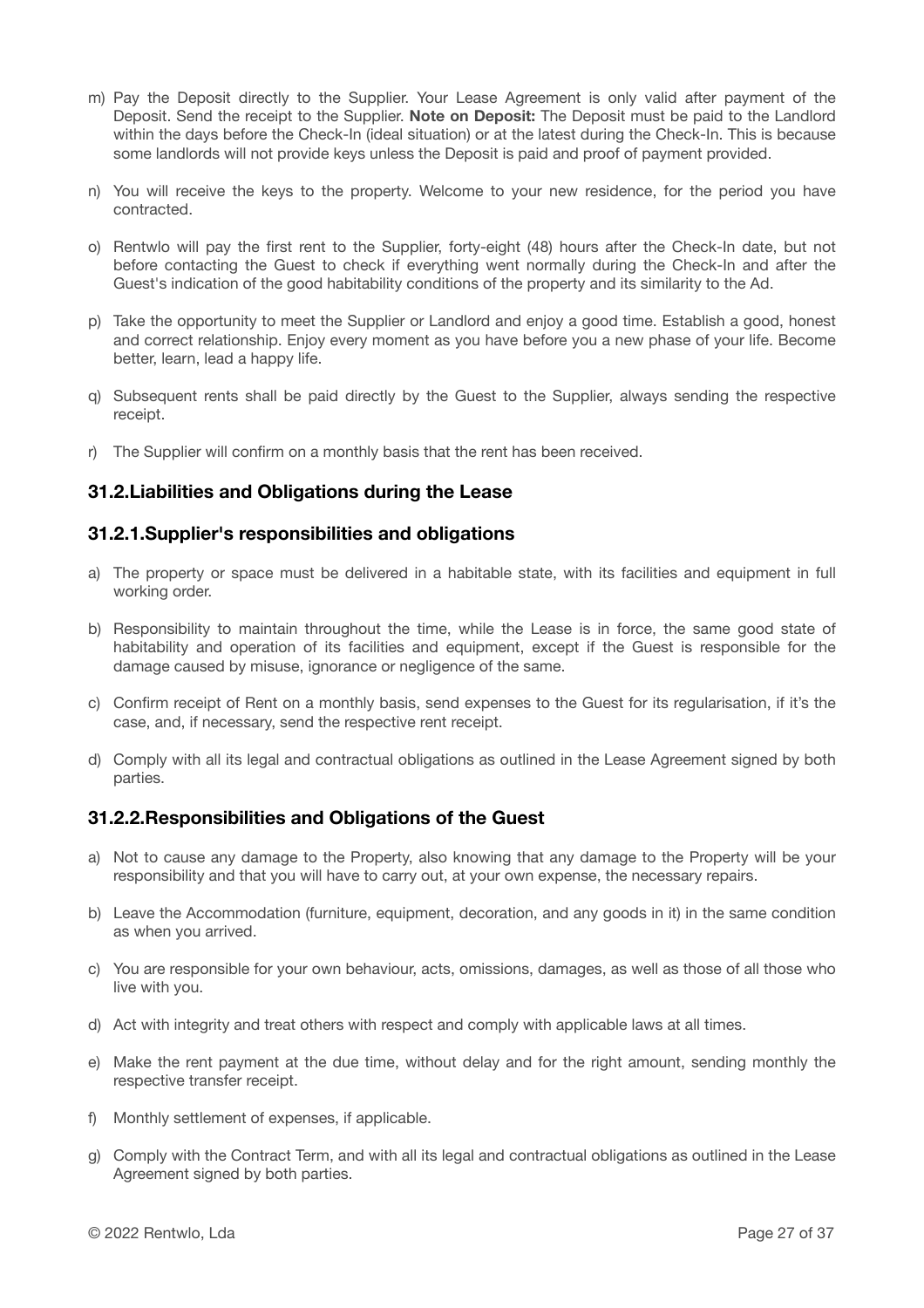### **31.3.Exit Process**

Rentwlo's exit procedure is as follows:

- a) Always meet the deadline stated in the Lease Agreement. The Supplier may take your Deposit if you do not meet the deadline by cutting your stay short.
- b) If you fail to meet the deadline you will have to provide a detailed justification to the Supplier proving (with the necessary documents) why your departure must be anticipated. Even with good documentation and reasoning the decision to accept your justification will always be the Supplier's.
- c) Even if your Lease is not renewable, you must confirm to the Supplier that you are leaving. Review your Tenancy Agreement, Clause Fourteen (Termination of Contract), to see how long in advance you must give the Supplier notice. Give clear notice of your departure as far in advance as possible, at least within the period of notice.
- d) Similarly, if there is any change in the date of departure, always give as much notice as possible, at least complying with the notice period.
- e) The Deposit cannot be used as Rent payment.
- f) You must deliver the property without any damage and with the same filling, equipment, appliances, decoration, furniture, personal belongings, etc.
- g) The parties will agree on a date to meet at the property, which for medium to long term stays, should be 30 days prior to Check-Out, for inspection and assessment of any damage.
- h) According to what is stipulated in the contract, or what the parties agree between themselves at the time of the inspection, it will be the responsibility of one of the parties to obtain one or more estimates for the repair of the damage and the execution of the necessary works.
- i) If the Supplier is responsible for the repairs, he will use the Deposit to pay for the work.
- j) The Guest must at all times comply with all its obligations and the deadlines referred to in the Lease.
- k) If there is no damage and the Guest has fulfilled all his obligations and responsibilities, the deposit shall be returned in full at the end of the term.
- l) In addition, the flat must be returned clean, in the same condition in which you received it.
- m) On the day of check-out, the parties shall verify whether the damage has been resolved and a final inspection shall be carried out. The Supplier undertakes to make the final inspection on the Guest's departure day, if possible in the Guest's presence, in order to determine the amount to be refunded.
- n) If no additional damage is to be covered, the Deposit, or what remains of it, shall be returned by the Supplier no later than forty-eight (48) hours after the Guest has left. The Supplier shall provide the Guest with proof thereof.
- o) And finally, do a review of your experience with Rentwlo. What was it like living in the property and in that neighbourhood, and the support received by the Supplier or Landlord. The Landlord will also do a Review. Reviews are done on the Reservation Page / Sidebar / 'Do a Review' button.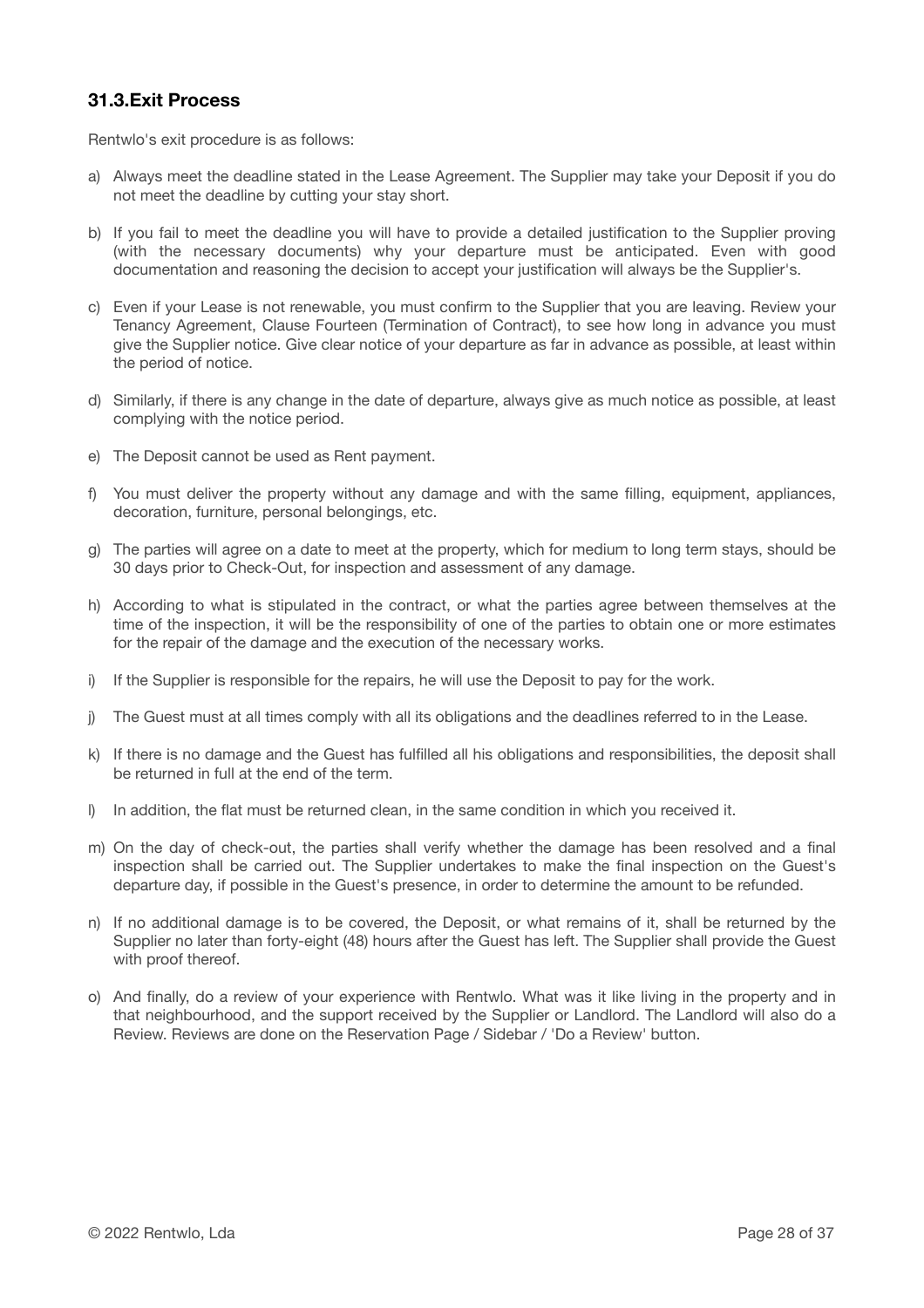## **32. Rentwlo Platform Rules**

### **32.1.Prohibited Activities**

You may not access or use the Site for any purpose other than that for which we provide the Site. The Site may not be used in connection with any commercial endeavours except those that are specifically endorsed or approved by us.

As a user of the Site, **you agree Not to**:

- 1. As a Guest, circumvent or bypass Rentwlo by attempting to make (or in fact making) a booking directly with the Accommodation Provider by cancelling the booking on Rentwlo's platform. Subject to contractually indemnifying Rentwlo.
- 2. As a Supplier, circumvent or bypass Rentwlo by attempting to make (or in fact making) the booking directly with the Guest by declining or cancelling the booking on Rentwlo's platform. Subject to contractually indemnify Rentwlo.
- 3. Post or send any type of advertising, ads, references, links, or information [such as, but not limited to, articles, photographs, text, graphics, images, designs, music, sound, video, information, applications, software and other content or items belonging to or originating from third parties] ("Third Party Content"), and links to other companies, people, sites, accounts, services or products, other than those offered on the Rentwlo platform (referred to as "Third Party Sites"), anywhere on the Rentwlo platform, including in messages between Users. Accounts of our Users on other platforms or sites are considered accounts on Third Party Sites.
- 4. Systematically retrieve data or other content from the Site to create or compile, directly or indirectly, a collection, compilation, database or directory without our written permission.
- 5. Make any unauthorised use of the Site, including collecting usernames and/or e-mail addresses of users by electronic or other means for the purpose of sending unsolicited e-mail or creating user accounts by automated means or under false pretences.
- 6. Use a purchasing agent or purchasing agent to make purchases on the Site.
- 7. Use the Site to advertise or offer to sell goods and services, other than as permitted by Rentwlo.
- 8. Not behave in a vulgar, offensive, intimidating or reprehensible way when using the Website.
- 9. Bypass, disable or otherwise interfere with the security-related features of the Site, including features that prevent or restrict the use or copying of any Content or impose limitations on the use of the Site and/or the Content contained therein.
- 10. Engaging in unauthorised framing of the Site, or linking to the Site.
- 11. Deceive, defraud or mislead Rentwlo and other users, especially in any attempt to obtain sensitive and confidential account information such as user passwords, contacts, personal information, etc.
- 12. Misuse our support services or submit false reports of abuse or misconduct.
- 13. Misuse the 'Review' feature by posting false content.
- 14. Engage in any automated use of the system, such as the use of scripts to send comments or messages, or the use of data mining, robots or similar data gathering and extraction tools.
- 15. Use the Website to generate unsolicited ads or spam.
- 16. Interfere with the servers or networks connected to the Website and not violate any procedures, policies or regulations of networks connected to the Website, including the Terms of Service of this agreement.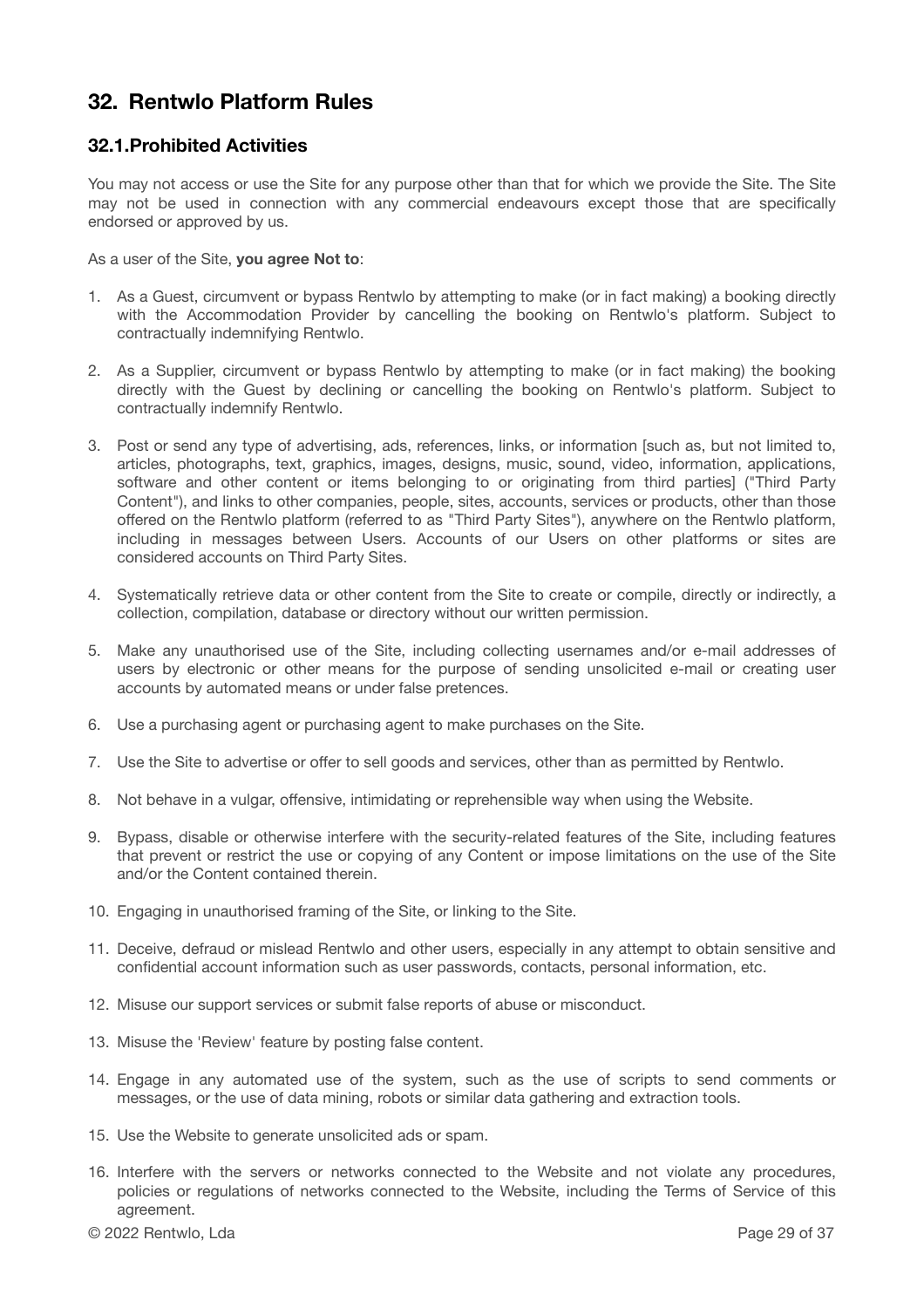- 17. Interfere with, disrupt or create an undue burden on the Site or the networks or services connected to the Site.
- 18. Divulge the password to any other person (maintain confidentiality) and not to allow another person to access the Site using the user name or password of the user.
- 19. Attempting to impersonate another user or person or using another user's username.
- 20. Sell or otherwise transfer your profile.
- 21. Use any information obtained from the Site to harass, abuse or harm another person.
- 22. Harass, bother, intimidate or threaten any of our employees or agents, Suppliers involved in the provision of any part of the Site, Guests, or any users.
- 23. Use the Site as part of any effort to compete with us or otherwise use the Site and/or the Content for any revenue generating or commercial enterprise.
- 24. Decrypt, decompile, disassemble or reverse engineer any software that includes or in any way forms part of the Site.
- 25. Try to reverse engineer or sell, export, license, modify, copy, distribute or transmit the Website to third parties and not to put at risk the proper functioning of the Website or in any other way try to extract the software code (including tools, methods, processes or infrastructure) that allows the operation or serves as a basis for the Website.
- 26. Do not resell or export the software associated to the Website.
- 27. Attempt to circumvent any measures on the site designed to prevent or restrict access to the site, or any part of the site.
- 28. Attempting to access secure sections of the Website for which the User does not have the right of access;
- 29. Not hack, avoid, remove, impair or attempt to circumvent any security measures or technology used to protect the Platform or Rentwlo Content.
- 30. Delete the copyright or other proprietary rights notice from any Content.
- 31. Copy or adapt the Site's software, including but not limited to Flash, PHP, HTML, JavaScript, CSS or other code.
- 32. By using the Site, you agree not to upload, post, email or otherwise send, upload, or transmit (or attempt to upload or transmit) any material that contains viruses, Trojan horses, worms or any other computer code, files or programs, including excessive use of capital letters and spam (continuous posting of repetitive text), designed to interrupt, destroy, modify, alter, harm, impair, interfere with, or limit the function or operation of any computer software or hardware (and/or features, functions, operation or maintenance of the Site) or telecommunications equipment related to the Services or the Site.
- 33. Upload or transmit (or attempt to upload or transmit) any material that acts as a passive or active information transmission or collection mechanism, including, without limitation, clear graphic interchange formats ("gifs"),  $1 \times 1$  pixels, web bugs, cookies or other similar devices (sometimes referred to as "spyware" or "passive collection mechanisms" or "pcms").
- 34. Except as may be the result of your default search engine or Internet browser usage, using, launching, developing or distributing any automated system, including, without limitation, any spider, robot, deception utility, scraper (bots, crawlers, scrapers) or offline reader to access, or collect data or other content or interact with the Rentwlo Platform, or using or initiating any unauthorised scripting or other software.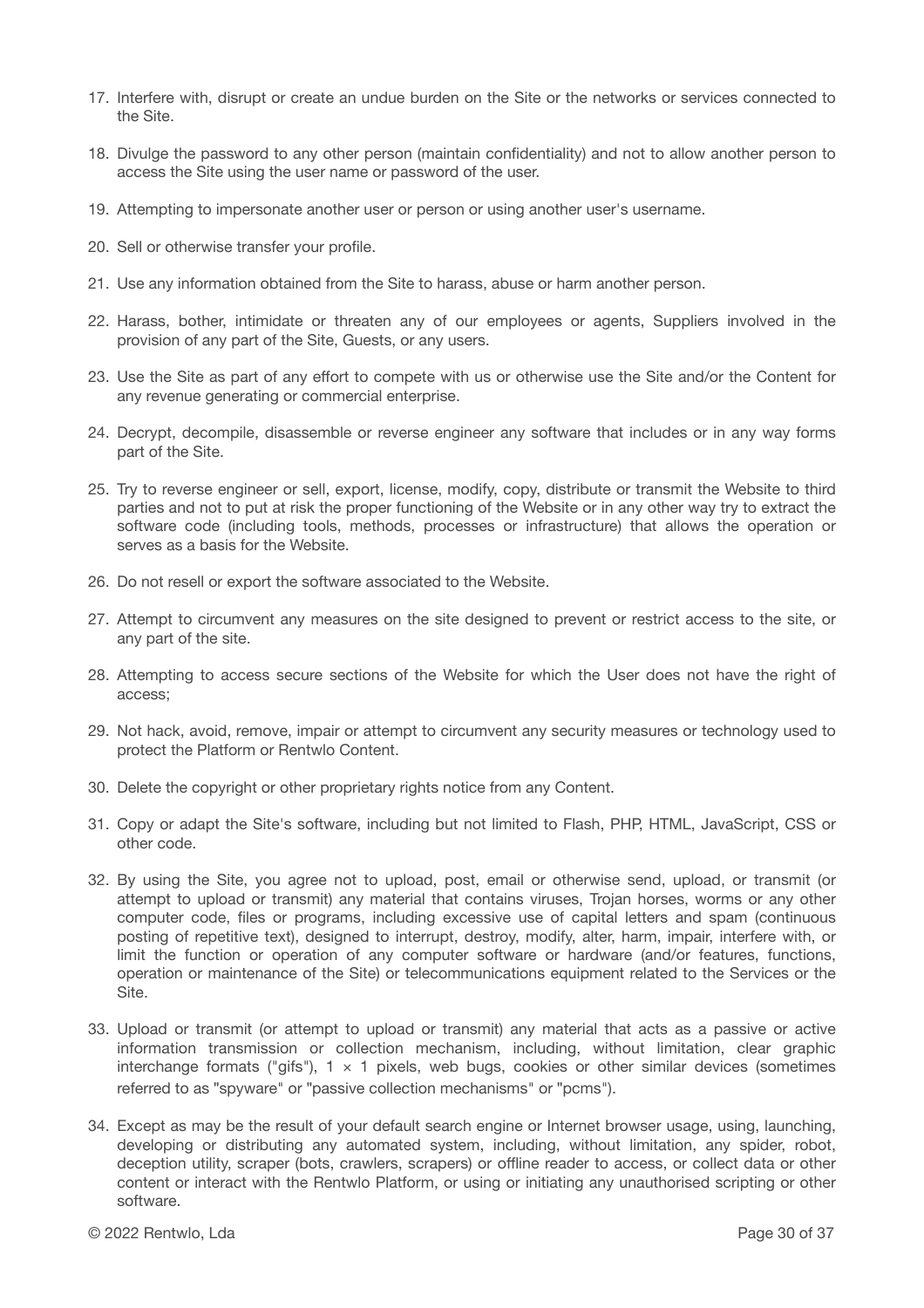- 35. Depreciate, tarnish or otherwise damage, in our opinion, Rentwlo and/or the Site.
- 36. Use the Site in a manner inconsistent with any applicable laws or regulations.
- 37. [others]

# **33. Privacy Policy**

Rentwlo cares about your privacy and security of your personal data. Please read our Policy in page **[Privacy Policy](https://www.rentwlo.com/privacy-policy/)** by clicking on this link, or accessing the page <https://www.rentwlo.com/privacy-policy/> posted on the Site. Rentwlo's Privacy Policy is incorporated into and forms an integral part of our **Terms of Service**.

By accepting these Terms and using the Site, or any part of the Rentwlo Platform, You fully accept and consent to our Privacy Policy which regulates how your data is used. Please be advised that the Site is hosted in the European Union and therefore follows European data protection rules, whose rules on data use and protection are quite strict and tight.

### **33.1.Confidentiality of Information**

Any communication between Users is strictly confidential.

The Users, Supplier and the Guest, give their consent and expressly accept the duty of strict confidentiality on the use and treatment of any content, personal data, documents or any information exchanged and communicated between the parties, on any part of the Site, as part of any process, and in any form. The same applies to information or documents sent via Rentwlo's internal messaging system, other messaging systems, email, or any other.

It is your responsibility not to disclose, show, copy, save, archive, send, forward and not make public any of the information provided between the parties in confidence. This applies to any information in written form, in the form of documents, photographic, video, audio, or otherwise.

For full information, please read our Privacy Policy.

# **34. Third Party Sites and Content**

#### **34.1.Content in Rentwlo Platform**

This paragraph refers to all the content on the Rentwlo Platform.

The Rentwlo Platform may not contain links to other websites or information about other websites ("Third Party Sites"), such as articles, photographs, text, graphics, logos, images, designs, music, sound, video, information, applications, software and other content or items belonging to or originating from third parties ("Third Party Content").

Rentwlo does not allow any type of advertising, ads, references, information or links to other companies, people, websites, accounts, services or products, other than those offered on the Rentwlo platform. The only Ads permitted are Ads from our Suppliers with a view to renting out their properties, or the properties they manage or represent, and these may not contain references to the outside.

This means that Ads from Property Managers, Real Estate Companies, or any company (entity other than a real person) must be Hosted by a real person and not by any reference of the company it represents. The same applies to all materials that are added into the Ads: no reference must be made, in any text, shape, graphic, image, or form, to an external entity, person or company. This means any and all content in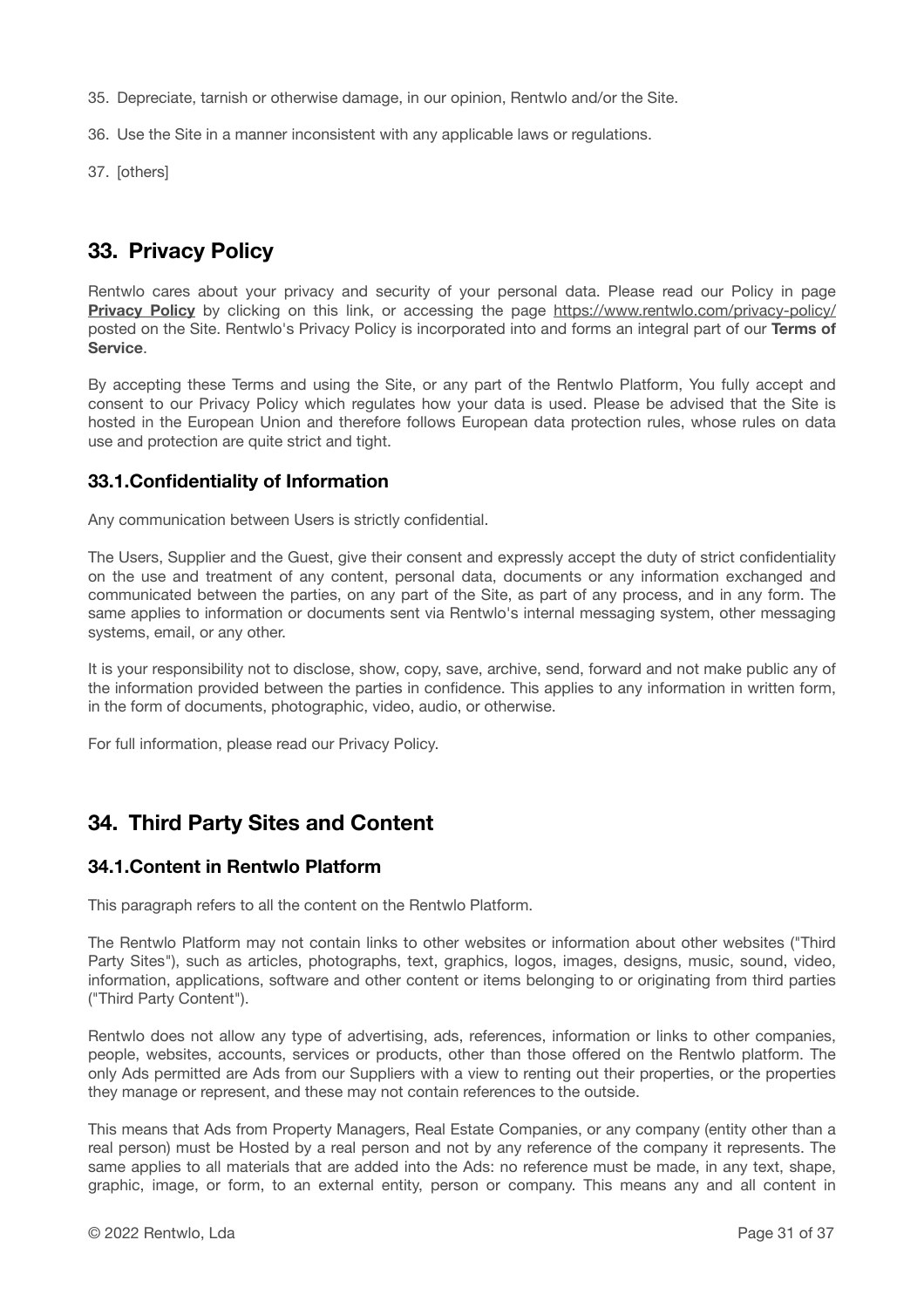Rentwlo is presented as belonging to a real person, the Host, which can obviously be a representative of a Company.

An exception is made only for Property Videos and Personal Videos, where for both, Rentwlo expressly offers the possibility of adding links to external videos hosted on YouTube or Vimeo. In both cases, we check the content of these videos, and the same is submitted for approval.

All references to external websites and external Content is strictly prohibited. This applies to all content posted or submitted on the Site, to Providers and Guests, or exchanged between users.

If there is content or links to external content, which Rentwlo has not identified:

- a) You agree and acknowledge that we do not endorse the products or services offered on third party sites and shall hold us harmless from any damages caused by your purchase of such products or services. In addition, you shall hold us harmless from any losses suffered by you or damages caused to you relating to or arising in any way from any Third Party Content or any contact with Third Party Sites.
- b) You should review the applicable terms and policies, including privacy and data collection practices, of any website to which you navigate from the Site or relating to any applications that you use or install from the Site. Any purchases you make through third party websites will be through other websites and other companies, and we assume no liability in connection with such purchases which are solely between you and the applicable third party.

### **34.2.Content in Third Party Sites**

This paragraph refers to all content owned by Rentwlo, which our Users may have published on Third Party sites.

We encourage our Users to post on Third Party Sites, Social Media, Users' own accounts on third party sites, etc., where this does not violate any law, Terms or Conditions of such Sites, links to Rentwlo pages or information about our offer, products or services, provided that the same are true and fully correspond to our offer.

# **35. Violations of Authors' Rights**

We respect the intellectual property rights of others. If you believe that any material available on or through the Site infringes any copyright that you own or control, please notify us immediately using the contact information provided below (the "Notice"). A copy of your Notice will be sent to the person who Published or stored the material referred to in the Notice.

Please be advised that, under Portuguese law, you may be liable for damages if you make material misrepresentations in a Notice. Therefore, if you are unsure whether material located on or linked to the Site infringes your copyright, please consider first contacting a lawyer.

### **36. Site Management**

Rentwlo reserves the right, but not the obligation, to:

(1) monitor the Site for violations of these Terms of Service;

(2) take appropriate legal action against any person who, in our sole discretion, violates the law or these Terms of Service, including, without limitation, reporting such user to law enforcement or other appropriate authorities;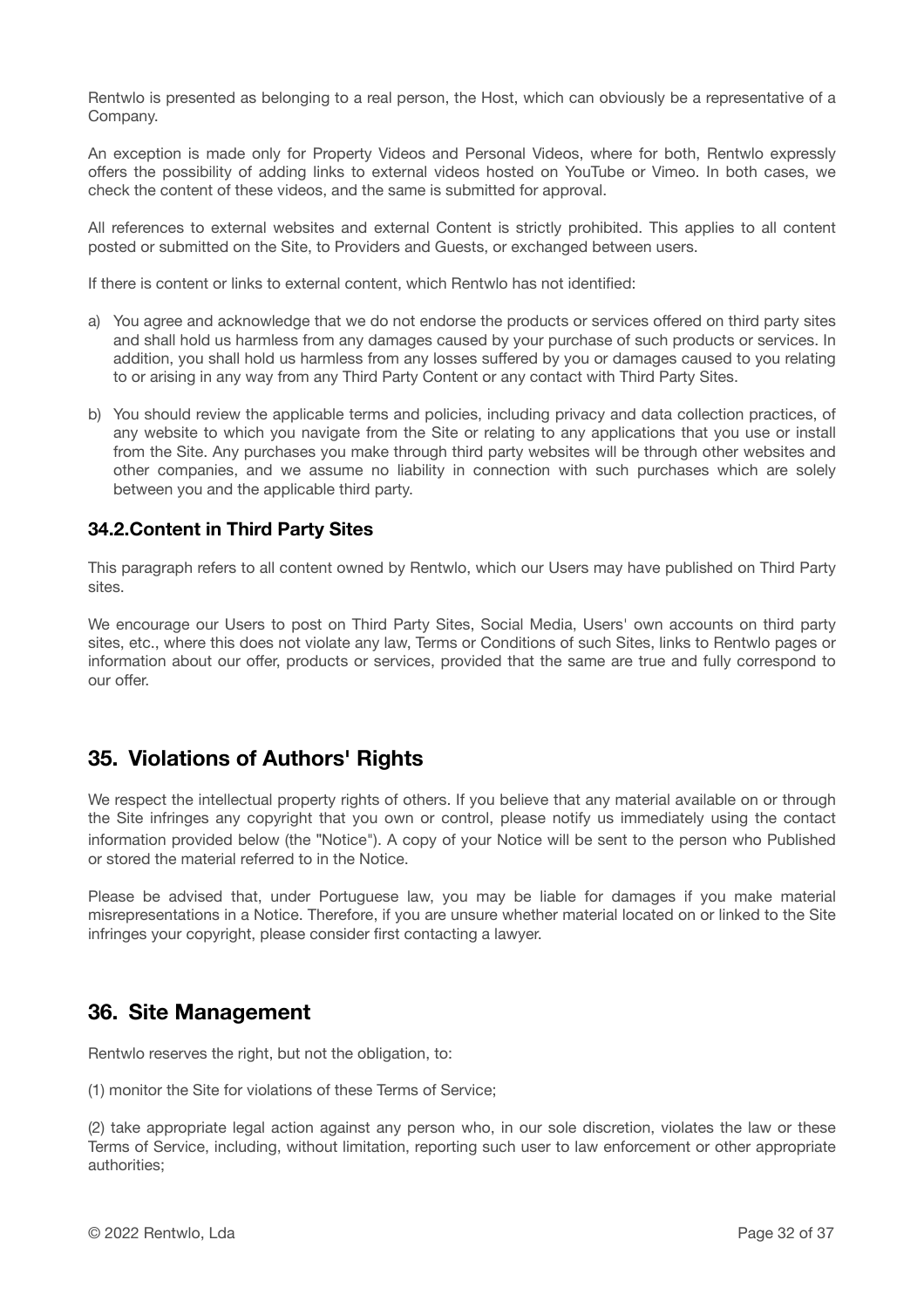(3) in our sole discretion and without limitation, refuse, restrict access, limit availability or disable (to the extent technologically feasible) any of your Contributions or any part thereof;

(4) in our sole discretion and without limitation, notice or liability, remove from the Site or otherwise disable all files and content that are excessive in size or otherwise burdensome to our systems;

(5) otherwise administer the Site in a manner designed to protect our rights and property and facilitate the proper functioning of the Site.

### **37. Modifications and Interruptions**

We reserve the right to modify these Terms of Service at any time. We will inform you by changing the 'Last Updated' date at the top of this document.

#### **Substantial changes to our policies:**

For substantial changes to any of our policies, or other significant changes, or to comply with applicable laws and regulations, we will give our Users adequate notice of the start date of the new policy.

We will also inform our suppliers, partners, employees, service providers or agents, or others working for Rentwlo, internal or external, of the respective changes and their effective date.

#### **Changes to the site:**

We are very attentive to the information and transparency of the information we provide to our Users and publish on the Rentwlo Platform. So, any information that we think is relevant to you, you can be sure that we will publish it in a proper and accessible place.

However Rentwlo reserves the right to change, modify or remove the contents of the Site at any time or for any reason at our sole discretion without prior notice. We are also under no obligation to update any information on our Site. We also reserve the right to modify or discontinue part of the Site without notice at any time.

We will not be liable to you or any third party for any modification, price change, suspension or discontinuance of any part of the Site.

#### **Service Level and Interruptions:**

We cannot guarantee that the Site will always be available. We may experience hardware, software or other problems of our own or of third parties, or need to perform maintenance relating to the Site, resulting in interruptions, delays or errors.

We reserve the right to change, revise, update, suspend, discontinue or modify the Site at any time or for any reason without notice. You agree that we have no liability for any loss, damage or inconvenience caused by your inability to access or use the Site during any downtime or interruption of the Site.

Nothing in these Terms of Service shall be construed to obligate us to maintain and support the Site or to provide any corrections, updates or releases in connection therewith.

### **38. Invoicing**

According to Portuguese law, the document 'Invoice' published on the Rentwlo platform is not valid for tax purposes under the terms of articles 36 to 40 of CIVA. Subsequently, a valid tax document will be issued upon receipt of the money for the services rendered. Make sure you fill in the Section 'Select Personal or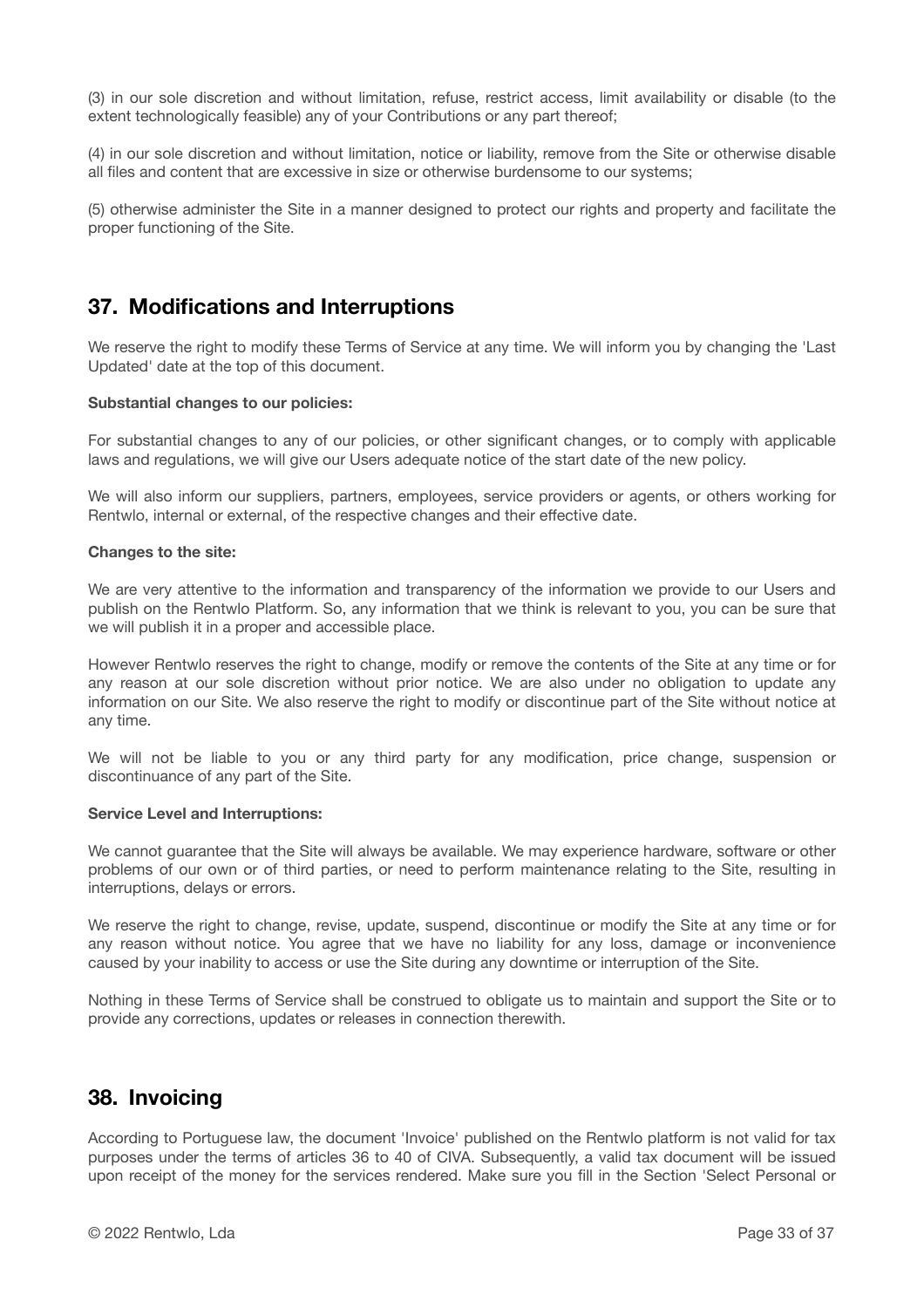Business Bank Account' in Dashboard / Profile / Payment Method, with the data you want on your invoice, so we can issue it correctly. This will be sent via email to each stakeholder.

# **39. Regulation of Consumer Contracts (Termination with Rentwlo)**

The Contractor or the User has the right to terminate the contract with Rentwlo by giving 15 (fifteen) days' notice. To cancel the contract for the provision of services with Rentwlo, it is only necessary to inform Rentwlo of your decision by serving the notice period. For this purpose it is sufficient that you send us an email, to [hello@rentwlo.com](mailto:hello@rentwlo.com) stating that you wish to withdraw from the contract. Please include your full name, Tax number and user name, so that we can unequivocally identify you. If you do so you are giving your consent to Rentwlo to delete your Ads, your Profile and your interactions from the Rentwlo platform.

We will send you an email confirming receipt of your Termination Request.

In any event, termination of the contract with Rentwlo, shall not be effective while you have any current Reservation, or Rental Agreement which you have entered into or will be entering into through our platform. If you have any Booking Request or Reservation in place you are obliged to comply with it, fulfil it, under these Terms of Service and Contract as well as other Policies in force.

The payment due or refund of any payment made by the User to Rentwlo, always follows our Policies in these **Terms of Service**.

#### **Our Recommendation:**

If you are a Supplier, we advise that if you do not wish to use Rentwlo's Services in the near future, rather than terminating your relationship with Rentwlo, you simply Deactivate your Ads (without remove them), ensuring they are not published. In this way you will not be committing any offence against Rentwlo and you will always have your account active when you wish to return, and your Ads ready to use.

Similarly, if you are a Guest, and do not need to use Rentwlo at the present time, we advise that you simply do not use the Rentwlo platform rather than terminate with us. You will not be committing any offence to Rentwlo by not being active on the platform and you will always have your account available with all your details when you wish to return.

By doing so, Users will be able to quickly take advantage of Rentwlo's new and future features and the best and largest offer of properties, when they return to use our platform.

# **40. Term and Termination**

These Terms and Conditions will remain in full force and effect for as long as You use the Site. WITHOUT LIMITING ANY OTHER PROVISION OF THESE TERMS OF SERVICE, WE RESERVE THE RIGHT, IN OUR SOLE DISCRETION AND WITHOUT PRIOR NOTICE OR LIABILITY, TO DENY ACCESS TO AND USE OF THE SITE (INCLUDING THE BLOCKING OF CERTAIN IP ADDRESSES) TO ANYONE FOR ANY REASON OR NO REASON, INCLUDING, WITHOUT LIMITATION, BREACH OF ANY REPRESENTATION, WARRANTY OR COVENANT CONTAINED IN THESE TERMS OF SERVICE OR OF ANY APPLICABLE LAW OR REGULATION. WE MAY TERMINATE YOUR USE OF OR PARTICIPATION IN THE SITE OR DELETE [YOUR ACCOUNT AND] ANY CONTENT OR INFORMATION YOU HAVE POSTED AT ANY TIME, WITHOUT NOTICE, IN OUR SOLE DISCRETION.

If we terminate or suspend your account for any reason, you are prohibited from registering and creating a new account in your name, in a false or borrowed name, or in the name of a third party, even if you are acting on behalf of a third party.

In addition to terminating or suspending your account, we reserve the right to take appropriate legal action, including, without limitation, civil and criminal suits and injunctions.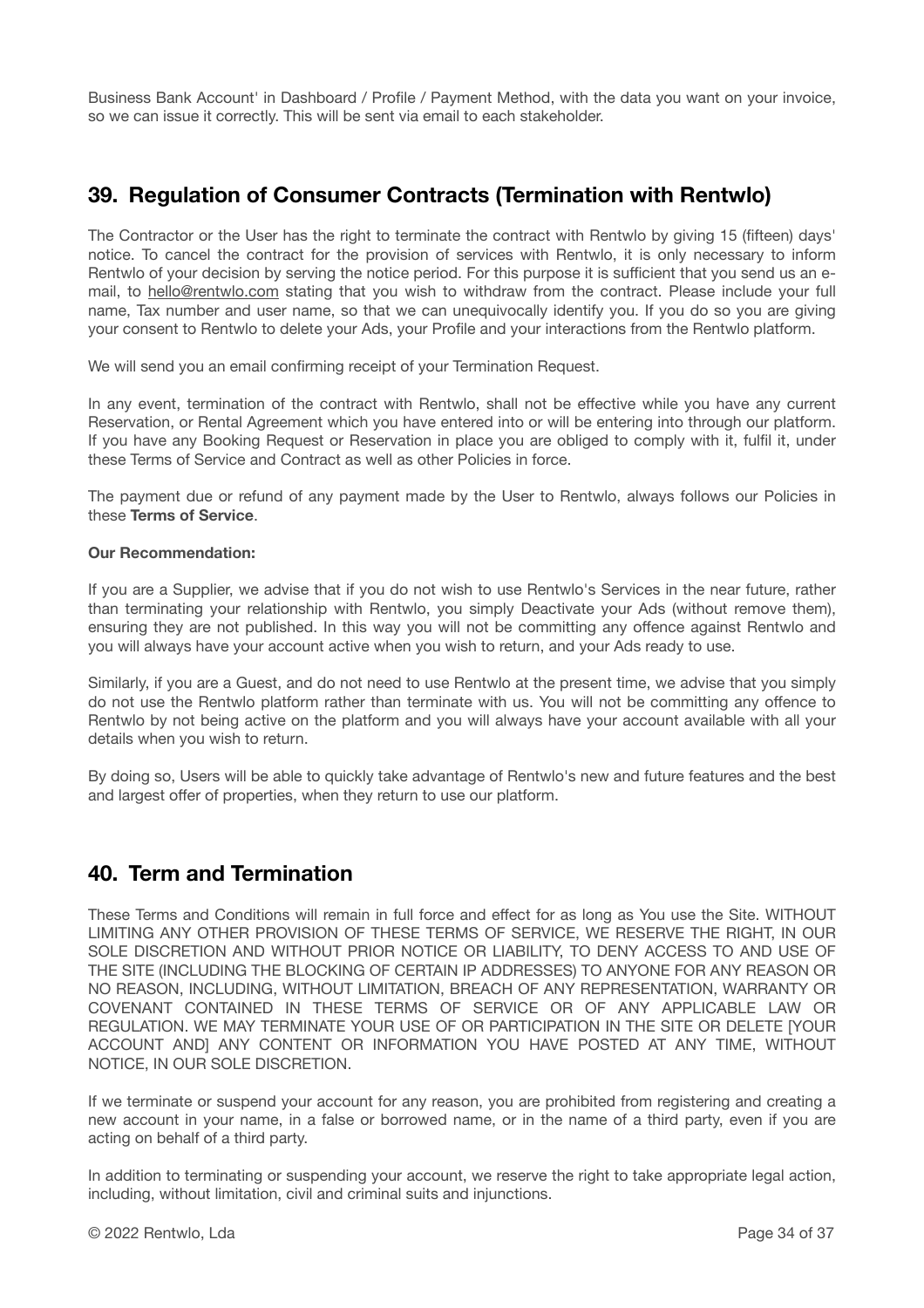# **41. Security**

No organisation or system is perfect and will guarantee absolute security. Therefore, we cannot guarantee that unauthorised third parties will not overcome these measures. However Rentwlo takes the technical and organisational measures it considers reasonable and is constantly improving its practices, systems and technology to help us protect your information and User content.

### **42. Applicable Law and Jurisdiction**

These Terms of Service and use of the Site are governed by and construed in accordance with the laws of the Portuguese Republic applicable to agreements made and to be performed on property within the Portuguese territory.

# **43. Dispute Resolution**

You agree that any dispute, claim or legal action arising out of or relating to these Terms of Service, the Website, the Rentwlo Platform, our Services or any transaction entered into between you and Rentwlo shall be exclusively governed and interpreted in accordance with Portuguese law.

For conflict resolution, Rentwlo subscribes the services of the **Centro de Arbitragem de Conflitos de Consumo de Lisboa (CACCL)**, which shall be used for any conflict occurring of a commercial and consumer nature related to the use of Rentwlo's platform and services.

Should the resolution and arbitration not be possible in a center such as CACCL, or others existing in the several regions of Portugal, you will be, as an alternative, exclusively subject to the jurisdiction of the courts of Portugal, hereby agreeing that, in case of dispute, the courts of the district of Lisbon have jurisdiction.

### **44. Corrections**

There may be information on the Site that contains typographical errors, inaccuracies or omissions that may report to the Site, including descriptions, pricing, availability and various other information. We reserve the right to correct any such errors, inaccuracies or omissions and to change or update the information on the Site at any time without notice.

# **45. Legal Notice**

THE SITE IS PROVIDED ON AN "AS IS" AND "AS AVAILABLE" BASIS. YOU AGREE THAT YOUR USE OF THE SITE AND OUR SERVICES IS AT YOUR SOLE RISK. TO THE FULLEST EXTENT PERMITTED BY LAW, WE DISCLAIM ALL WARRANTIES, EXPRESS OR IMPLIED, IN CONNECTION WITH THE SITE AND YOUR USE OF THE SITE, INCLUDING, WITHOUT LIMITATION, THE IMPLIED WARRANTIES OF MERCHANTABILITY, FITNESS FOR A PARTICULAR PURPOSE, AND NON-INFRINGEMENT. WE MAKE NO WARRANTIES OR REPRESENTATIONS ABOUT THE ACCURACY OR COMPLETENESS OF THE SITE CONTENT OR THE CONTENT OF ANY WEBSITES LINKED TO THE SITE AND ASSUME NO RESPONSIBILITY FOR ANY (1) ERRORS OR INACCURACIES IN CONTENT AND MATERIALS. (2) PERSONAL INJURY OR PROPERTY DAMAGE OF ANY KIND RESULTING FROM YOUR ACCESS TO AND USE OF THE SITE, (3) ANY UNAUTHORISED ACCESS TO OR USE OF OUR SECURE SERVERS AND/OR ANY AND ALL PERSONAL INFORMATION AND/OR FINANCIAL INFORMATION STORED HEREIN, (4) ANY INTERRUPTION OR CESSATION OF TRANSMISSION TO OR FROM THE SITE, (5) ANY BUGS,) VIRUSES,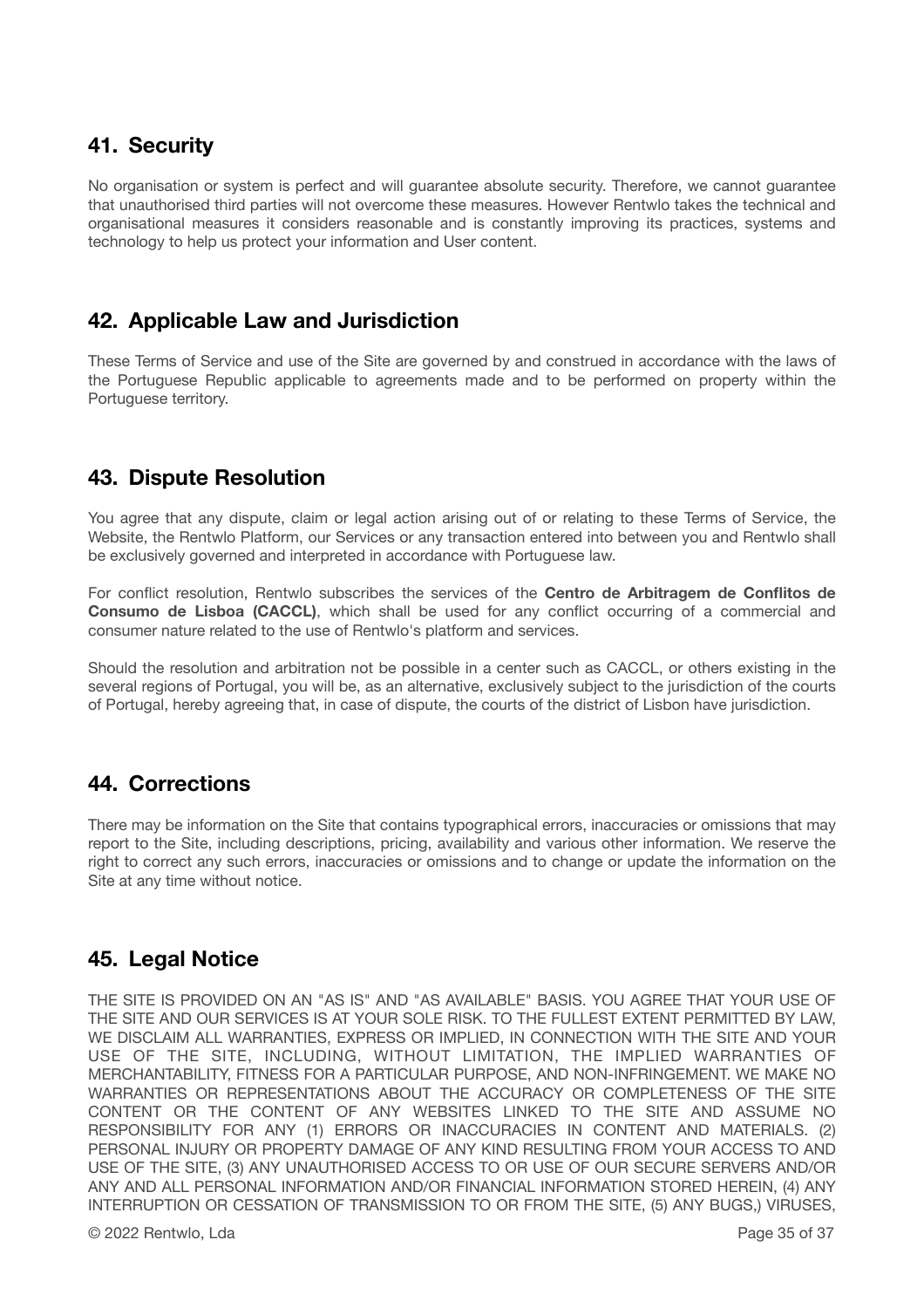TROJAN HORSES, OR THE LIKE THAT MAY BE TRANSMITTED TO OR THROUGH THE SITE BY ANY THIRD PARTY, AND/OR (6) ANY ERRORS OR OMISSIONS IN ANY CONTENT AND MATERIALS OR FOR ANY LOSS OR DAMAGE OF ANY KIND INCURRED AS A RESULT OF THE USE OF ANY CONTENT POSTED, TRANSMITTED, OR OTHERWISE AVAILABLE THROUGH THE SITE. WE DO NOT WARRANT, ENDORSE OR ASSUME RESPONSIBILITY FOR ANY PRODUCTS OR SERVICES ADVERTISED OR OFFERED BY THIRD PARTIES THROUGH THE SITE, ANY HYPERLINKED SITE, OR ANY WEBSITE OR MOBILE DEVICE APPLICATION ADVERTISED IN ANY BANNER OR OTHER ADVERTISEMENT, AND WE WILL NOT BE A PARTY TO OR IN ANY WAY RESPONSIBLE FOR MONITORING ANY TRANSACTION BETWEEN YOU AND ANY THIRD PARTY PRODUCT OR SERVICE PROVIDER. AS WITH THE PURCHASE OF A PRODUCT OR SERVICE THROUGH ANY MEDIUM OR IN ANY ENVIRONMENT, YOU SHOULD USE YOUR BEST JUDGMENT AND EXERCISE CAUTION WHERE APPROPRIATE.

### **46. Limitations of Liability**

IN NO EVENT OR SITUATION SHALL WE OR OUR OFFICERS, EMPLOYEES OR AGENTS BE LIABLE TO YOU OR ANY THIRD PARTY FOR ANY DIRECT, INDIRECT, CONSEQUENTIAL, EXEMPLARY, INCIDENTAL, SPECIAL OR PUNITIVE DAMAGES, INCLUDING LOSS OF INFORMATION, MATERIALS OR ANY DATA, LOSS OF ADS OR LISTINGS, LOST PROFITS, LOST REVENUE, OR OTHER DAMAGES ARISING OUT OF THE USE OF THE SITE, OR DUE TO RENTWLO'S ACTIONS, EVEN IF WE HAVE BEEN ADVISED OF THE POSSIBILITY OF SUCH DAMAGES.

# **47. Compensation**

You agree to defend, indemnify and hold us, including our subsidiaries, affiliates and all of our respective directors, agents, partners and employees, harmless from and against any loss, damage, liability, claim or demand, including reasonable attorneys' fees and expenses, made by any third party due to or arising out of: (1) [your contributions]; (2) your use of the Site; (3) your violation of these Terms of Service; (4) any breach of your representations and warranties set forth in these Terms of Service; (5) your violation of the rights of any third party, including but not limited to intellectual property rights; or (6) any overt act of harm to any other user of the Site with whom you have connected through the Site.

Notwithstanding the foregoing, we reserve the right, at your expense, to assume the exclusive defence and control of any matter for which you are required to indemnify us, and you agree to cooperate, at your expense, with our defence of such claims. We will use reasonable efforts to notify you of any claim, action or proceeding that is subject to this indemnity as soon as we become aware of it.

### **48. User Data**

We will retain certain data that you transmit to the Site for the purpose of administering the Site, as well as data relating to your use of the Site. Although we make regular routine backups of data, you are solely responsible for all data that you transmit or that relates to any activity that you have performed using the Site.

You agree that we shall have no liability to you for any loss or corruption of such data, and you waive any right of action against us arising from any loss or corruption of such data.

### **49. Communications, Transactions and Electronic Signatures**

Visiting the Site, sending e-mails and filling out online forms constitute electronic communications. You consent to receive electronic communications and agree that all agreements, notices, disclosures and other